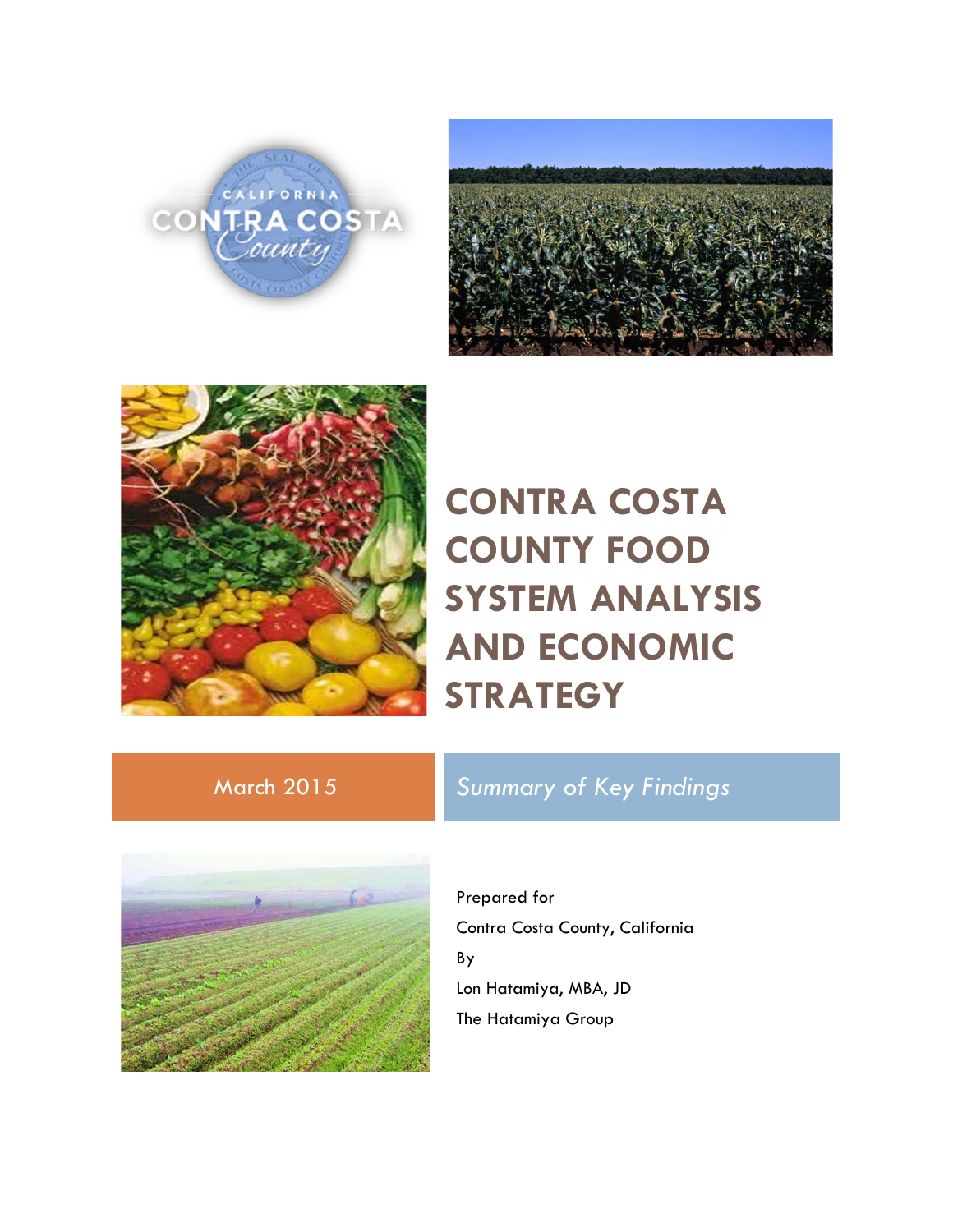## **Contra Costa County Food System Analysis and Economic Strategy**

#### **SUMMARY OF KEY FINDI NGS**

### *ACKNOWLEDGEMENTS*

The completion of this report could not have been accomplished without the contributions and insights of many people and institutions. First and foremost, I would like to thank Kathryn Lyddan, Executive Director of the Brentwood Agricultural Land Trust, for her tireless and unwavering support, her editorial comments and additions, and for her invaluable input and introductions throughout the process.

In addition, I would like to thank the officials and dedicated public servants of Contra Costa County, including the insightful leadership of Supervisor Mary Piepho and Chief of Staff Tomi Riley; Agricultural Commissioner Chad Godoy, Assistant Agricultural Commissioner Matthew Slattengren, Deputy Agricultural Commissioner Gene Mangini, and Agricultural Biologist Karen Adler; Patrick Roche and Will Nelson, Principal Planners with the Department of Conservation and Development; and Environmental Health Director Dr. Marilyn Underwood.

I would also like to express my appreciation to the leaders of EC2, including Vin Rover, Michael McGill, and Dr. Sean Wright.

Lastly, I would especially wish to thank the following for their information, insights, inspiration, and for their dedication to Contra Costa County agriculture:

Tom Bloomfield, Bloomfield Farms Janet Caprile, Farm Advisor/Acting County Director, UC Cooperative Extension Barbara and Bob Cecchini, Cecchini & Cecchini Betty Compilli, Executive Director, Contra Costa County Farm Bureau Contra Costa Food System Alliance Al and Becky Courchesne, Frog Hollow Farm Steve Del Masso, Bay Cities Produce Wes Ervin, Wes Ervin and Associates Glenda Humiston, State Director, Rural Development, USDA Patrick Johnston, Dwelley Farms Rob Neenan, President and CEO, California League of Food Processors Ron Nunn, Nunn Farms Christian Olesen, First Generation Farmers P.J. Quesada, Vice President of Marketing, Ramar Foods International Kish Rajan, Director, Office of Business & Economic Development, State of California Erick Stonebarger, Brentwood City Councilmember and farmer Glenn Stonebarger, G&S Farms Steve Patton, Branch Chief, Inspection and Compliance, CDFA John Viano, Viano Vineyards Mark Westwind, Westwind Associates Eli Zagas, SPUR

This project was made possible with the generous funding of the Delta Protection Commission. I would like to thank Erik Vink, Executive Director, and Catherine Caldwell, Assistant Executive Director, for their continued support, advice, and invaluable input.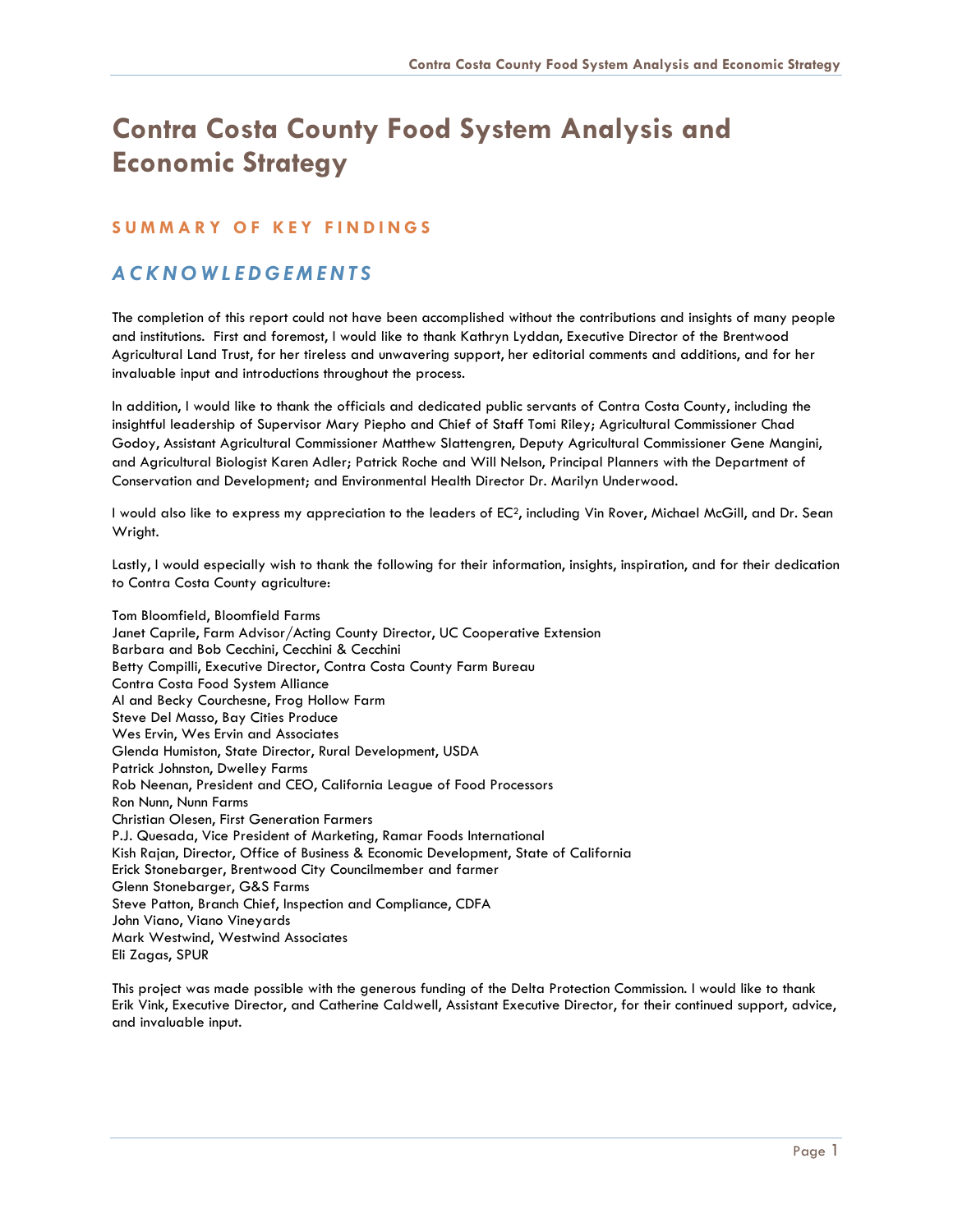### Table of Contents

| I.                                                                                                                                                                                                                                                         |  |
|------------------------------------------------------------------------------------------------------------------------------------------------------------------------------------------------------------------------------------------------------------|--|
| Ш.                                                                                                                                                                                                                                                         |  |
| Ш.<br>А.<br>Trends in Agricultural Land Base, Farm Size, and Production Value 19<br>В.<br>C.<br>Potential Economic Opportunities for Contra Costa County Agriculture37<br>D.<br>Barriers to Increased Economic Opportunities for Contra Costa County<br>Е. |  |
| IV.                                                                                                                                                                                                                                                        |  |
| V.                                                                                                                                                                                                                                                         |  |
|                                                                                                                                                                                                                                                            |  |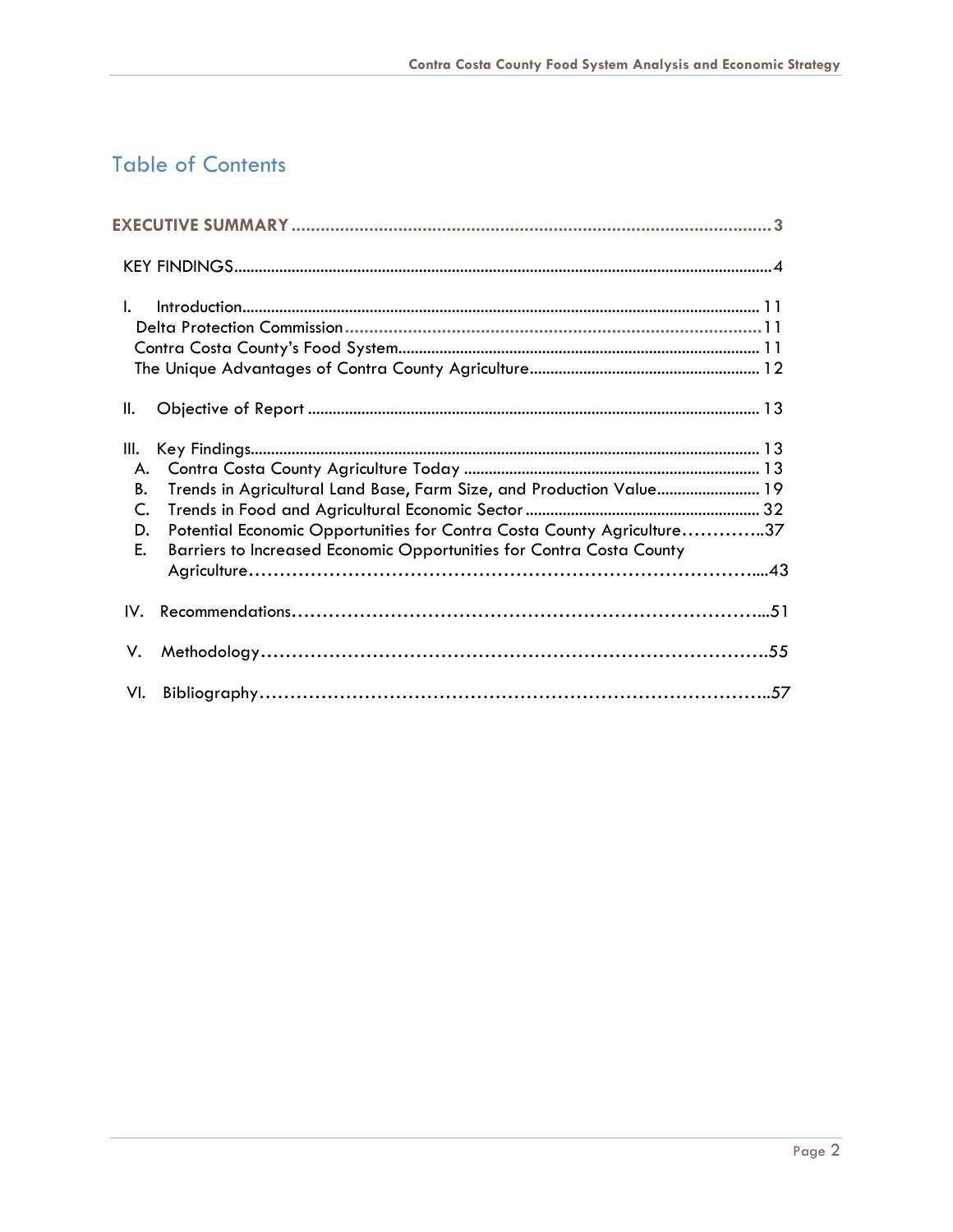## <span id="page-3-0"></span>**Contra Costa County Food System Analysis and Economic Strategy**

#### **SUMMARY OF KEY FINDI NGS**

### EXECUTIVE SUMMARY

We were retained by Contra Costa County, California to perform an independent and objective economic analysis and to provide a strategy to maintain and enhance the viability of the agricultural economy in the Contra Costa County primary and secondary zones of the Sacramento-San Joaquin Delta, contributing to the overall viability, health and sustainability of Contra Costa County agriculture, specifically by seeking to leverage the economic development potential of agriculture in Contra Costa County.

We have attempted to: (i) assess Contra Costa County's existing agriculture, food, and beverage sector, (ii) analyze the total economic impact of the sector, (iii) identify opportunities to increase the economic value, jobs, and social benefit of the sector and (iv) identify barriers to developing Contra Costa's agriculture, food, and beverage sector. More importantly, this report attempts to address the following questions:

- Is Contra Costa County maximizing its agricultural production value and food system potential?
- Can Contra Costa County develop alternative strategies to increase the economic return to its growers?
- Are there surmountable barriers that can be overcome to achieve a greater level of economic success for Contra Costa County agriculture?

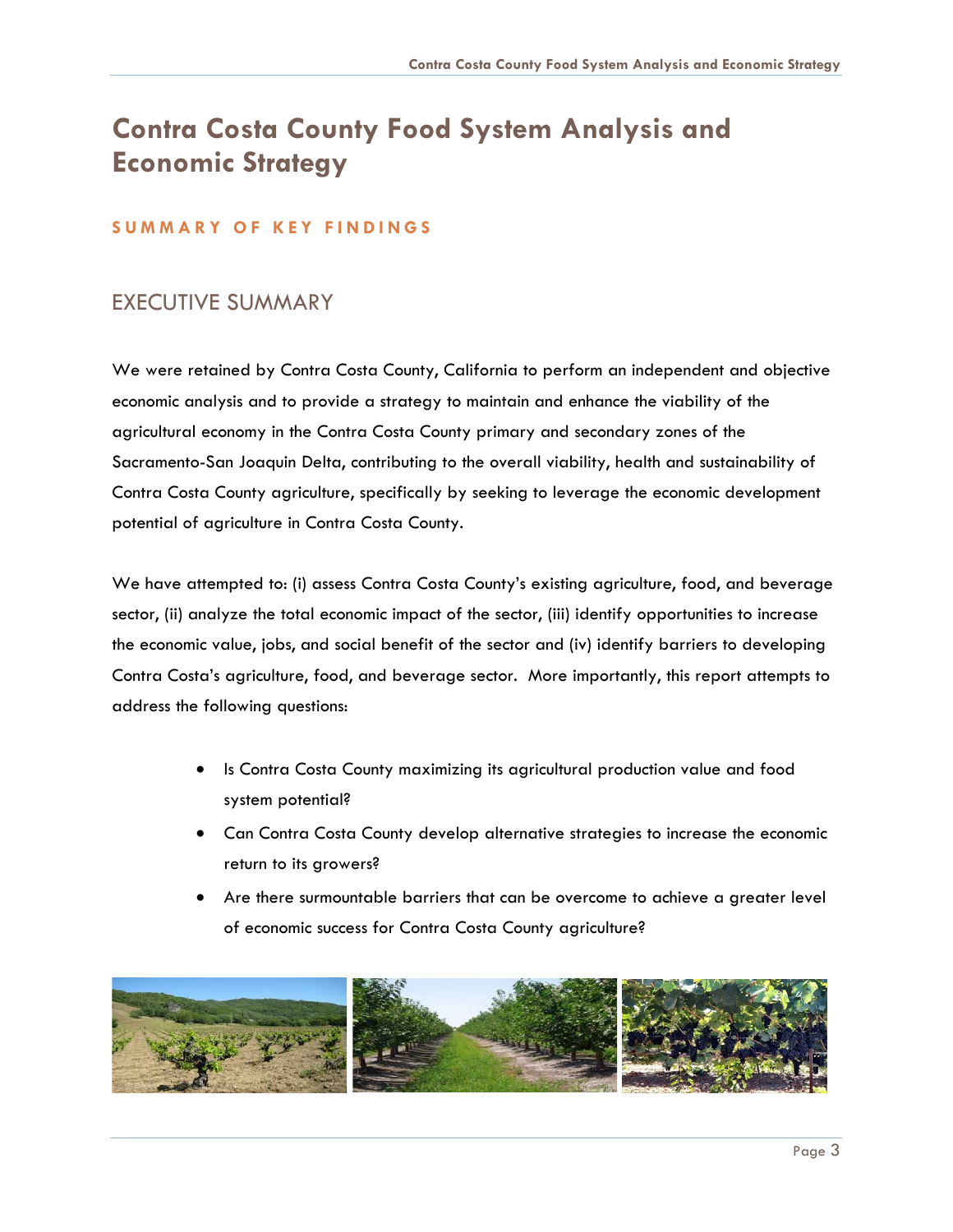#### <span id="page-4-0"></span>**KEY FINDINGS**

#### **A. Contra Costa Agriculture Today**

- **Contra Costa County has over 25,000 acres of prime farmland, a Mediterranean climate, and ample, inexpensive agricultural irrigation water.**
- **Contra Costa County and the City of Brentwood have an array of agricultural protection policies in place to protect Contra Costa County's prime farmland.**
- **Nonetheless, Contra Costa County lost more than forty percent of its prime farmland between 1990 and 2008, as well as significant agricultural infrastructure and support services.**
- **During the past ten years, over 1,000 acres of prime farmland in East Contra Costa County has been permanently protected with agricultural conservation easements.**
- **Recent changes in zoning allow for wineries, olive oil presses, tasting rooms, expanded roadside stands and commercial kitchens in the prime agricultural region of East Contra Costa County.**
- **Contra Costa County is served by a complex produce distribution system that rarely maintains the source identity of agricultural products.**
- **Contra Costa farmers use a wide range of distribution channels including wholesale distribution to local, national and foreign markets, roadside stands, u-pick operations, CSAs and farmers markets.**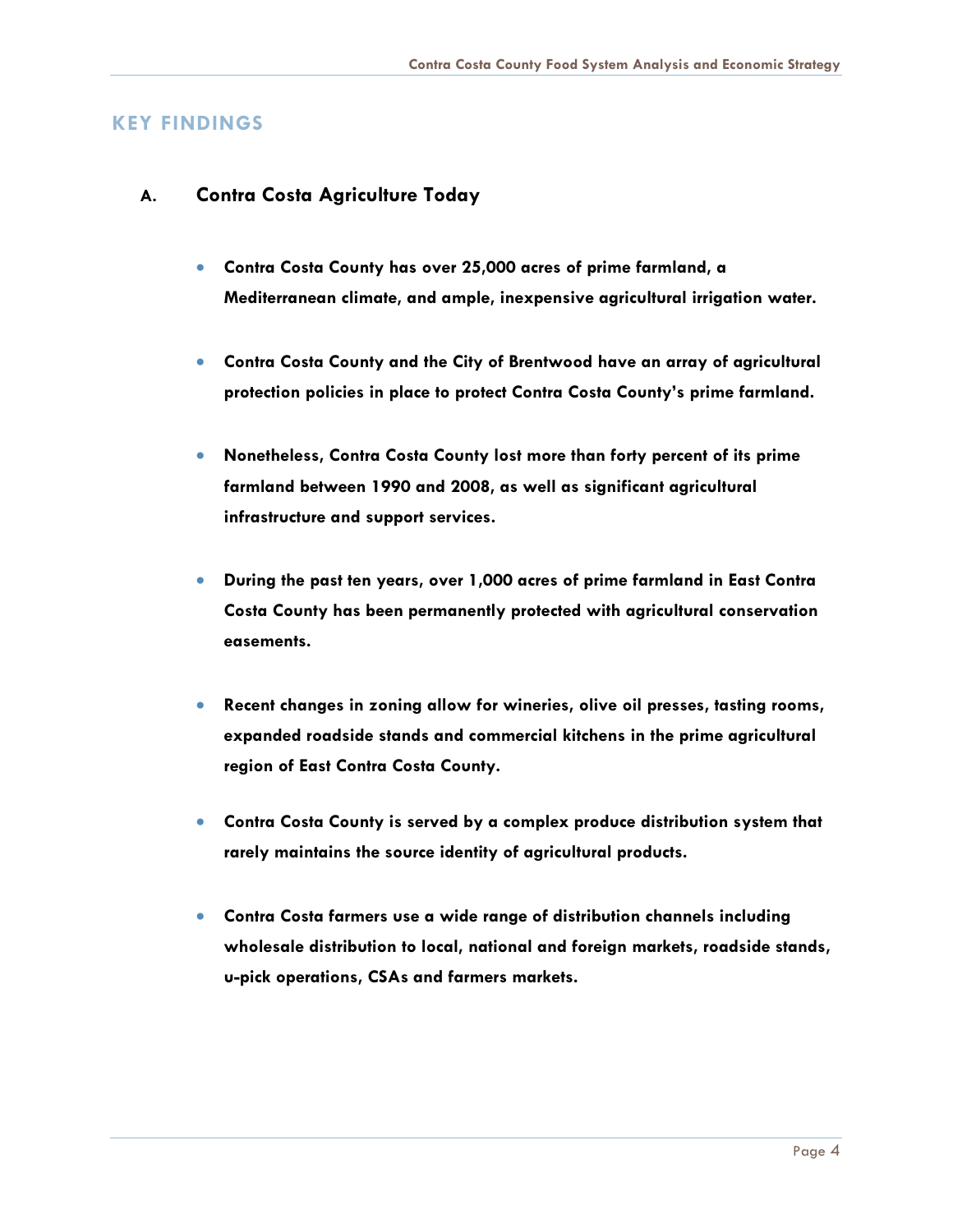- **Residents in Contra Costa County consumed almost 775,000 tons of food in 2013, half of which were fruits, vegetable, and nuts (specialty crops), showcasing the significant existing demand for fresh produce in the County.**
- **Moreover, Contra Costa farmers produce for regional Bay Area markets with a regional population of seven million residents who annually consume over 2.5 million tons of fruits, vegetables, and nuts, providing an enormous demand for specialty crops.**

#### **B. Trends in Agricultural Land Base, Farm Size, and Production Value**

- **While Contra Costa County lost forty percent of its prime farmland in the last thirty years, land in agricultural production has stabilized and is no longer decreasing at an accelerating pace.**
- **As California agriculture is impacted by the drought, East Contra Costa's irrigation water resources make it an increasingly desirable farming region.**
- **Over the last decade,** *Harvested Cropland[1](#page-5-0)* **has increased by 28.4%.**
- **During this same period, the number of farms on** *Harvested Cropland* **has increased by 17.9%.**
- **During the last twenty years, the average size of a Contra Costa County farm has decreased from 242 acres to 212 acres.**

<span id="page-5-0"></span><sup>1</sup> As defined by the U.S. Census of Agriculture, *Harvested Cropland* includes land from which crops were harvested and hay was cut, land used to grow short-rotation woody crops, Christmas trees, and land in orchards, groves, vineyards, berries, nurseries, and greenhouses. Land from which two or more crops were harvested was counted only once.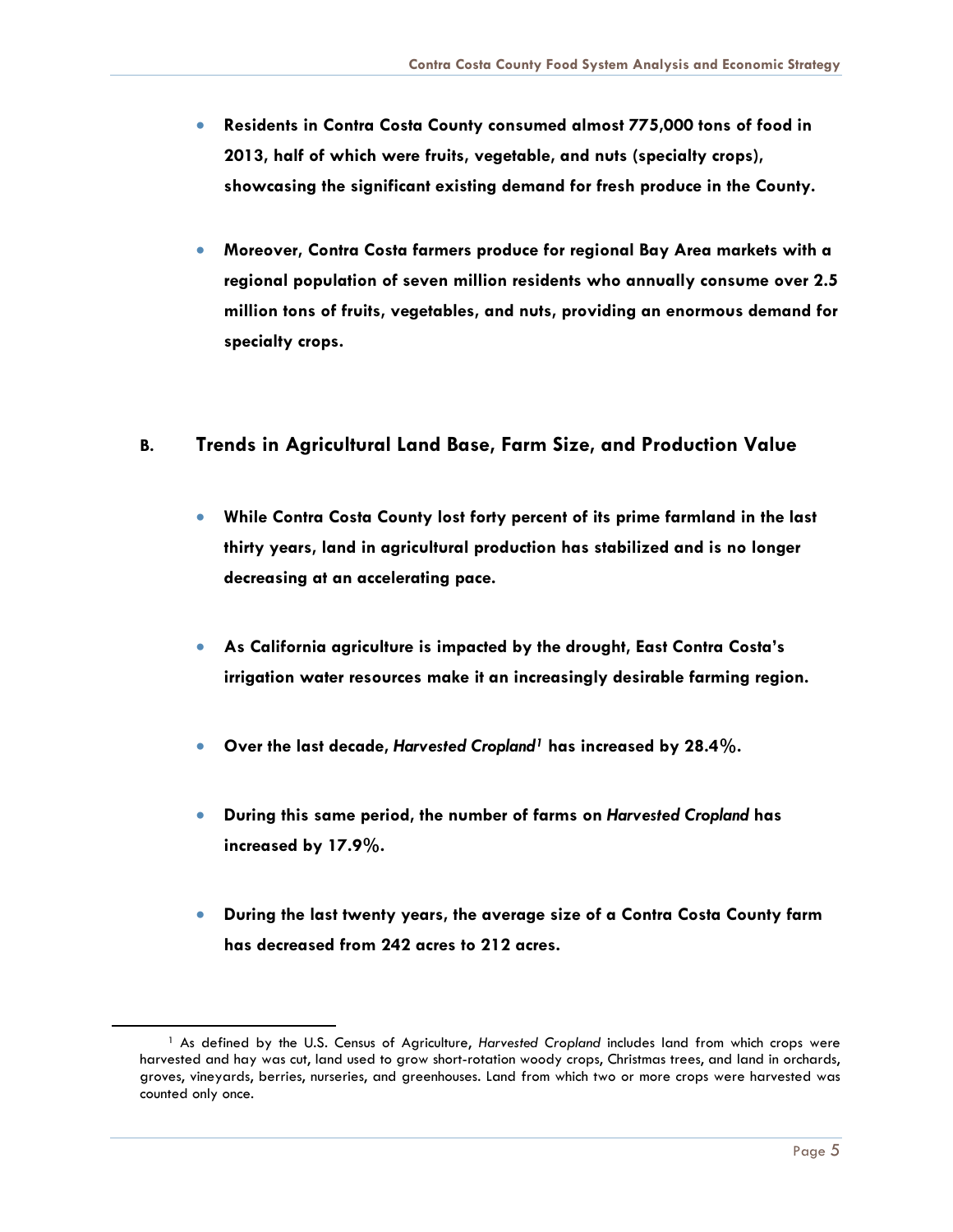- **The median size Contra Costa County farm has decreased in half from 20 acres to 10 acres, indicating that there are many more farms less than 10 acres as compared to 20 years ago.**
- **However, a better economic measure is a review of the size and number of farms with viable commercial production. These farms can be segmented into small (1 to 9 acres), medium (10 to 100 acres), and large (101 and above acres).**
	- o **There are approximately 60 small farms, 52 medium farms, and 27 large farms, spread mostly across eastern Contra Costa County.**
	- o **The vast majority of small and medium farms are grower-owned with large farms a mix of grower-owned and leased property.**
- **Over the last decade, the** *Gross Value of Agricultural Production***[2](#page-6-0) has also leveled off, reaching nearly \$97 million in 2013 as compared to just over \$100 million in 2002.**
- **The changes in** *Gross Value in Agricultural Production* **in Contra Costa County are due in large part to the overall changes in crop mix and the resultant production volumes of the various crop categories.**
- **Over the last ten years, the largest increases in production value have occurred in vegetable and seed crops, principally beans, sweet corn, and tomatoes.**
- **From a** *Gross Production Value* **of \$17.7 million in 2002, vegetable and seed crop production has grown to over \$35.6 million in 2013 (101.1% increase).**
- **The** *Gross Production Value* **of field crops rose from \$10.1 million in 2002, to \$18.5 million in 2013 (83.5% growth). The** *Gross Production Value* **of fruit and**

<span id="page-6-0"></span><sup>&</sup>lt;sup>2</sup> Gross Value of Agricultural Value is reported annually in the Contra Costa County Annual Crop Reports issued by the Contra Costa County Commissioner of Agriculture.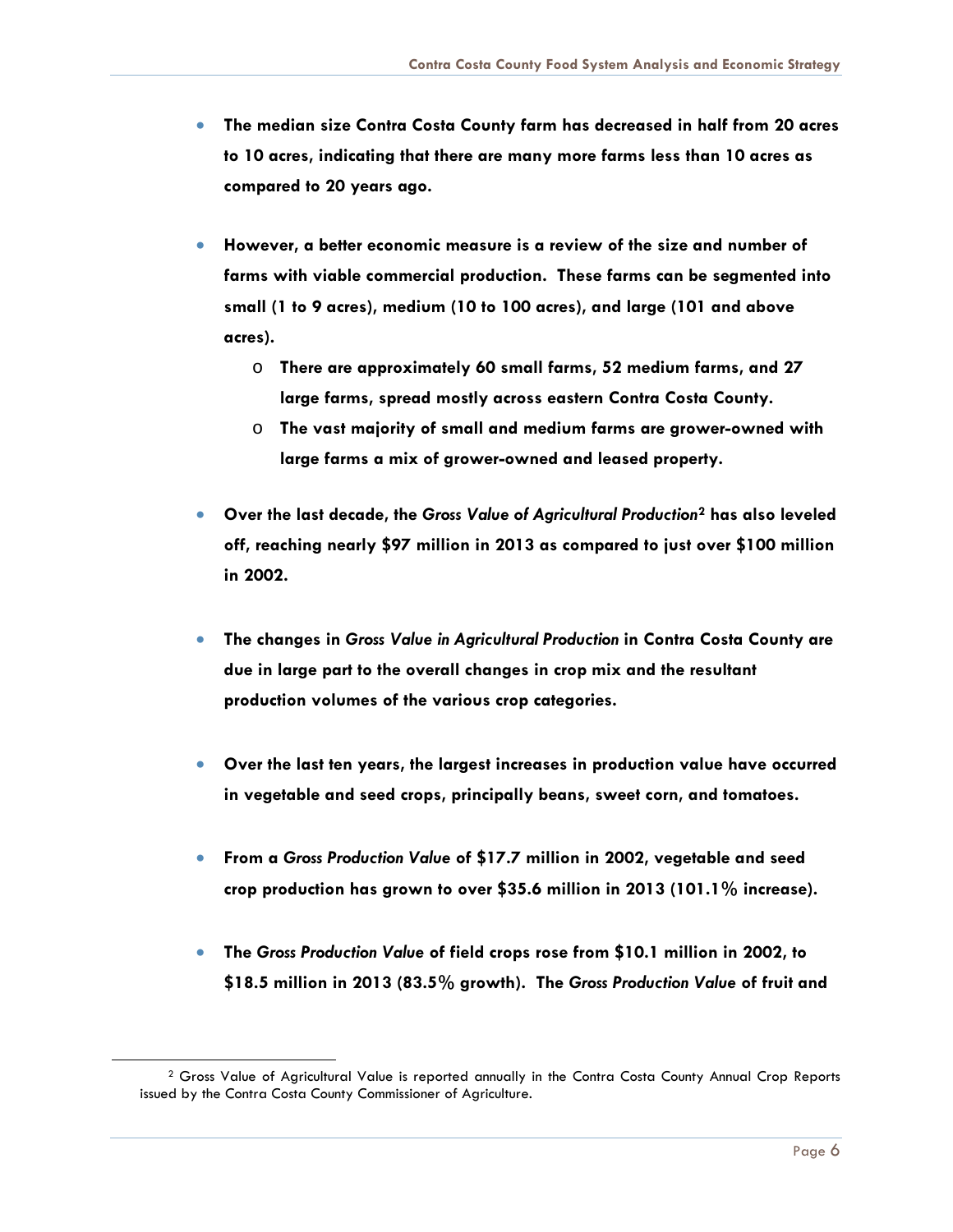**nut crops also grew from \$14.5 million in 2002, to nearly \$17.0 million in 2013 (16.6% growth).**

- **The once vibrant nursery products sector has experienced a drastic and precipitous decline over the past decade. Leading the County in** *Gross Production Value* **of over \$35.3 million in 2002, nursery products have dropped to \$4.1 million by 2013 (88.4% drop).**
- **Following a national trend, in 2013, Contra Costa County organic production had reached 1,390 acres as compared to only 94 acres in 2002.**

#### **C. Trends in the Food and Agricultural Economic Sector**

- **The demand for locally grown, source-identified, healthy, and sustainably produced food is growing rapidly.**
- **This increased demand is not only driven by consumer preferences, but also demand from institutions such as schools, colleges, universities, and hospitals.**
- **Research strongly indicates that consumers are willing to a pay a premium for source-identified, locally grown produce, and prefer retailers that carry more locally produced items.**
- **Demand for organic products is increasing each year, reaching over \$35 billion in sales in 2013.**
- **According to the California League of Food Processors, the fastest growing segment in food processing is in value-added, co-processing, or co-packing, utilizing local, source identified fresh food products.[3](#page-8-0)**

<sup>3</sup> A Co-Packer, is a company that manufactures and packages foods or other products for their clients. To market and distribute, a co-packer works under contract with the hiring company to manufacture food as though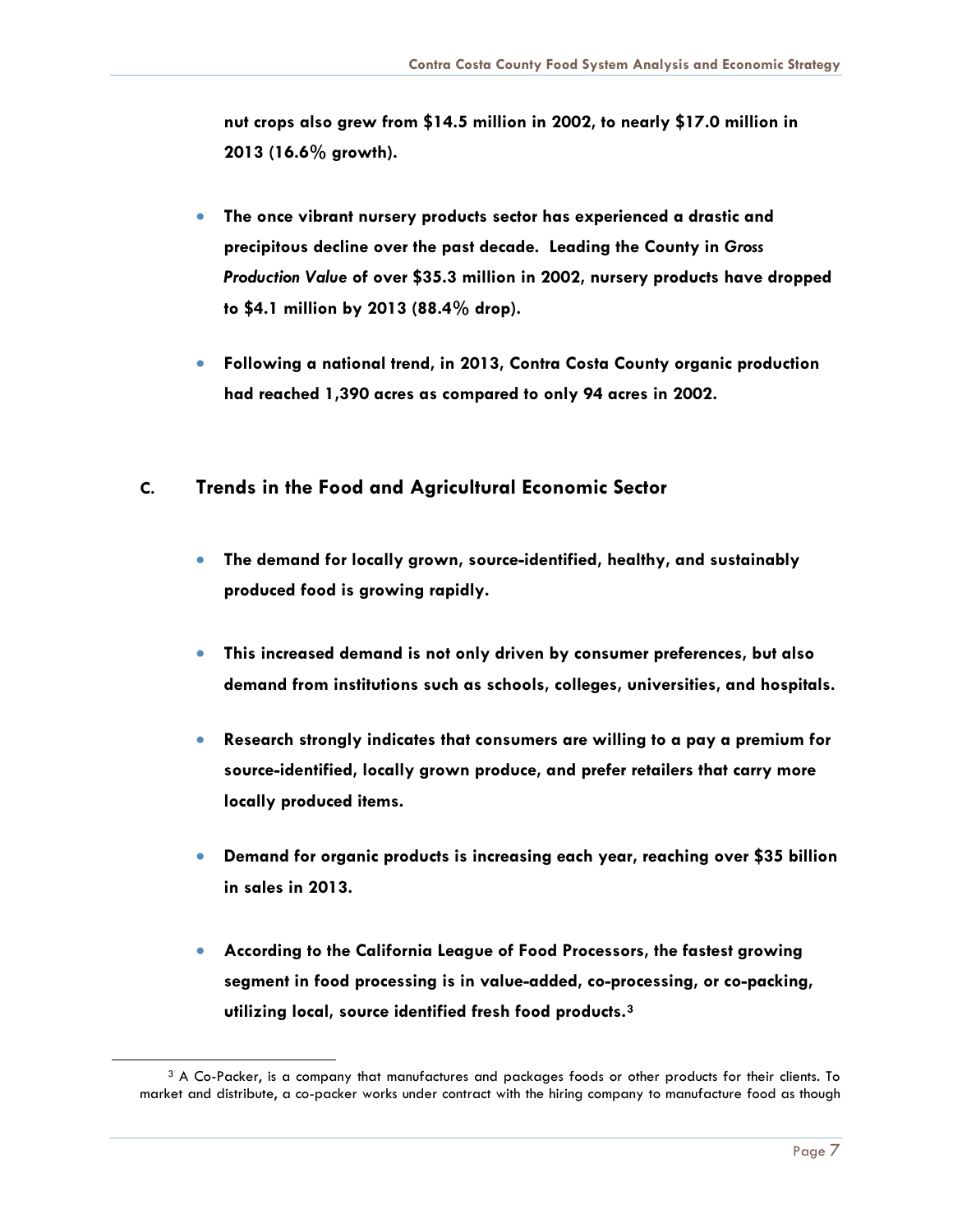### **D. Potential Economic Opportunities for Contra Costa Agriculture**

- **Changes in specialty crop production**
	- o **Increase permanent and high value specialty crops**
	- o **Continued growth in organic production**
	- o **Further development of year-round production**
- **Taking better advantage of local and Bay Area markets by:**
	- o **Creating source-identification and branding of Contra Costa County products**
	- o **Targeting local retailers with source-identified Contra Costa County products**
	- o **Continued and improved direct marketing to local and regional buyers through agri-tourism, farmers markets, and community supported agriculture**
	- o **Work with local institutional buyers such as school districts, hospitals, community colleges, and others to increase purchasing of Contra Costa County-grown specialty crops**
- **Further develop local value-added food processing, manufacturing, coprocessing and co-packing across the County**
	- o **On-farm value-added processing along with vertical integration**
	- o **Value-added food processing focused on growing ethnic and specialty products**
- **Further develop agricultural tourism by:**

<span id="page-8-0"></span>

- o **Creating agricultural tourism-friendly zoning**
- o **Developing better public outreach and marketing**

the products were manufactured directly by the hiring company. A co-packer is similar to a contract manufacturer in other industries, such as automotive or aerospace. Co-packing is commonly used when the producing company doesn't have the packing capacity, machinery, knowledge etc.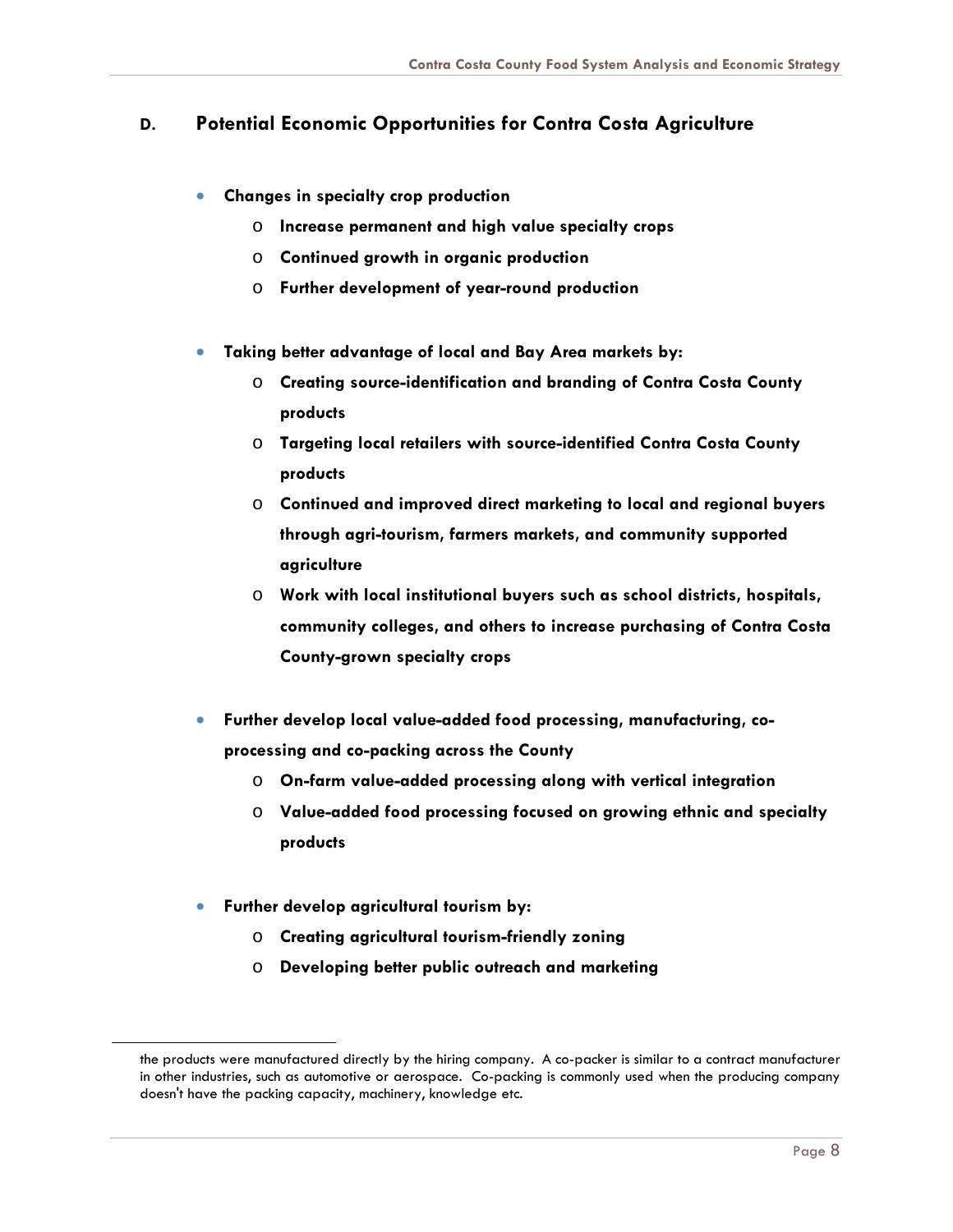- o **Creating transportation solutions to alleviate parking and traffic problems during the u-pick seasons**
- o **Linking growers with other City and County tourism and visitor services**

### **E. Barriers to Increased Economic Opportunities for Contra Costa County Agriculture**

- **General Barriers for Contra Costa County Growers in Increasing Specialty Crop Production**
	- o **Small to medium-size growers in particular face many challenges in growing specialty crops for local consumption, including operating costs and infrastructure, labor costs, complex regulatory requirements, and land ownership, tenure and parcel size.**
- **Barriers to Accessing Bay Area Markets with Source-Identified Product**
	- o **Existing agricultural infrastructure and procurement policies make it difficult for many institutions to purchase locally grown specialty crops. There is fragmentation of purchasing power across types of customers such as schools and hospitals.**
	- o **Centralized retail procurement and distribution centers are located outside the region.**
	- o **Lack of local-specific branding, lack of traceability of product, potential for commingling of product at distribution, and definition of local at retail could diminish the value.**
- **Barriers to Value-Added Processing**
	- o **Burdensome Contra Costa County regulations and permitting process.**
	- o **Lack of relationship between Contra Costa County food processors and local growers.**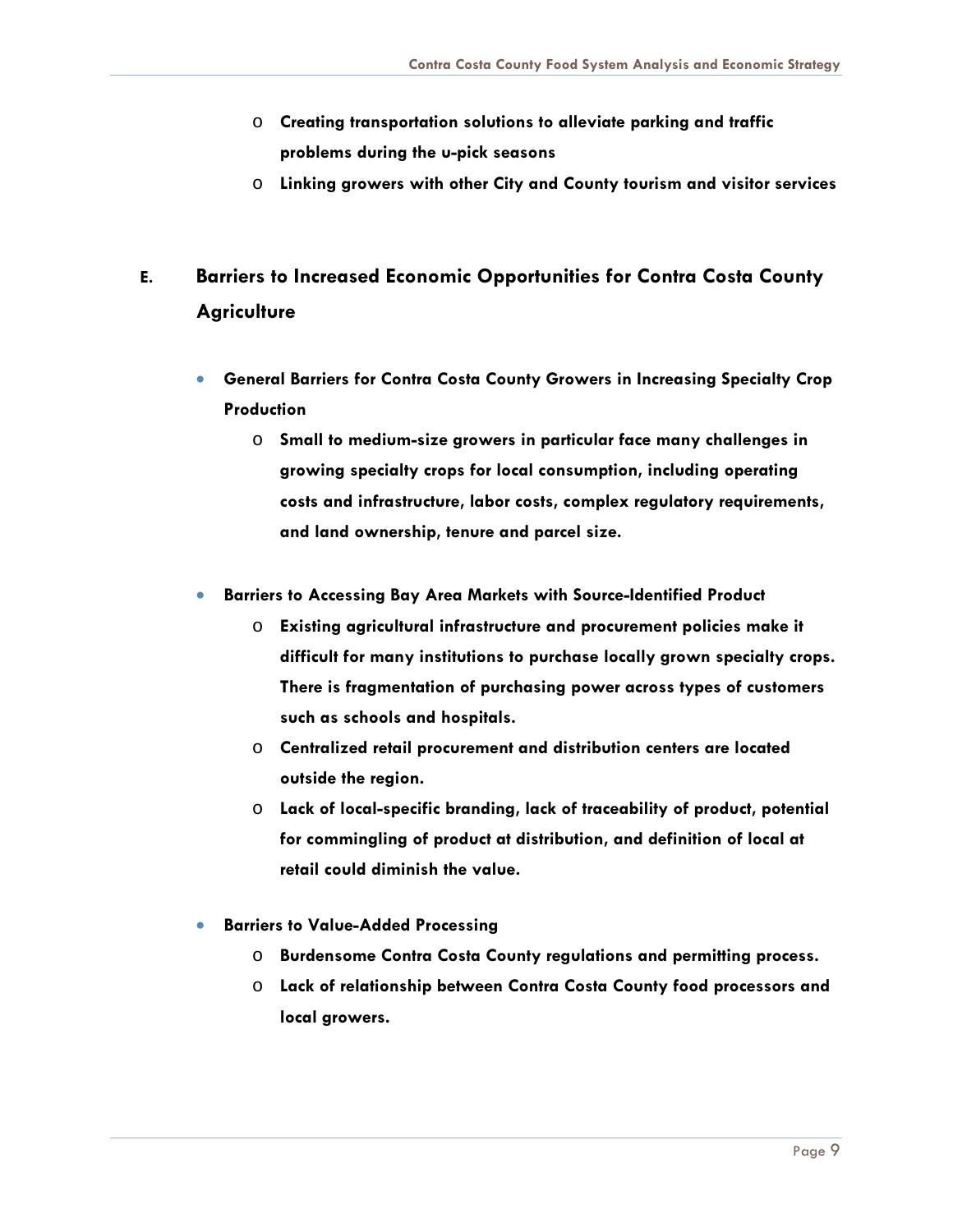- **Barriers to Improved Agricultural Tourism**
	- o **Lack of funding or support for new outreach, marketing, the creation of new agricultural tourism experiences, or connection to city, county, and state tourism and visitor services**
	- o **Inability to create agricultural tourism-friendly zoning and transportation solutions to alleviate parking and traffic problems during the u-pick seasons**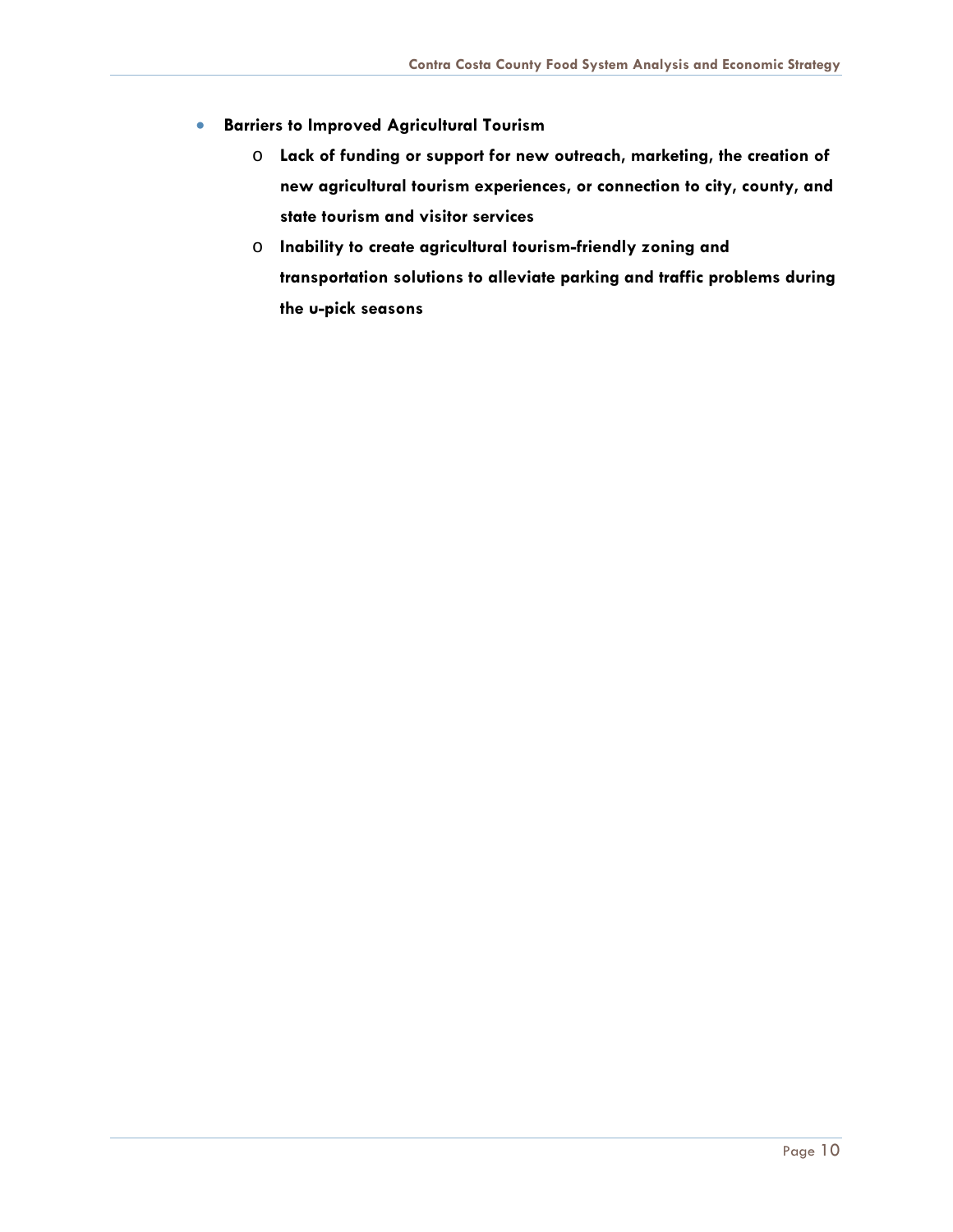#### <span id="page-11-0"></span>**I. Introduction**

#### **Delta Protection Commission**

The Delta Protection Commission provided the funding for this analysis as a follow-on to its *Economic Sustainability Plan* which was prepared for the Sacramento-San Joaquin Delta in 2012 ("ESP"). The ESP used a variety of data sources and modeling and projected moderate changes in cropping patterns and shifts to production of higher value crops, including specialty crops over time.



The mission of the Delta ection Commission is to adaptively protect, maintain, and where possible, enhance and restore the overall quality of the Delta environment consistent with the Delta Protection Act and the Land Use and Resource Management Plan for the Primary Zone. This includes, but is not limited to, agriculture, wildlife habitat, and recreational activities. The goal of the Commission is to ensure orderly, balanced conservation and development of Delta land resources and improved flood protection.

Consumer demand for locally grown food is increasing, particularly in the metropolitan regions surrounding the Delta.

Individual households, restaurants, grocery stores, fresh produce distributors, and institutions such as schools and hospitals are all seeking locally grown food. Growers, consumers, and policy makers also are focusing on the many public benefits of local agriculture, including the public health benefits of increasing access to locally grown produce in underserved communities, the economic development and job creation potential of the agricultural sector, the climate protection, open space and recreational benefits of urban-edge agricultural land, the benefits of agritourism, and the sense of history and place that farming provides to Contra Costa County and the Delta.

#### <span id="page-11-1"></span>**Contra Costa County's Food System**

The County is geographically divided between productive farmland of Brentwood in the east and the dense urban populations of central Contra Costa and Richmond. While Contra Costa farmers grow a diversified volume of fruits and vegetables, many urban communities in Contra Costa County do not have adequate access to fresh fruits and vegetables and are facing a public health crisis of childhood obesity, diabetes, and heart disease.

While Contra Costa County has all of the components of a local food system, it can further develop this system to provide more source-identified local food directly to urban communities and throughout the Bay Area and Northern California. Over the years, Contra Costa's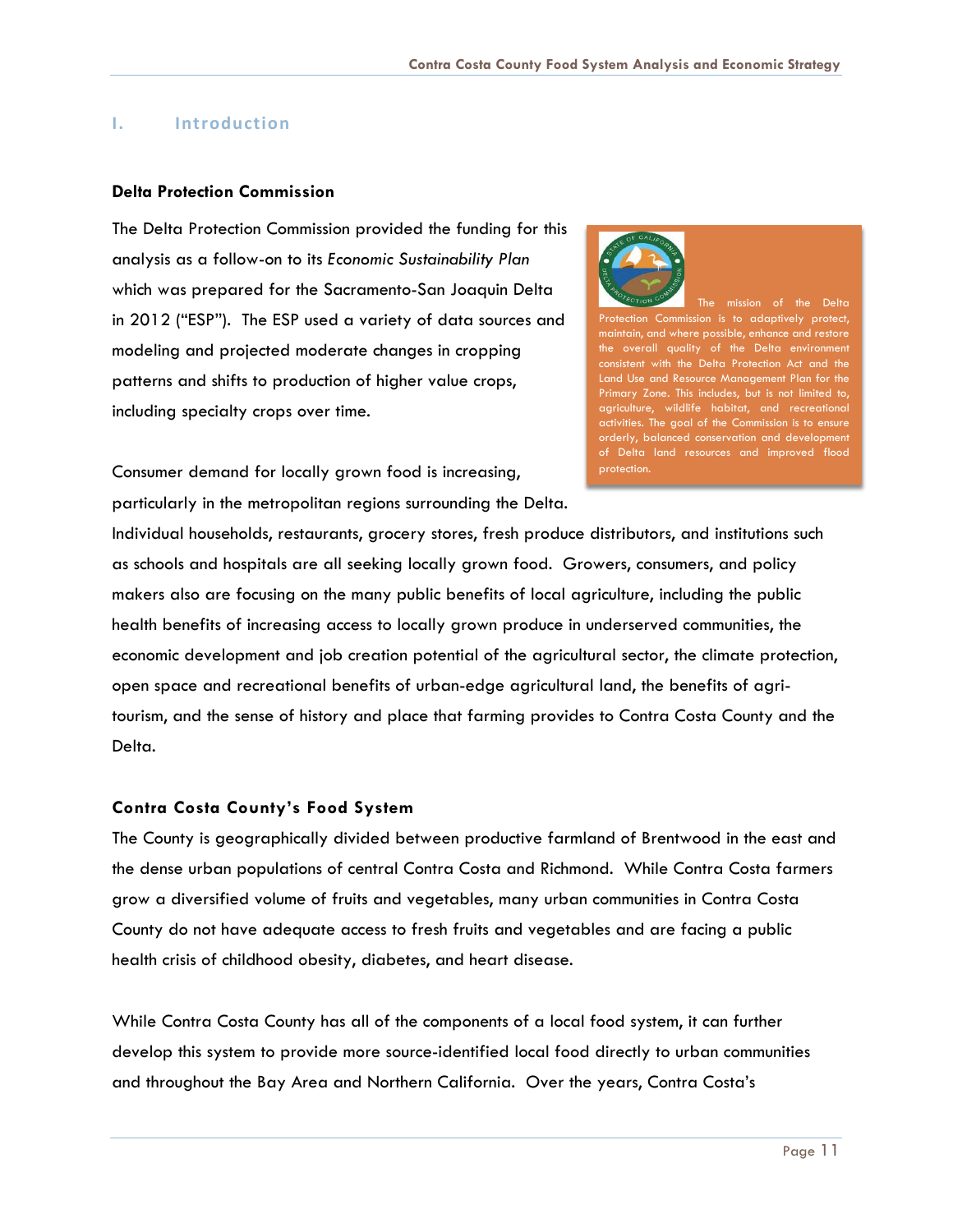agricultural infrastructure, packing, and processing facilities have diminished. Consequently, food grown in Contra Costa leaves the county for distribution, processing, and manufacturing that adds value to its agricultural products. A further developed local food system could provide all Contra Costa County's urban residents with fresh, healthy food, build its agricultural economy, create jobs, and keep more food-generated dollars in its communities.

#### <span id="page-12-0"></span>**The Unique Advantages of Contra County Agriculture**

Contra Costa County is a Delta county that is well positioned to develop a more vibrant agricultural economy and local food system. The County can build upon its unique advantages:

- Extraordinary soils, Mediterranean climate, year-round growing season, and inexpensive water.
- Land use certainty and agricultural conservation resulting in increased investment in land and farming operations.
- Significant specialty crop production row crops, orchards, nuts and wine grapes with increasing organic production.
- Proximity to Bay Area markets.
- Undeveloped processing opportunities to take advantage of wine grapes, cannery tomatoes, vegetable and orchard crops.
- Fifty-percent of the Delta's agricultural tourism.
- Engaged county and city officials.
- Multi-generational farming families with children returning to the family farming operations after college.
- Active grassroots support for local agriculture through the Contra Costa Food System Alliance and other community organizations.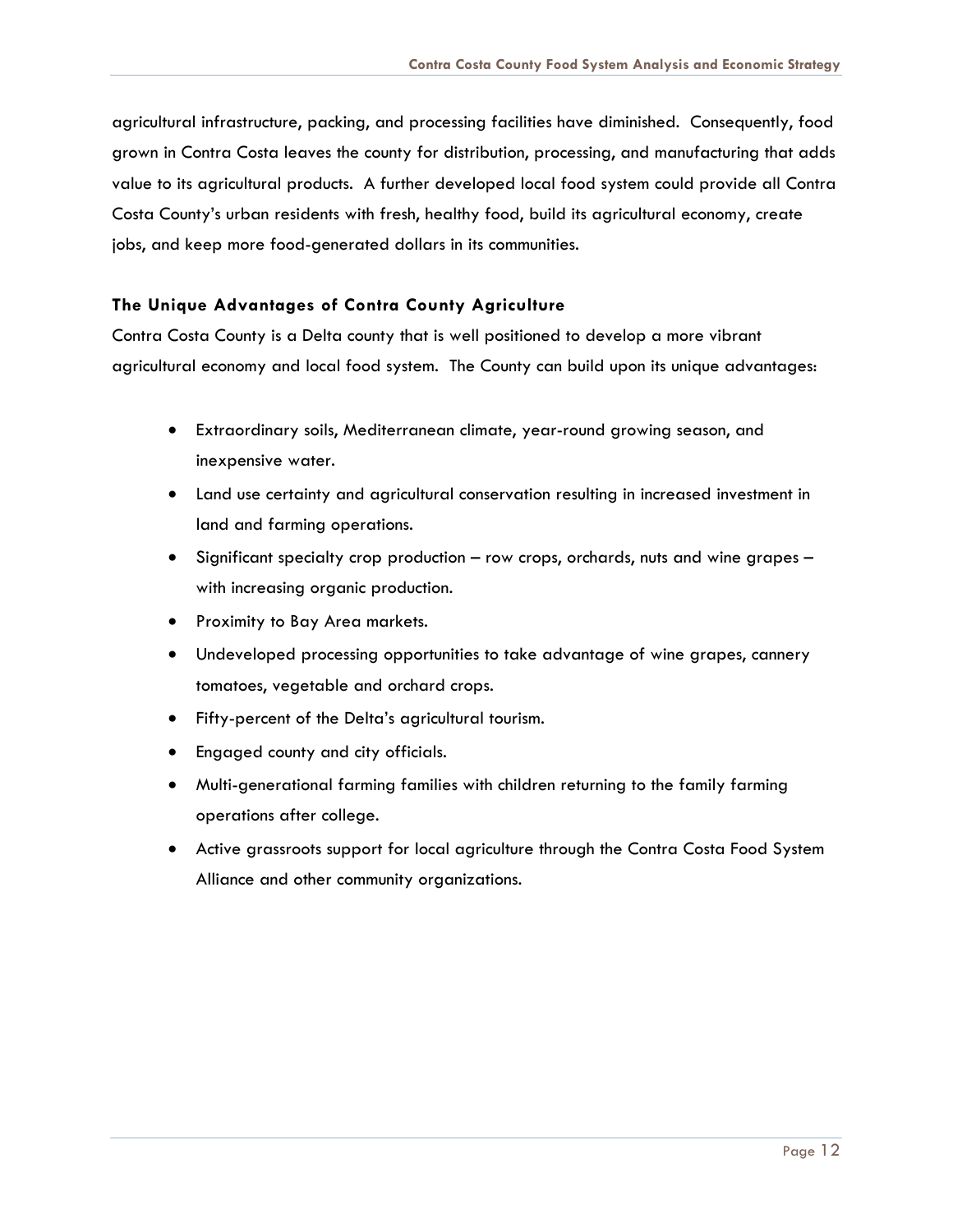#### <span id="page-13-0"></span>**II. Objective of Report**

The objective of this report is to perform an independent and objective analysis to develop and define the appropriate economic development strategy to maintain and enhance the viability of the agricultural economy in the Contra Costa County primary and secondary zones of the Sacramento-San Joaquin Delta (see Attachment 1—Map of Sacramento-San Joaquin Delta), contributing to the overall viability, health and sustainability of agriculture, specifically by seeking to leverage the economic development potential of agriculture in the County.

#### <span id="page-13-1"></span>**III. Key Findings**

#### <span id="page-13-2"></span>**A. Contra Costa County Agriculture Today**

Contra Costa farmers have grown food for the Bay Area since the Gold Rush: from vast fields of winter wheat in the 1880's to the famous Brentwood sweet corn, peaches and cherries enjoyed today in the Bay Area and beyond. Before prohibition, Contra Costa County was home to over fifty wineries, including the largest winery in the world, Winehaven, in Richmond. With rich Delta soils, a Mediterranean climate, and inexpensive irrigation water, Contra Costa farms produce a tremendous diversity of crops – sweet corn, stone fruit, vegetables, olives and wine grapes. The 2013 County Agricultural Commissioner's Report found that Contra Costa farmers produced almost \$71,109,000 million of fruit, nuts, vegetable and field crops. Contra Costa agriculture, which is characterized by small and medium size farms, also benefits from a remarkable diversity of farming operations that distribute product through a wide variety of marketing channels. Over the past century, Contra Costa farmers have demonstrated flexibility in adapting to market demands. Today Contra Costa farmers primarily harvest row crops and orchards from May through November. Tree nuts, olive oil, and citrus are produced between the months of November and April.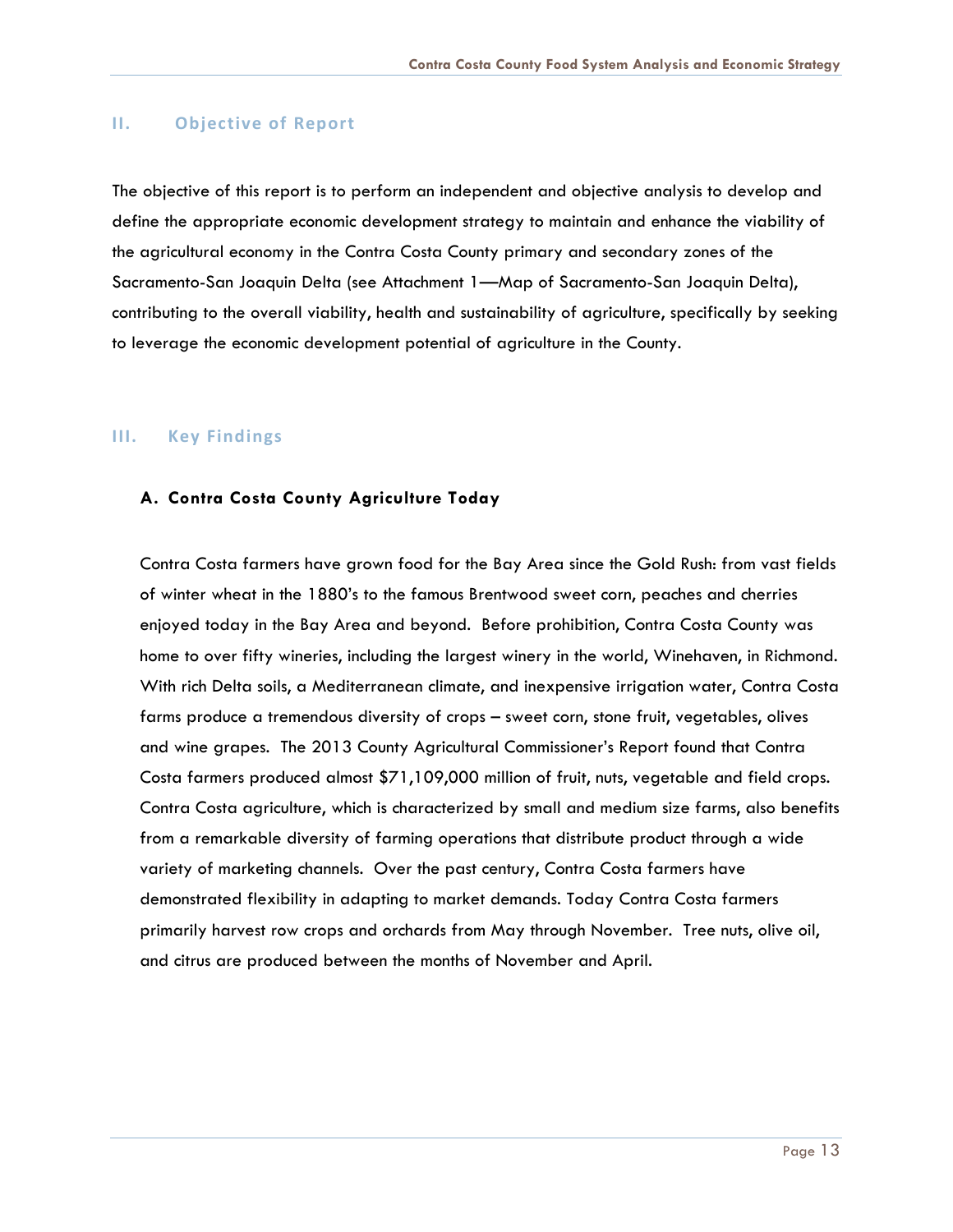#### **1. Agricultural Resources**

**Land and Climate.** While almost 24,000 acres in Contra Costa County is actively farmed, the most intensive food-producing region in the County is the prime farmland south and east of the City of Brentwood. With a Mediterranean climate of hot summer days and cool nights, the Brentwood region of East Contra Costa County has a year-round growing season. The Class 1-4 prime soils are well suited for orchards, vineyards, row crops and grains. As discussed below, East Contra Costa experienced a rapid loss of prime farmland between 1980 and 2005.

**Water.** In the early 20th century, the English company, Balfour Guthrie, recognized the extraordinary growing conditions of the Brentwood valley. Balfour Guthrie installed a gravity irrigation system that is still used today and provides East Contra Costa farmers with senior water rights. The East Contra Costa Irrigation District and the Byron-Bethany Irrigation District provide irrigation water to most East Contra Costa farmers. Located adjacent to the Delta, the irrigation districts draw water directly from the Delta, providing farmers with ample water at \$19 per acre-foot. During times of drought this provides East Contra Costa farmers with a tremendous advantage over their neighbors in the Central Valley who are drilling wells or paying up to \$2,000 an acre foot for surface water.

**Agricultural Infrastructure.** At one time, Contra Costa farming was served by an extensive agricultural infrastructure that included packing sheds, rail service and agricultural support services. As Contra Costa County lost agricultural land to urbanization, the County lost the critical mass to support agricultural infrastructure. Today Contra Costa farmers must travel to the Central Valley for equipment and services like tractor repair. Additionally, as farmers watched development approaching over the past thirty years, many questioned the future of Contra Costa agriculture and stopped investing in their farming operations.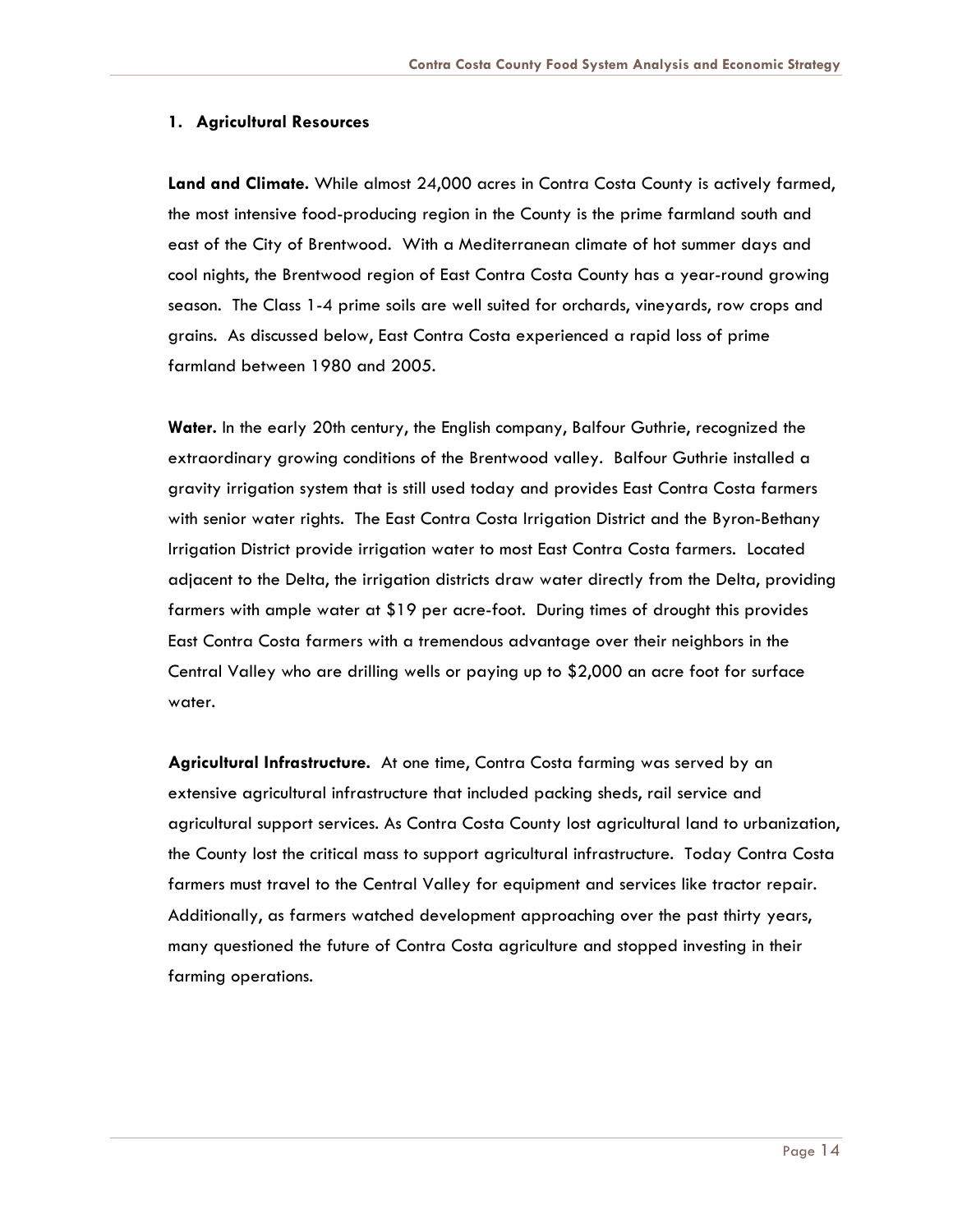#### **2. Current Land use Policy**

Contra Costa County's General Plan also includes a wide range of policies dedicated to protecting the prime soils of Contra Costa County. However, the primary farmland protection mechanism is the designation of the 11,500-acre County Agricultural Core. The minimum parcel size in the County Agricultural Core is 40-acres and the zoning restricts the land uses to farming and limits agricultural tourism and small-scale value-added processing. Nevertheless, due to previous subdivision, over fifty- percent of the parcels in the County Agricultural Core are ten acres or less.

While the land uses in the County Agricultural Core are very restricted, in 2004 the County amended the General Plan to allow for wineries, olive oil presses and tasting rooms in the County Agricultural Core. A subsequent amendment in 2009 allows expanded roadside stands and small-scale commercial kitchens. There is one winery, Hannah Nicole, in the Contra Costa Agricultural Core. Frog Hollow Farm has a commercial kitchen, and a second kitchen, Tess' Community Farm Kitchen is under construction.

The voters of the County adopted an urban limit line (ULL) in 1990 under a countywide ballot measure that directed development to existing urban areas and away from agricultural lands. Contra Costa voters affirmed the ULL in 2006 by a countywide ballot measure. The County also has a Right-to-Farm Ordinance and requires setbacks for urban uses within or adjacent to agricultural areas.

In 2002, the City adopted an Agricultural Enterprise Ordinance that requires that developers that convert agricultural land within the City of Brentwood (the "City") to urban uses pay a mitigation fee that is held by the City. The City has funded thirteen agricultural conservation easements since 2006, permanently protecting over 1,000 acres in the County Agricultural Core. The City has also developed the *Brentwood Grown* brand and provided grants to local agricultural enterprises.

In 2008, the County Agricultural Core was designated a Priority Conservation Area by the Association of Bay Area Governments as part of the Bay Area's Sustainable Conservation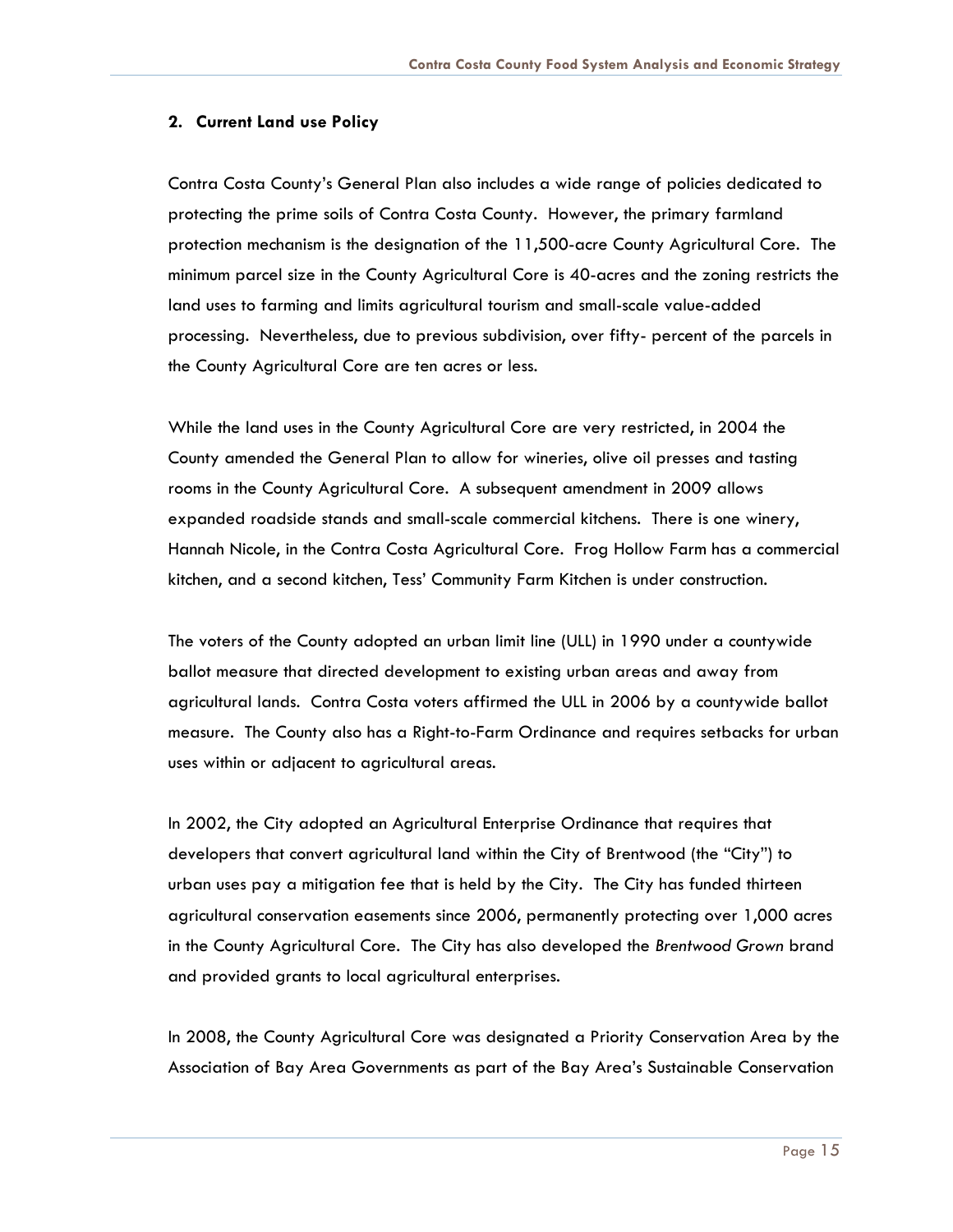Strategy, recognizing the importance of conserving Contra Costa's agricultural lands as part of the Bay Area's regional climate change strategy.

#### **3. Distribution of Contra Costa Agricultural Products**

The San Francisco Bay Area is served by a complex produce distribution system that brings food from around the world to East Bay consumers. During the harvest months, Contra Costa farmers sell wholesale to distributors who provide Contra Costa-grown produce to retailers, restaurants and institutions. Most wholesale distributors provide their customers with very little information about the source of the fruits and vegetables they sell. As demand for local food has increased, businesses along the distribution chain, from farmer to retailer, have begun to provide sourcing information and create "value-based food supply chain". Some local grocery stores like Diablo Foods and Whole Foods provide customers with farm-identification in their produce section and advertise their "buy local" policy. Bay Cities Produce provides their institutional customers like hospitals and schools with source-identified produce and washed-and-cut produce mixes.

In addition to traditional retailers, there are 25 certified farmers' markets operating in Contra Costa Country. Many East Contra Costa County farms of all sizes engage in direct marketing through roadside stands and u-pick operations. Some farms like Frog Hollow Farm and First Generation Farmers market through "community supported agriculture" that provide customers with a box of produce each week. Several non-farm produce box distributor like "Doorstep Farmers" also source from Contra Costa County farmers.

There is no data available that allows us to trace the ultimate destination of food grown in Contra Costa County. Nor do we know much of the food grown in the County is consumed locally. The current distribution system does not often track the origin of the produces it sells so we have little information about where Contra Costa agricultural products are shipped, processed, or consumed. Food that is source-identified as local remains a small fraction of total food production. During the summer months, the Bay Area undoubtedly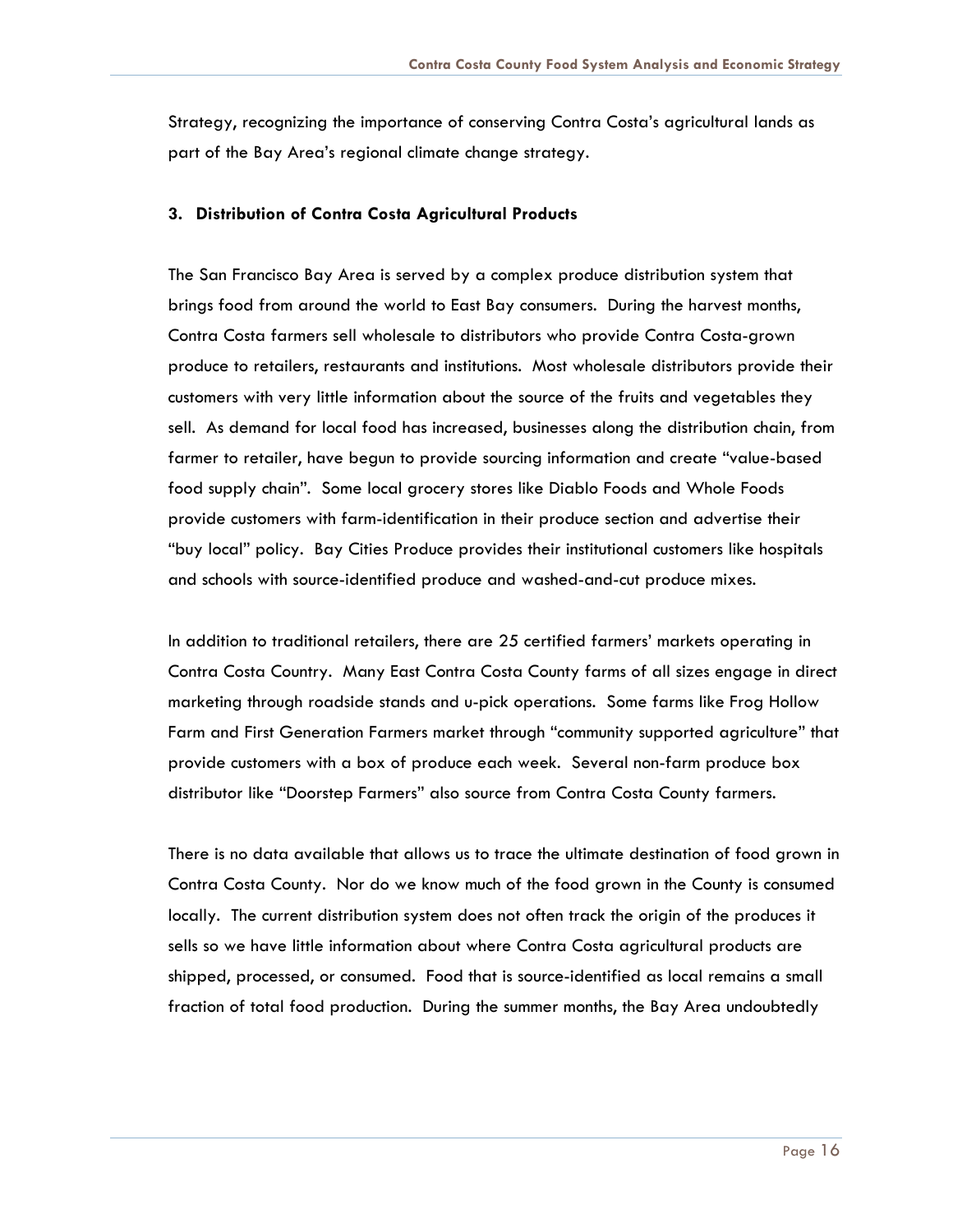enjoys a bounty of local produce but we also know that about forty-percent of California's agricultural production is exported nationally and abroad.[4](#page-17-0)

#### **4. Current Branding and Agricultural Tourism Efforts**

The County and the City of Brentwood actively participated in the *Contra Costa/Brentwood Buy Fresh Buy Local Program* managed by the Brentwood Agricultural Land Trust and the Community Alliance with Family Farmers from 2005 through 2009.

In 2009, the City of Brentwood created the *Brentwood Grown* certification program to help Brentwood farmers distinguish Brentwood products as locally grown, harvested and processed. The City created the *Brentwood Grown* logo that is available for use by all farmers in the County Agricultural Core and the Brentwood planning region. The program currently has nine participating farmers.





Many Contra Costa farms have taken advantage of the increasing demand for on-thefarm experiences with roadside farm stands and u-pick orchards and fields. U-pick operations have a long history in Contra Costa County and Bay Area residents have fond memories of visiting Brentwood u-pick farms since the 1970's. With a long history of upick operations and roadside stands, Contra Costa farms of all sizes participate in direct

marketing and agricultural tourism. Harvest Time in Brentwood, founded in 1976, is a nonprofit organization with over 40 grower members and the mission to promote East Contra Costa County's u-pick farms and roadside stands. Harvest Time produces an annual map of u-pick operations



<span id="page-17-0"></span><sup>4</sup> "Think Globally – Eat Locally, San Francisco Food Shed Assessment," American Farmland Trust and SAGE, 2008.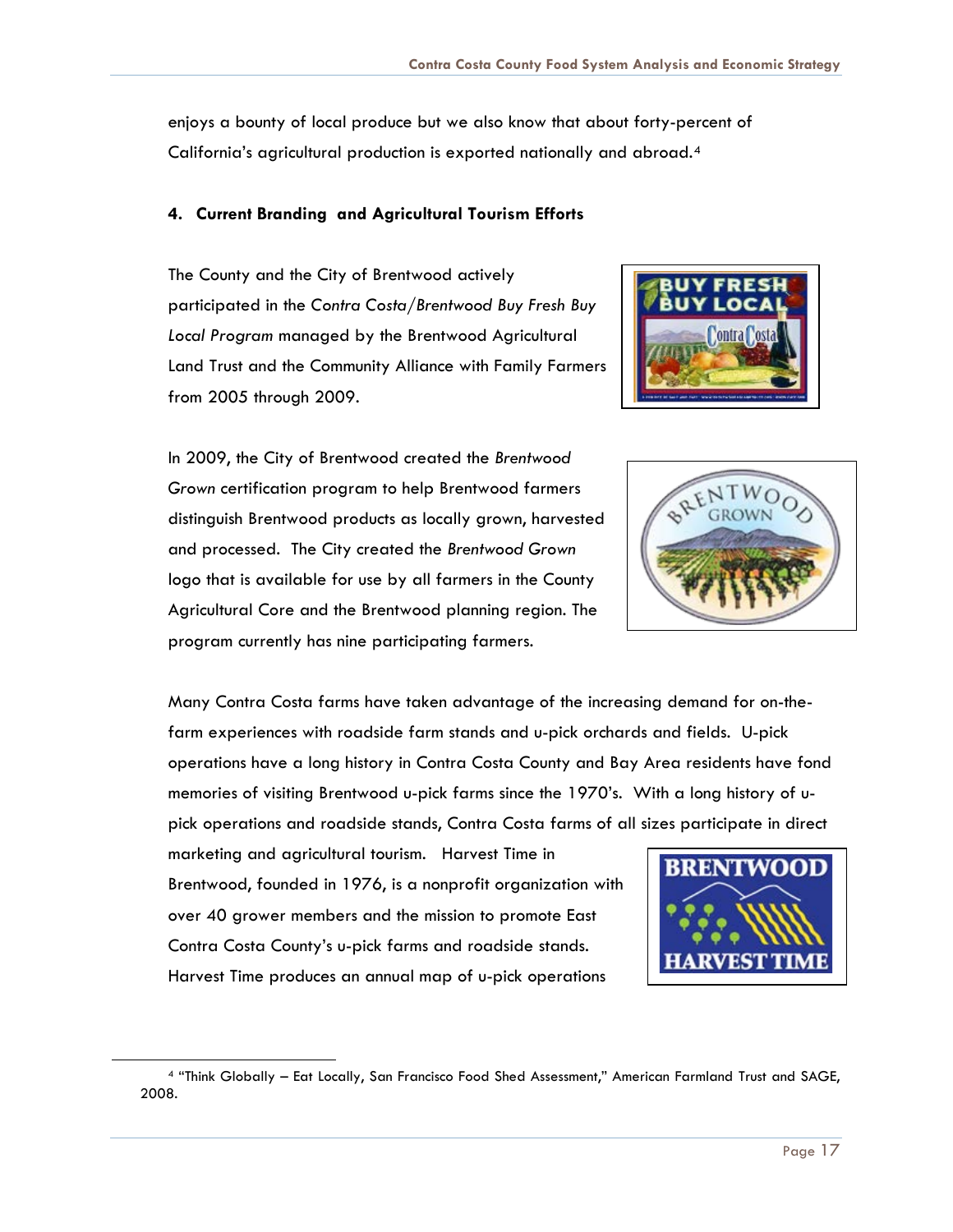and roadside stands, has a user-friendly website and an app. In July 2014, Harvest Time held a successful Harvest Time Festival showcasing Contra Costa agriculture.

#### **5. Annual Contra Costa County and Bay Area Regional Food Consumption**

According to data from the U.S. Census and Bureau of Labor Statistics, the average Bay Area household spends \$919 per year on fresh produce and \$8,500 per year on total food purchases. Residents in Contra County consumed almost 775,000 tons of food in 2013. Nearly half of this total came from fruits, vegetable, and nuts (specialty crops), showcasing the significant existing demand for fresh produce in the County.<sup>[5](#page-18-0)</sup>

| TABLE 1: ANNUAL TOTAL FOOD CONSUMPTION VS. FOOD<br><b>PRODUCTION, 2013</b><br>(IN PRIMARY WEIGHT TONS) |                     |              |            |  |  |  |  |
|--------------------------------------------------------------------------------------------------------|---------------------|--------------|------------|--|--|--|--|
| <b>Food Group</b>                                                                                      | <b>Contra Costa</b> | Contra Costa | Difference |  |  |  |  |
|                                                                                                        | County              | County       |            |  |  |  |  |
|                                                                                                        | Consumption         | Production   |            |  |  |  |  |
| <b>Fruits</b>                                                                                          | 153,268             | 10,402       | $-142,866$ |  |  |  |  |
| <b>Vegetables</b>                                                                                      | 217,836             | 154,317      | $-63,519$  |  |  |  |  |
| <b>Nuts</b>                                                                                            | 4,782               | 896          | $-3,886$   |  |  |  |  |
| <b>Specialty Crop</b><br>Subtotal                                                                      | 375,886             | 165,615      | $-210,271$ |  |  |  |  |
| All Other Foods*                                                                                       | 398,440             | 163,282      | $-235,158$ |  |  |  |  |
| <b>Total Tons</b>                                                                                      | 774,326             | 328,897      | $-445,429$ |  |  |  |  |

\*Other Foods include meat, poultry, fish, dairy, grains, and fats and oils.

<span id="page-18-1"></span><span id="page-18-0"></span> $\overline{a}$ 

Calculation based upon Contra Costa County population of 1,087,008 as of January 1, 2014.<sup>[6](#page-18-1)</sup>

As indicated in Table 1, Contra Costa County food consumption totals far exceed Contra Costa food production in volume, variety, diversity of products, and overall demand. The current and future consumption of specialty crops is a strong market driver for the sourcing

<sup>5</sup> Analysis of USDA's FICRCD and FADS data bases to create a Contra Costa County Food Consumption Calculator, [http://www.ers.usda.gov/data-products/commodity-consumption-by-population](http://www.ers.usda.gov/data-products/commodity-consumption-by-population-characteristics.aspx%2327850)[characteristics.aspx#27850.](http://www.ers.usda.gov/data-products/commodity-consumption-by-population-characteristics.aspx%2327850)

<sup>6</sup> [http://www.dof.ca.gov/research/demographic/reports/estimates/e-1/view.php,](http://www.dof.ca.gov/research/demographic/reports/estimates/e-1/view.php) California Population by County estimated from January1, 2014.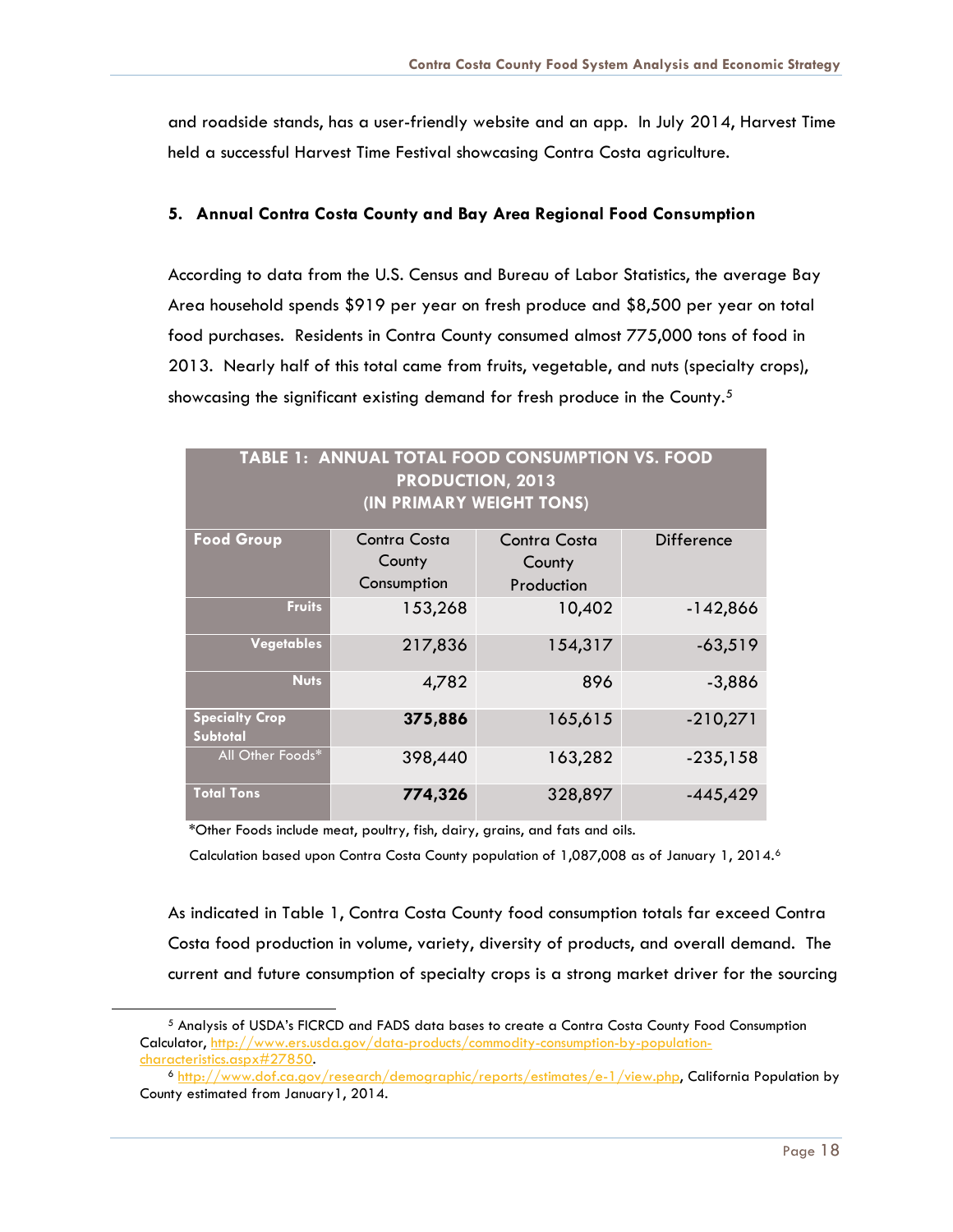of more locally grown foods with a demand of nearly 376,000 tons in Contra Costa County alone.

Moreover, Contra Costa farmers grow specialty crops for markets in the nine-county Bay Area region. Utilizing USDA's food consumption data bases and multiplying it by the populations in the nine Bay Area counties, the specialty crop consumption estimates total over 2.5 million pounds a year as outlined in Table 2 below.

| TABLE 2: TOTAL FOOD CONSUMPTION IN THE BAY AREA |                          |                    |  |  |  |  |  |  |
|-------------------------------------------------|--------------------------|--------------------|--|--|--|--|--|--|
| 2013                                            |                          |                    |  |  |  |  |  |  |
|                                                 | (IN PRIMARY WEIGHT TONS) |                    |  |  |  |  |  |  |
| <b>Food Group</b>                               | Per Capita               | <b>Bay Area</b>    |  |  |  |  |  |  |
|                                                 | Consumption              | Consumption        |  |  |  |  |  |  |
|                                                 | (pounds per year)        |                    |  |  |  |  |  |  |
| <b>Fruits</b>                                   | 282.0                    | 1,046,283          |  |  |  |  |  |  |
| Vegetables                                      | 400.8                    | 1,487,058          |  |  |  |  |  |  |
| Nuts                                            | 8.8                      | 4,782              |  |  |  |  |  |  |
| <b>Specialty Crop Subtotal</b>                  | 691.6                    | 2,538,123          |  |  |  |  |  |  |
| All Other Foods*                                | 733.1                    | 2,719,965          |  |  |  |  |  |  |
| <b>Total</b>                                    | 1,424.7 pounds per       | 5,285,955 tons per |  |  |  |  |  |  |
|                                                 | person                   | year               |  |  |  |  |  |  |

\*Other Foods include meat, poultry, fish, dairy, grains, and fats and oils.

Calculation based upon the nine-county Bay Area population of 7,420,453 as of January 1, 2014, including Alameda, Contra Costa, Marin, Napa, San Francisco, San Mateo, Santa Clara, Solano, and Sonoma counties.[7](#page-19-1)

Bay Area residents represent an enormous demand for specialty crop production. However, as noted above, it's not possible to determine how much of the food grown in Contra Costa is consumed in the County or the Bay Area.

#### <span id="page-19-0"></span>**B. Trends in Agricultural Land Base, Farm Size, and Production Value**

<span id="page-19-1"></span> $\overline{a}$ 

Contra Costa County agriculture has historically produced a wide variety of premium-quality fruits, nuts, vegetables, and some value added agricultural products, including wines, oils, and other processed items. Its production has been largely dependent upon regional, national and international market demands as well as to a lesser extent on direct marketing

<sup>7</sup> [http://www.dof.ca.gov/research/demographic/reports/estimates/e-1/view.php,](http://www.dof.ca.gov/research/demographic/reports/estimates/e-1/view.php) California Population by County estimated from January1, 2014.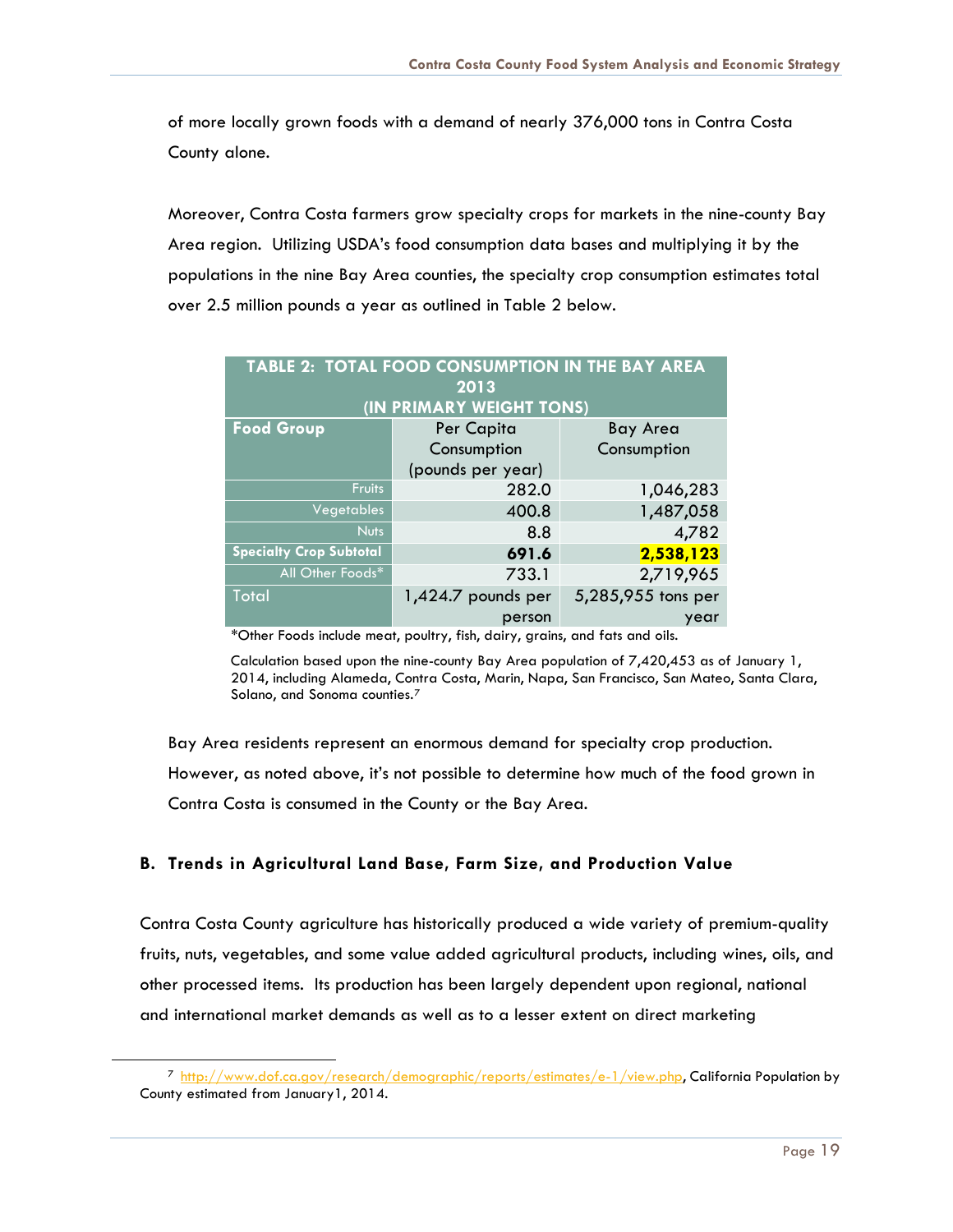opportunities such as roadside farm stands, u-pick, farmers markets, and community supported agriculture ("CSA").

| After decades of    |                                                                                            |         |         |         |                      |  |  |  |
|---------------------|--------------------------------------------------------------------------------------------|---------|---------|---------|----------------------|--|--|--|
| contraction and     | Table 3: Contra Costa County -<br>Land in Agricultural Production (1992 vs. 2002 vs. 2012) |         |         |         |                      |  |  |  |
| decline, Contra     | 2002<br>2012                                                                               |         |         |         |                      |  |  |  |
| Costa County        |                                                                                            | 1992    |         |         | % Change<br>(2002 to |  |  |  |
| agriculture appears |                                                                                            |         |         |         | 2012)                |  |  |  |
| to have stabilized  | <b>Total Acres</b>                                                                         | 460,765 | 460,765 | 460,765 |                      |  |  |  |
|                     | <b>Land in</b>                                                                             |         |         |         |                      |  |  |  |
| over the past ten   | <b>Farms</b>                                                                               | 163,036 | 126,338 | 127,670 | 1.0                  |  |  |  |
| years. The          | (acres)                                                                                    |         |         |         |                      |  |  |  |
| decades following   | <b>Total</b><br><b>Number of</b>                                                           | 675     | 593     | 602     | 1.5                  |  |  |  |
| World War II saw    | <b>Farms</b>                                                                               |         |         |         |                      |  |  |  |
| increased           | <b>Harvested</b><br>Cropland                                                               | 28,867  | 26,018  | 33,420  | 28.4                 |  |  |  |
| urbanization across | (acres)                                                                                    |         |         |         |                      |  |  |  |
| the County with     | <b>Number of</b><br>Farms with                                                             |         |         |         |                      |  |  |  |
| much of the growth  | <b>Harvested</b>                                                                           |         |         |         |                      |  |  |  |
| occurring on prime  | Cropland                                                                                   | 361     | 280     | 330     | 17.9                 |  |  |  |

#### **a. Land in Agricultural Production**

farmland. Although from 1984 to 2004, almost 20,000 acres of prime agricultural land was converted from agricultural use primarily due to urbanization, that trend has been greatly diminishing. In the California Department of Conservation's latest *Farmland Conversion Report, 2008-2010*, Contra Costa County saw the conversion of only 770 acres of important farmland, $8$  much less than the converted acreage recorded in prior reports. Moreover, Table 1 indicates that there has been a more recent stabilization in the *Land in Farms* and *Total Number of Farms* from 2002 through 2012.[9](#page-20-1) More

<span id="page-20-0"></span><sup>8</sup> "California Farmland Conversion Report, 2008-2010: Documenting changes in agricultural land use since 1984," California Department of Conservation, April 2014,

[http://www.conservation.ca.gov/dlrp/fmmp/Documents/fmmp/pubs/2008-](http://www.conservation.ca.gov/dlrp/fmmp/Documents/fmmp/pubs/2008-2010/fcr/FCR%200810%20complete.pdf) [2010/fcr/FCR%200810%20complete.pdf.](http://www.conservation.ca.gov/dlrp/fmmp/Documents/fmmp/pubs/2008-2010/fcr/FCR%200810%20complete.pdf)

<span id="page-20-1"></span><sup>9</sup> Census of Agriculture, United States Department of Agriculture, 2012, 2007, 2002, and 1992, [http://www.agcensus.usda.gov/Publications/2012/Full\\_Report/Volume\\_1,\\_Chapter\\_2\\_County\\_Level/California](http://www.agcensus.usda.gov/Publications/2012/Full_Report/Volume_1,_Chapter_2_County_Level/California)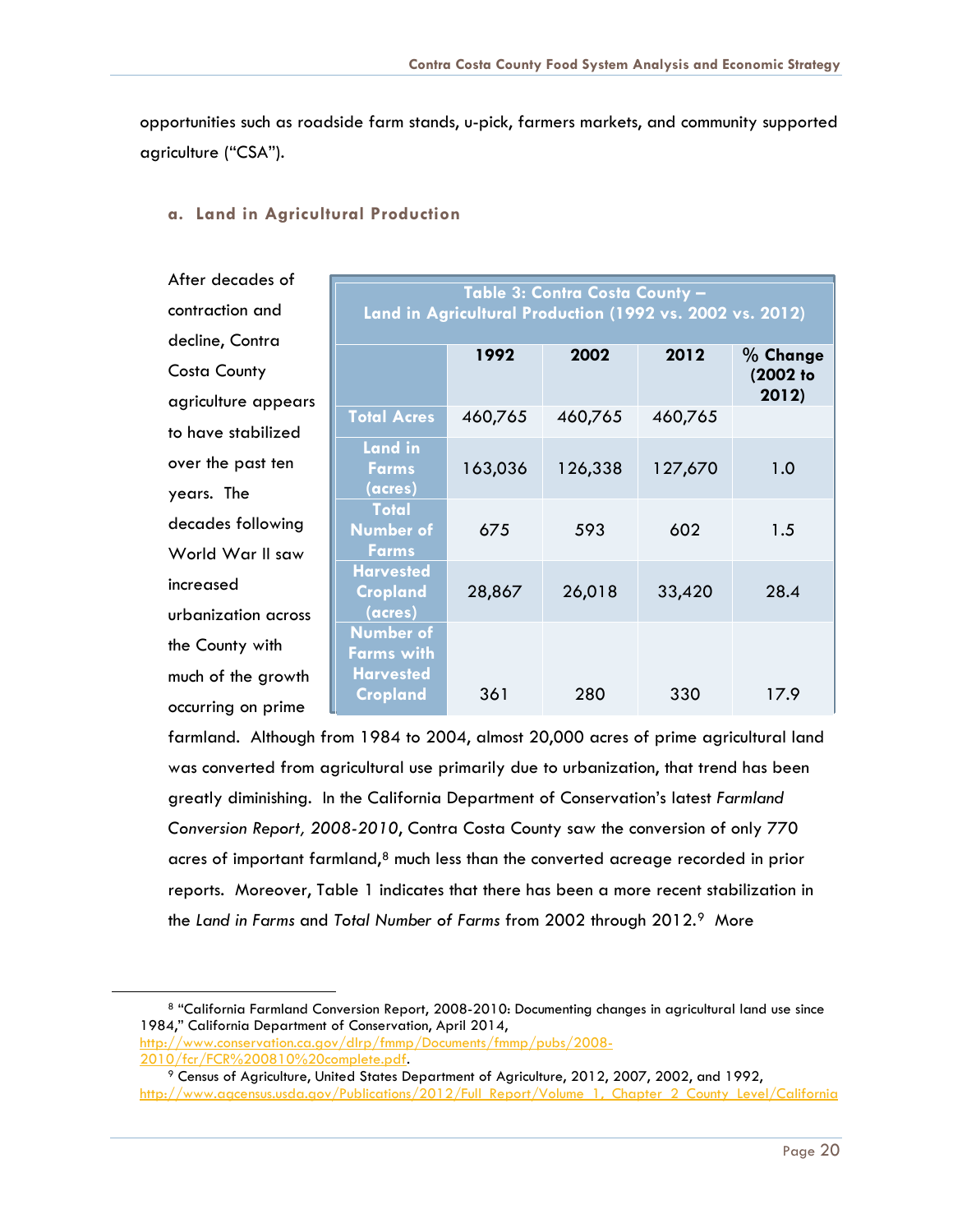significantly, there has been an increase of 28.4% in *Harvested Cropland[10](#page-21-0)* and a corresponding increase of 17.9% in the *Number of Farms with Harvested Cropland* during this most recent ten-year period. Importantly, these measures would indicate that there is no longer a decline in the number of farms, nor a decrease in the acres farmed in Contra Costa County. To the contrary, as Table 3 further illustrates, *Harvested Cropland* and the *Number of Farms with Harvested Cropland* increased between 2002 and 2012.

#### **b. Average Size of Contra Costa County Farms**

| <b>Table 4: Average and Median Size of Farms</b><br>in Contra Costa County<br>(1992, 2002, 2007 and 2012) |      |      |      |  |  |
|-----------------------------------------------------------------------------------------------------------|------|------|------|--|--|
|                                                                                                           | 1992 | 2002 | 2012 |  |  |
| <b>Average</b><br>Size of<br><b>Farms</b><br>(acres)                                                      | 242  | 213  | 212  |  |  |
| <b>Median</b><br>Size of<br><b>Farms</b><br>(acres)                                                       | N/A  | 20   | 10   |  |  |

Despite the increase in both *Harvested Acreage* and the *Number of Farms* -- over the last twenty years, the average size of farms in Contra Costa County has decreased from 242 acres to 212 acres, with the median size of farms falling by half in the last ten years from 20 acres to  $10$  acres.<sup>[11](#page-21-1)</sup> This is a clear indication that there are many

smaller farms of less than 10 acres sprinkled mainly across eastern Contra Costa County as compared to previous years of production. However, many of these smaller farms may create little or no economic value for the County. Therefore, we must examine more closely those farms with viable and measurable commercial production.

#### **c. Segmentation in Size of Farms in Production**

<span id="page-21-1"></span><span id="page-21-0"></span> $\overline{a}$ 

Although the data from the U.S. Census of Agriculture provides a general overview of Contra Costa County farms as outlined above, it only tells part of the story. A closer

<sup>&</sup>lt;sup>10</sup> This USDA measured category includes land from which crops were harvested and hay was cut, land used to grow short-rotation woody crops, Christmas trees, and land in orchards, groves, vineyards, berries, nurseries, and greenhouses. Land from which two or more crops were harvested was counted only once.

<sup>&</sup>lt;sup>11</sup> Census of Agriculture, United States Department of Agriculture, 2012, 2007, 2002, and 1992.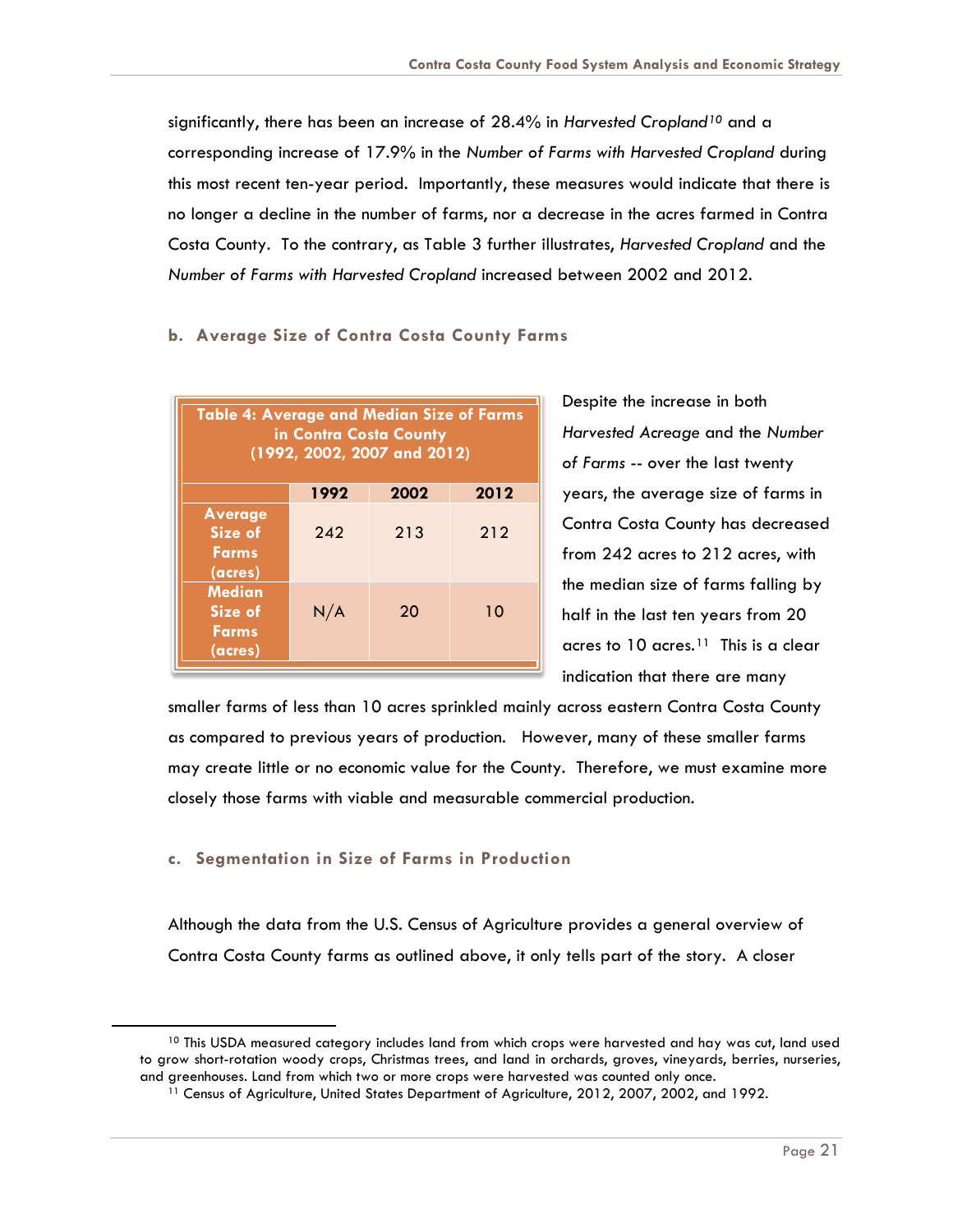analysis of County-level data from both CalAg Permits<sup>[12](#page-22-0)</sup> and Certified Producer Certificates<sup>[13](#page-22-1)</sup> reveals a more specific breakdown of farms in production and better identifies those core farms that are commercially viable. For purposes of this analysis, we have segmented these farms in production by size, including those from 1 to 10 acres (small); 11 to 100 acres (medium); and 101 acres and above (large). Based upon our analysis of the Contra Costa County CalAg Permit and Certified Producer Certificate data, as well as discussions with local growers and staff of the Agricultural Commissioner, we have identified the following characteristics of Contra Costa County farms in Table 5.

<span id="page-22-0"></span><sup>&</sup>lt;sup>12</sup> A grower must obtain the proper permit from the Agricultural Commissioner before pesticides are applied for commercial or agricultural use. One function of this program is recording data on agricultural pesticide use. This information is obtained from the Pesticide Use Reports, submitted monthly by growers and/or other applicators.<br><sup>13</sup> A grower who sells agricultural products of their own production at Certified Farmers' Markets directly to

<span id="page-22-1"></span>the consumer is required to obtain a Certified Producer Certificate (CPC). The Producer will be issued a CPC listing all the products grown by the Producer. The Certificate will be issued after an on-site inspection of the growing grounds by Contra Costa County Department of Agriculture/Weights & Measures to verify that all products presented for sale are grown by the Producer.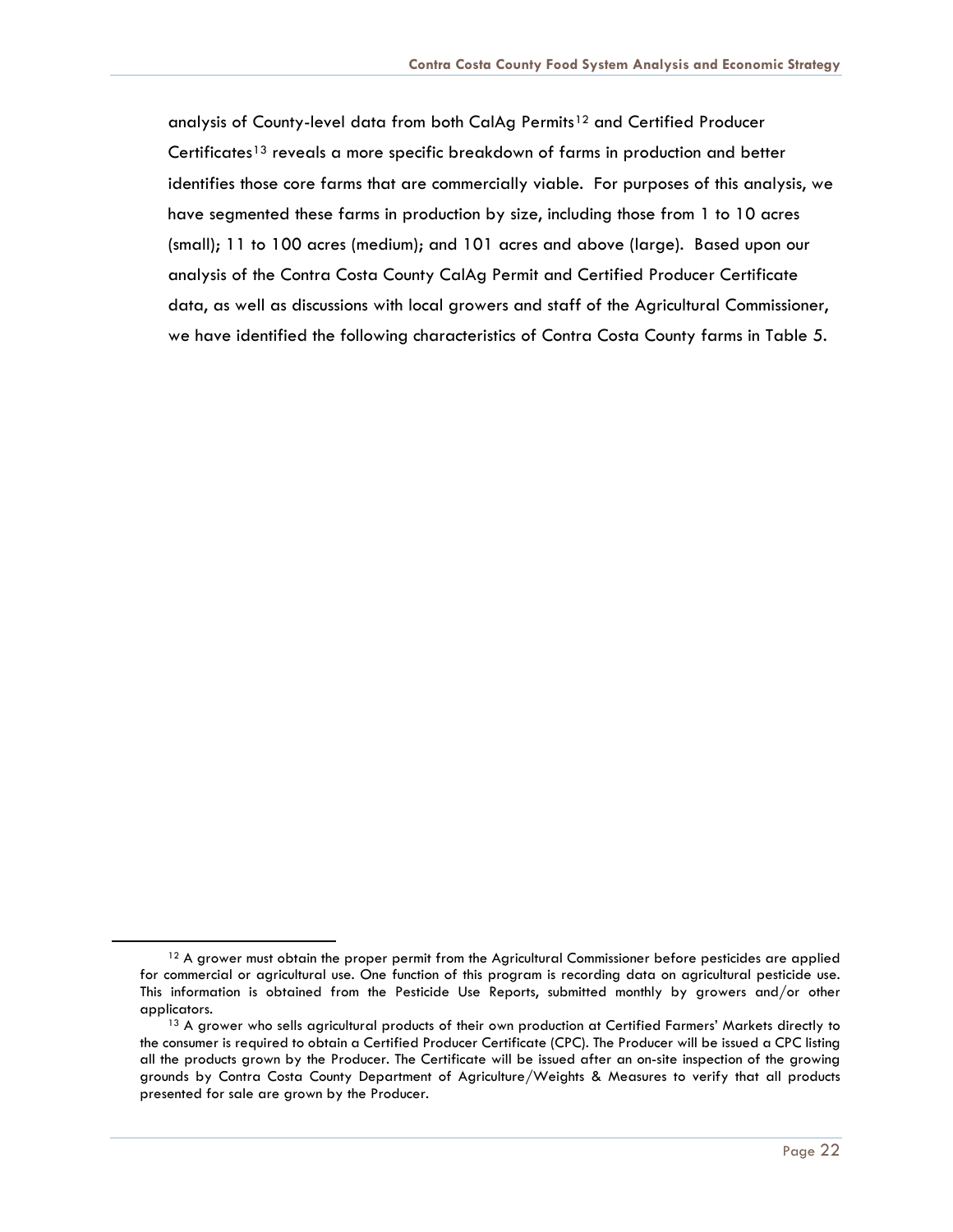#### **a. Small Farms in Production**

There are approximately 60 small farms in production, principally centered near Brentwood, Byron, Oakley, and Knightsen in east Contra Costa County. There are also a handful of farms located in Martinez, Concord, and Clayton, with a small number of vineyards in Lafayette, Moraga, and Orinda. These smaller farms are predominantly grower owned and their primary market access is through direct marketing, including farmer's markets, u-pick, roadside farmstands, and sourcing of wine grapes to local wineries.

| $\frac{1}{2}$ respectively by SIZE (iii determined by EV III |                                            |                                      |                                                                                                                                    |  |  |  |  |
|--------------------------------------------------------------|--------------------------------------------|--------------------------------------|------------------------------------------------------------------------------------------------------------------------------------|--|--|--|--|
| Size of<br><b>Farms</b>                                      | Number of<br>Type of<br>Ownership<br>Farms |                                      | Primary<br><b>Market</b><br><b>Access</b>                                                                                          |  |  |  |  |
| <b>Small</b> (1-10<br>acres)                                 | Approx.<br>60                              | 90%<br>owned;<br>10%<br>leased       | Farmer's<br>Markets, U-<br>pick,<br>Farmstands,<br>Wineries, CSA                                                                   |  |  |  |  |
| Medium<br>$(11 - 100$<br>acres)                              | Approx.<br>52                              | 90%<br>owned;<br>10%<br>leased       | Farmer's<br>Markets, U-<br>Pick,<br>Farmstands,<br>Wineries,<br>Wholesale<br>Distributors,<br><b>CSA</b>                           |  |  |  |  |
| Large (101<br>and above<br>acres)                            | Approx.<br>27                              | Varied mix<br>of owned<br>and leased | Wholesale<br>Distributors,<br>Retailers,<br>Processors,<br>Farmer's<br>Markets,<br>Wineries, U-<br>Pick, CSA,<br><b>Farmstands</b> |  |  |  |  |

**Table 5: Contra Costa County Farms in**   $\mathbf{P} = \mathbf{P} \mathbf{P} \mathbf{P} \mathbf{P} \mathbf{P} \mathbf{P} \mathbf{P} \mathbf{P} \mathbf{P} \mathbf{P} \mathbf{P} \mathbf{P} \mathbf{P} \mathbf{P} \mathbf{P} \mathbf{P} \mathbf{P} \mathbf{P} \mathbf{P} \mathbf{P} \mathbf{P} \mathbf{P} \mathbf{P} \mathbf{P} \mathbf{P} \mathbf{P} \mathbf{P} \mathbf{P} \mathbf{P} \mathbf{P} \mathbf{P} \mathbf{P} \mathbf{P} \mathbf{P} \mathbf{P} \mathbf$ 

\*These numbers are approximates as actual acreage planted may vary from original reporting to County.

#### **b. Medium Farms in Production**

There are approximately 52 medium-sized farms in production, with the vast majority located in east Contra Costa County. Similar to small farms, medium-sized growers are focused mainly upon specialty crop production, including mostly fruits, nuts and vegetables. Medium-sized farms are predominantly grower owned and their primary market access is through direct marketing, including farmer's markets, u-pick, roadside farmstands, and sourcing of wine grapes to local wineries, as well as sales to wholesale distributors, such as Bay Cities Produce. In addition, walnut growers process their product in local hullers, then ship the final product to either handlers or wholesalers outside the area.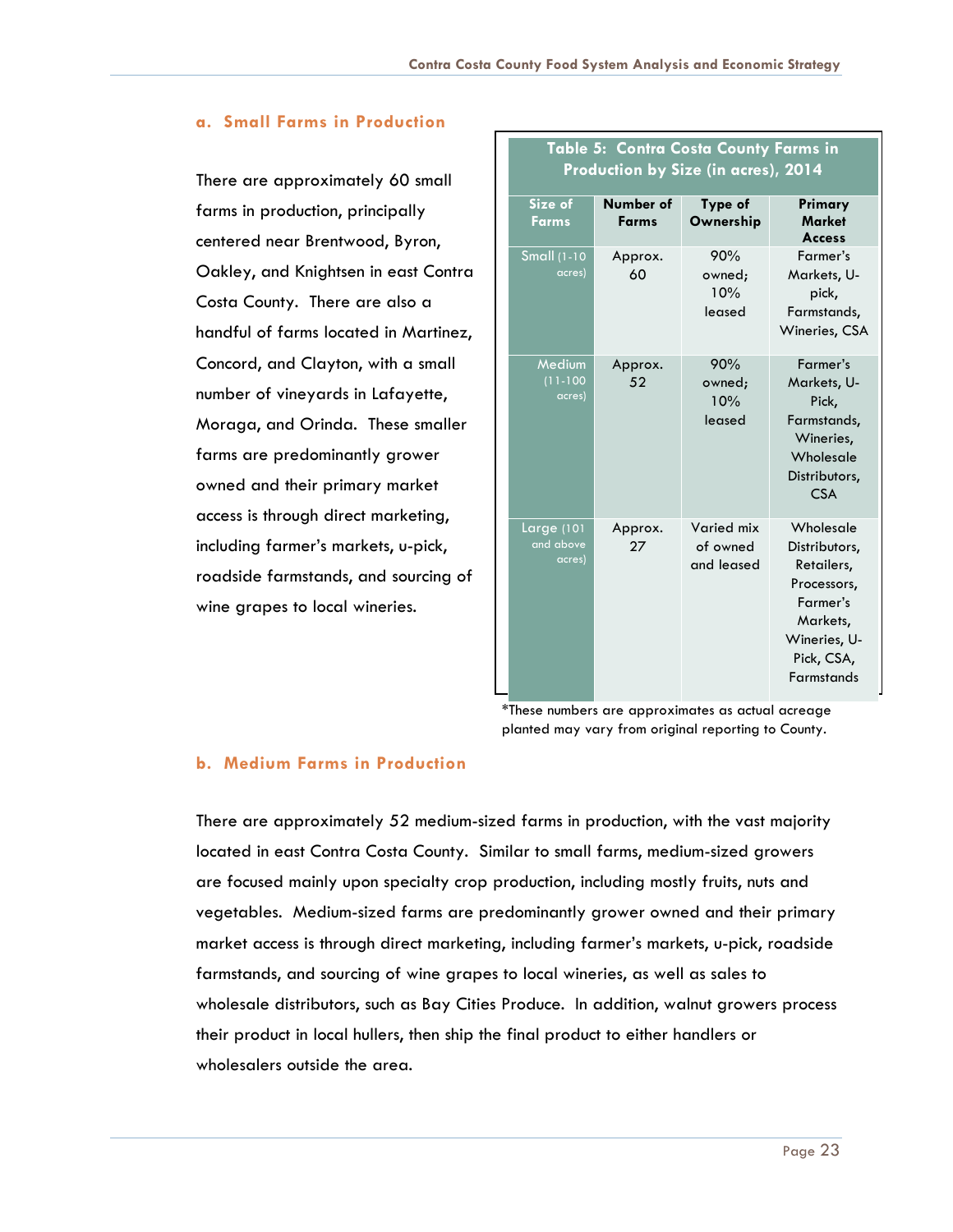#### **c. Large Farms in Production**

Historically, the largest farms in production in Contra Costa County have done a remarkable job of responding to international, national, regional, and local market demands. These growers have exhibited flexibility, ingenuity, and practicality in producing a diversity of crops to meet not only the demands of the market, but also to maximize economic returns despite pressures of urbanization, shrinking infrastructure, foreign competition, and increasing regulation.

There are approximately 27 large farms in production, centered around the agricultural core of eastern Contra Costa County and also adjacent to the Delta. These farms – ranging from 100 acres to over 2,000 acres – are a varied mix of grower-owned and leased land. The primary market access depends upon the specific crop, but for the most part these growers rely upon contracts with wholesale distributors, retailers and supermarkets (e.g. Safeway, Whole Foods, Costco, Walmart, etc.), and value-added processors (e.g. tomatoes, walnuts, wine grapes, etc.) To a lesser extent, they still rely upon direct marketing outlets such as farmers markets, roadside farmstands, u-pick, and Community Supported Agriculture (CSA).

#### **d. Value of Agricultural Production**

<span id="page-24-0"></span> $\overline{a}$ 

The value of Contra Costa County agricultural production has ebbed and flowed over the past decade, topping out in 2002 at over \$100.1 million, and reaching nearly \$97.0 million in 2013.<sup>[14](#page-24-0)</sup>

<sup>14</sup> Contra Costa County Annual Crop Reports, 2002-2013, [http://www.co.contra-costa.ca.us/2207/Crop-](http://www.co.contra-costa.ca.us/2207/Crop-Reports)[Reports.](http://www.co.contra-costa.ca.us/2207/Crop-Reports)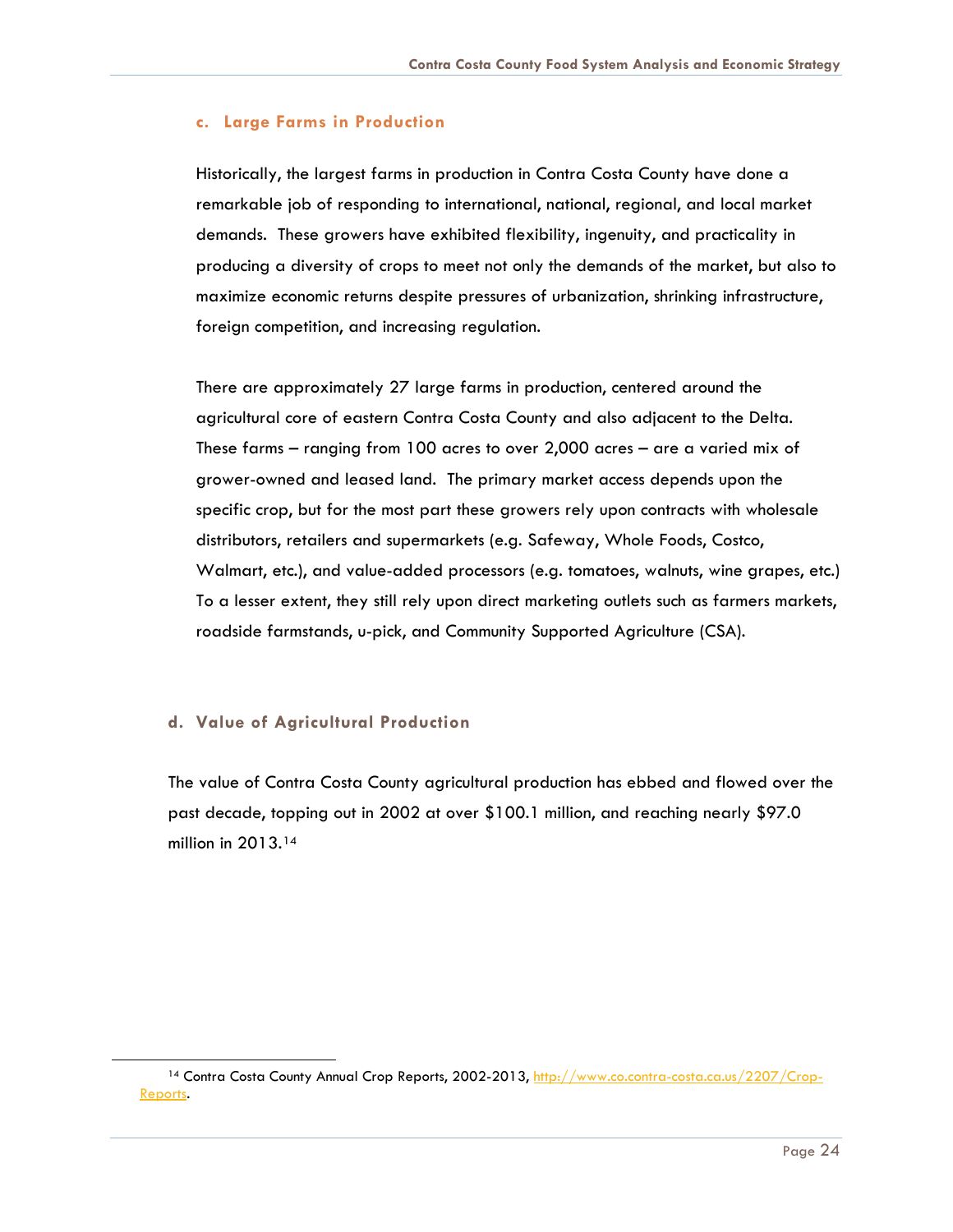

As the data from the Contra Costa County Annual Crop Reports indicates, the value of agricultural production has fluctuated over the past several years for many reasons, including changes in regional, national, and international market demands, changes in market prices, shifts in

acreage planted as well as the mix and variety of crops grown, but also due to the uncontrolled forces of nature with changing climatic factors affecting growing seasons and ultimately productivity and crop yield. However, despite a dip in the value of agricultural production starting in 2007 through 2010, the value of Contra Costa County's agricultural production has risen and stabilized, concurrent and consistent with land use patterns and the increasing number of farms and acreage planted.

#### **e. Changes in Crop Mix and Production Volumes**

The changes in gross value in agricultural production in Contra Costa County are due in large part to the overall changes in crop mix and the resultant production volumes of the various crop categories. For purposes of this analysis, we are relying upon the historically measured crop categories as listed in the Annual Crop Reports, including Vegetable and Seed Crops, Field Crops, Fruit and Nut Crops, and Nursery products.

Over the last ten years, the largest changes in production value have occurred in Vegetable and Seed Crops, principally beans, sweet corn, and tomatoes. Vegetable and Seed Crop production value has doubled from 2002-2013 as shown in Figure 2.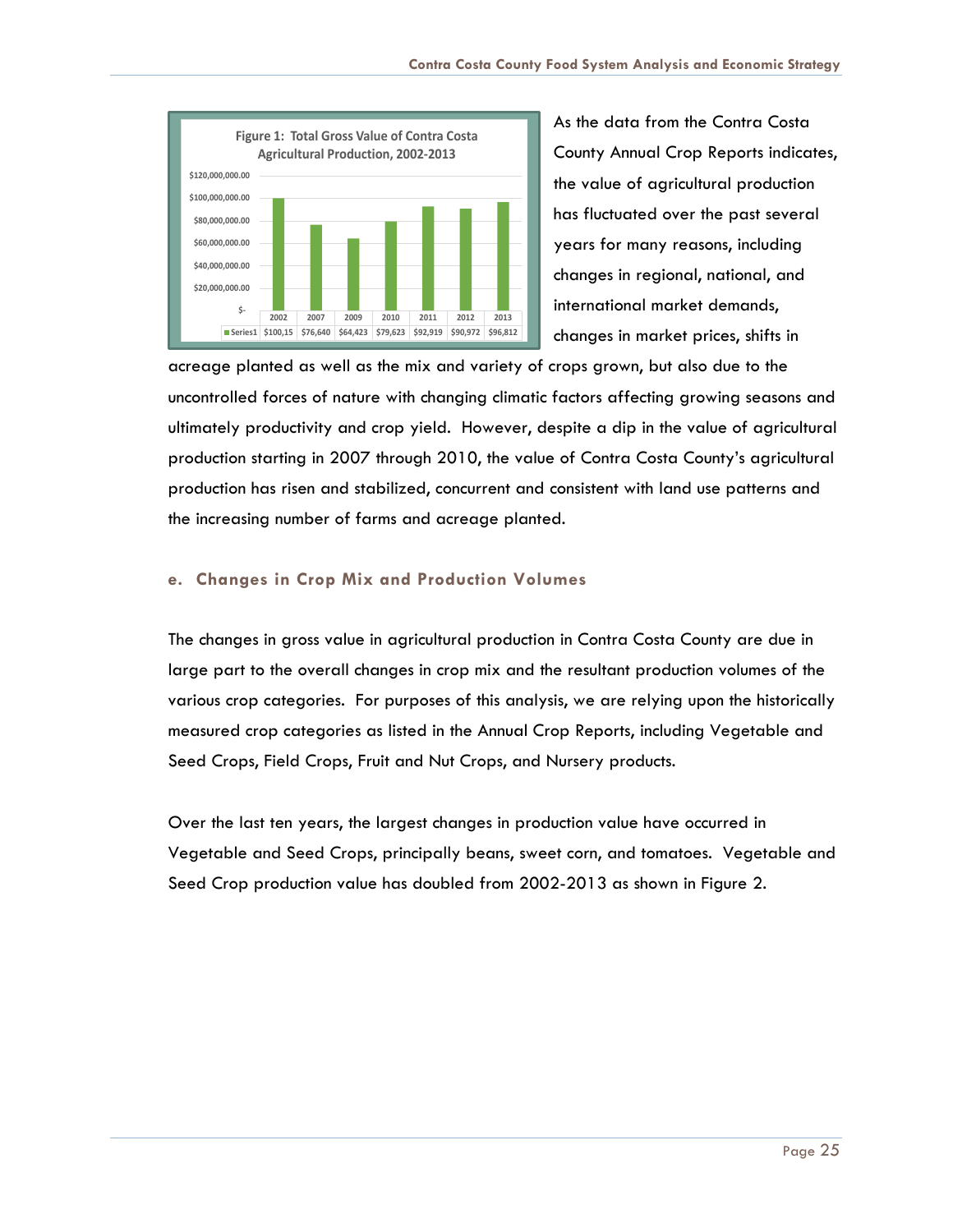

From a gross annual production value of \$17.7 million in 2002, Vegetable and Seed Crop production has grown to over \$35.6 million in 2013 (101.1% increase).

However, at the same time total acreage planted in Vegetable and Seed Crops varied less dramatically over the years, from 5,564 acres in 2002, 7,019 acres in 2010, to 6,422 acres in 2013 (15% increase).

To better determine the reasons for the impressive increase in production value of Vegetable and Seed Crops, we must further analyze the changes in production patterns

of specific crops. During the period 2002 through 2013, the gross value of both bean and tomato production increased significantly. As Figure 4 indicates, the gross value of beans jumped from \$986,000 in 2002, to nearly \$3.4 million in 2013 (238.3% growth).

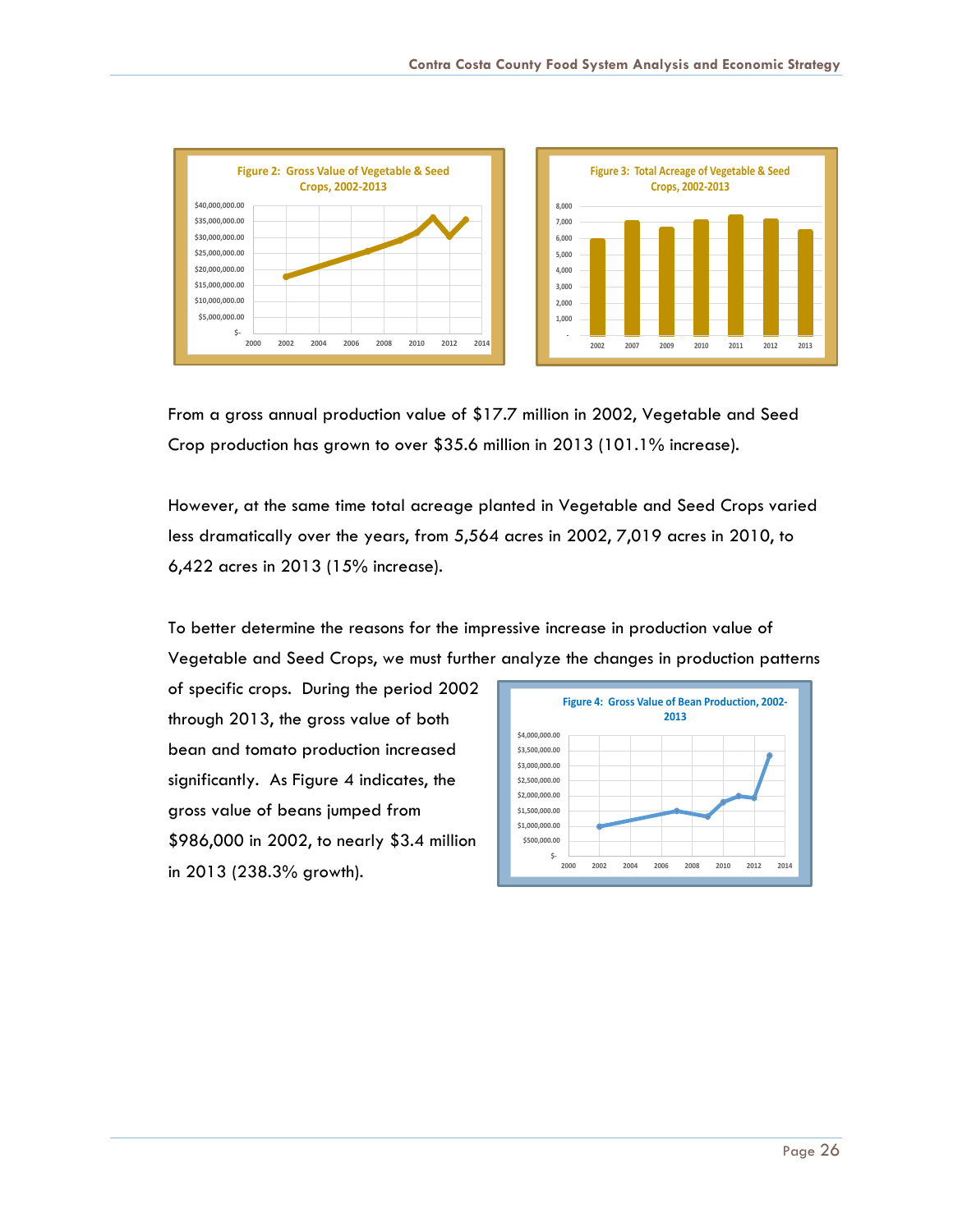At the same time, Figure 5 illustrates the increase in tomato production from \$3.2 million in 2002, to \$11.9 million by 2013 (264.2% growth).



A concurrent increase in both crops' production acreage occurred during this same period as indicated in Figures 6 and 7. Acreage in bean production increased from 283 acres in 2002, to 399 acres in 2013 (41.0% growth). Over the same period, tomato production increased from 1,089 acres in 2002, to 2,400 acres in 2013 (120.4% growth).





The gross production value and acreage planted for sweet corn also increased, but less dramatically, over this same period as shown in Figures 8 and 9 below:



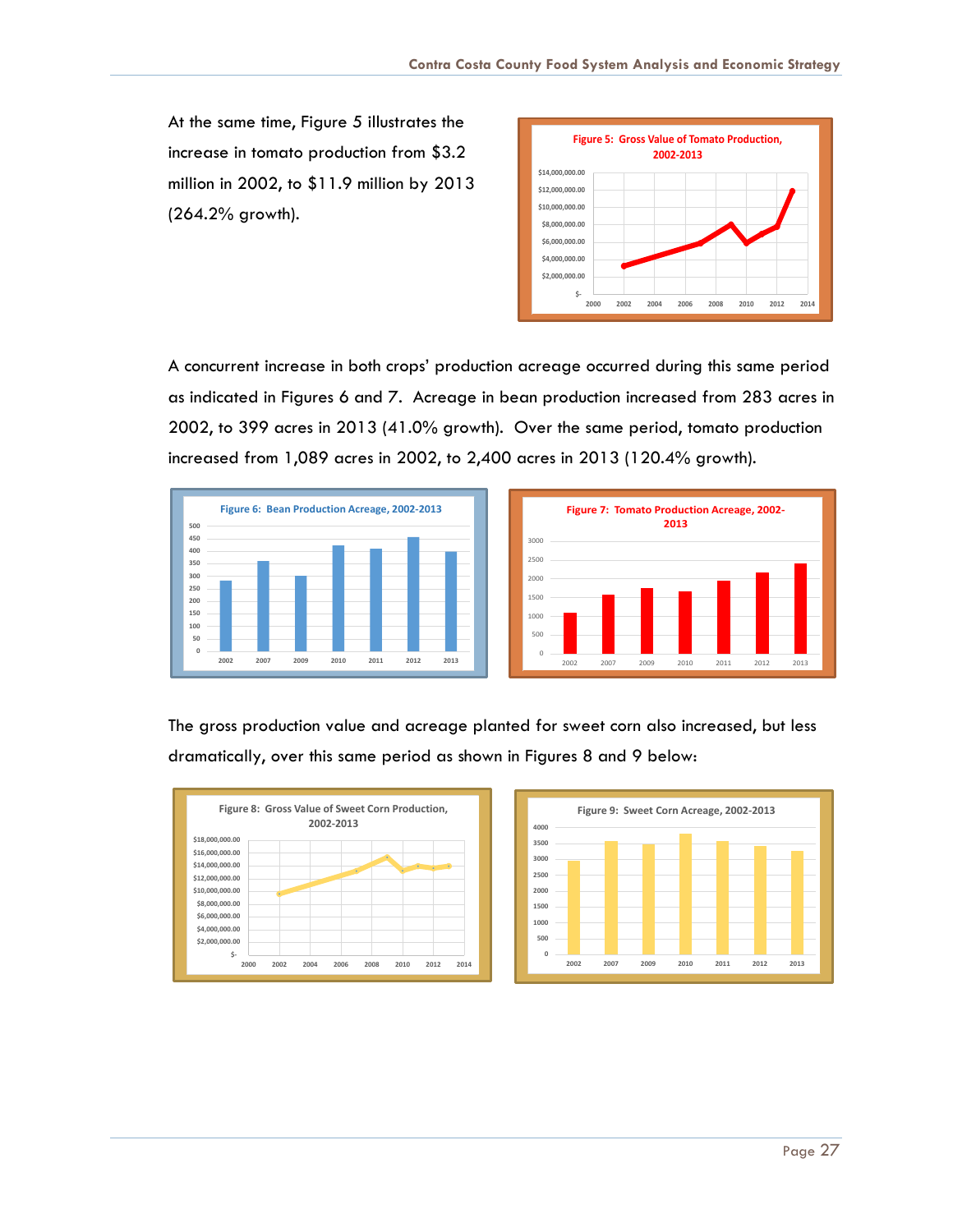Gross production value for sweet corn increased from \$9.6 million in 2002, to nearly \$14 million by 2013 (45.4% growth); acreage planted in sweet corn also increased from 2,940 acres in 2002, to 3,265 acres by 2013 (11.0% growth).



In addition, changes occurred in the gross production value and acreage in production for other crop categories in Contra Costa County from 2002-2013. The gross production value of both Field Crops and Fruit and Nut Crops increased as illustrated in Figures 10 and 11.



The gross production value of Field Crops rose from \$10.1 million in 2002, to \$18.5 million in 2013 (83.5% growth). The gross production value of Fruit and Nut Crops also grew from \$14.5 million in 2002, to nearly \$17.0 million in 2013 (16.6% growth).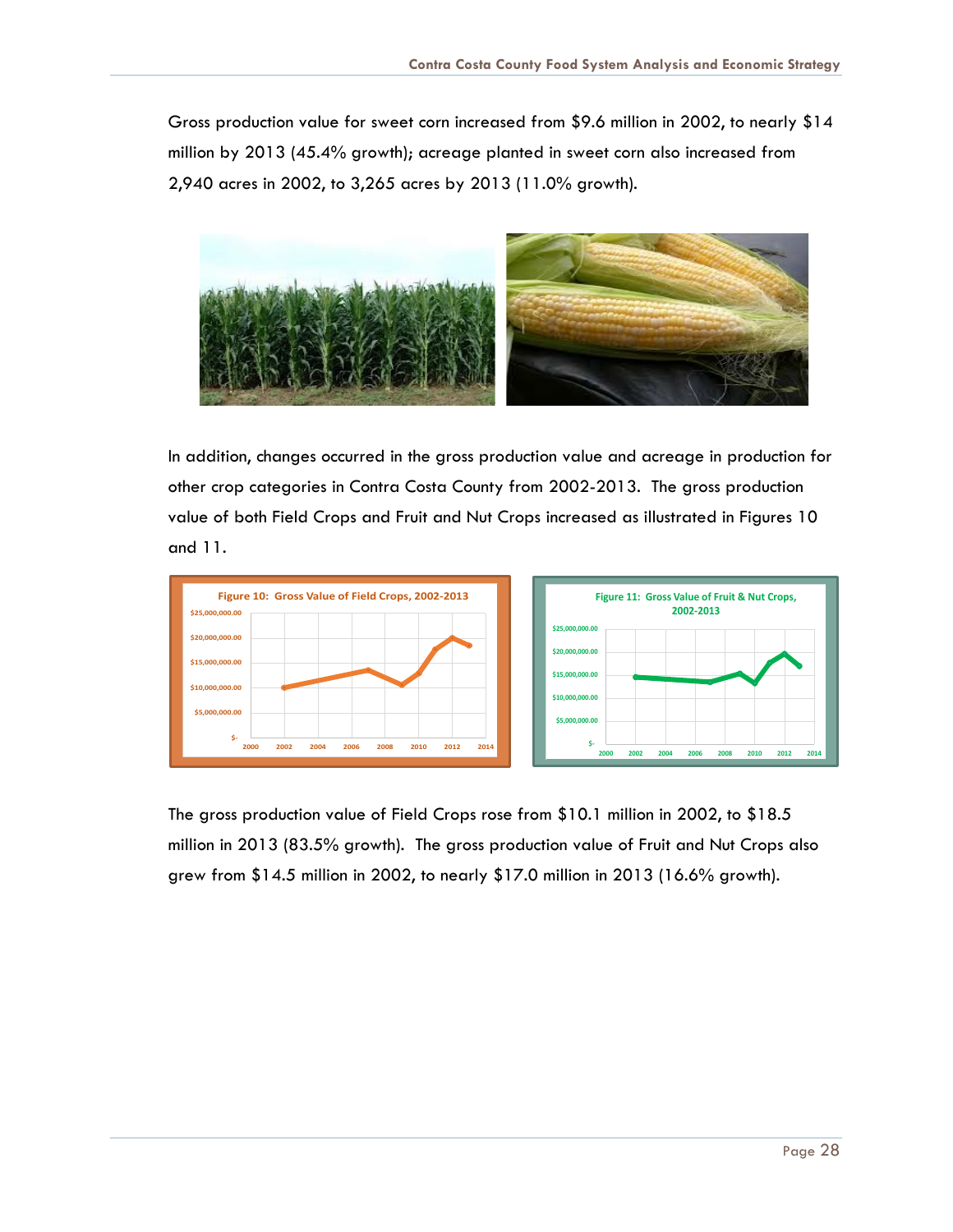However, the increase in gross production value for both of these crop categories can be attributed to strengthening market prices during this 10-year period rather than increased production. As illustrated in Figures 12 and 13, acreage planted in Field Crops and Fruit and Nut Crops actually decreased from 2002 to 2013.



Acreage planted in Field Crops declined from 279,618 acres in 2002, to 194,390 acres in 2013 (30.5% reduction). Fruit and Nut Crop acreage also declined from 4,631 acres in 2002, to 3,217 acres in 2013 (30.5% reduction).

This decline in production acreage is more clearly illustrated when examining the changes in several of the prominent Fruit and Nut Crops. Although the gross production value for apricots remained relatively flat near \$1 million annually, the total acreage in production dropped notably from 559 acres in 2002, to only 89 acres in 2013 (84% decline). The





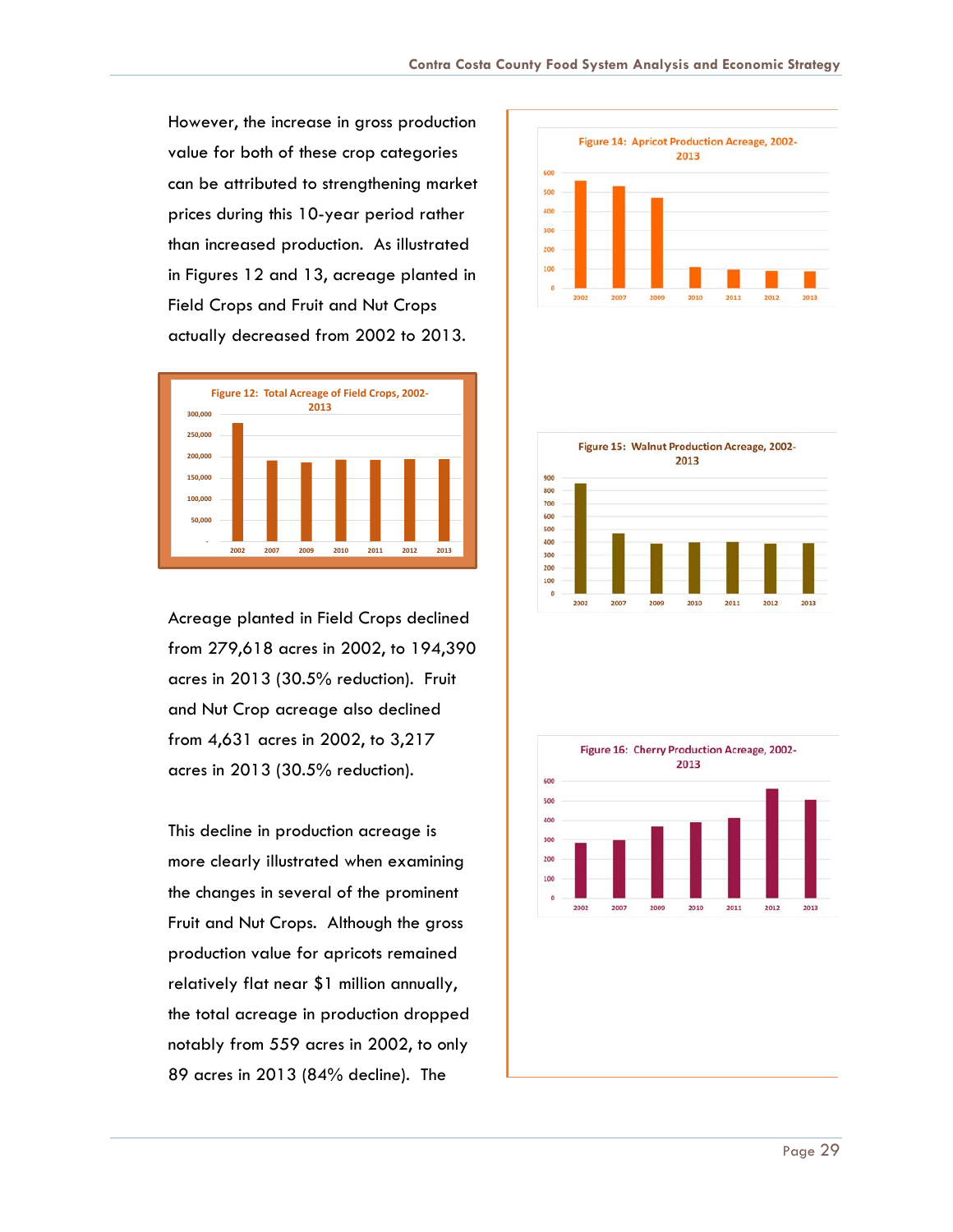change marks the final decline of a formally significant crop of processing apricots, the last of which were removed in 2009. The existing apricots are primarily high-value organic apricots or "angelcots" that are sold through direct marketing or specialty stores. The same held true for walnut production as gross value actually increased from \$1 million in 2002, to over \$2.4 million in 2013. However, walnut production acreage fell sharply from 856 acres in 2002, to 393 acres in 2013 (54% decline).

Cherry production tripled from \$1 million in gross value in 2002, to \$3 million in gross value in 2013. In contrast to the declining trends in apricot and walnut acreage, Cherry acreage increased significantly from 284 acres in 2002, to 506 acres in 2013 (78.2% growth). Since the recent drought, most of the cherry crop is sold through u-pick and roadside stand operations, with 120 acres sold wholesale.

In any event, regardless of the stabilization and growth in some agricultural categories in Contra Costa County, the once vibrant Nursery Products sector has experienced a drastic and precipitous decline over the past decade. Leading the County in gross production value of over \$35.3 million in 2002, Nursery Products have dropped to \$4.1 million by 2013 (88.4% drop). According to the County Agricultural Commissioner's office, the drop in value was due mainly to the closure of *Color Spot Nursery's* facilities in Richmond, CA, as well as other smaller nursery closures throughout the past decade. More specifically, *Color Spot Nursery* consolidated their nursery operations in the Central Valley due to lower operating costs and increased efficiencies. Additionally, domestic nursery operations have experienced intense competition from international producers.



Guni

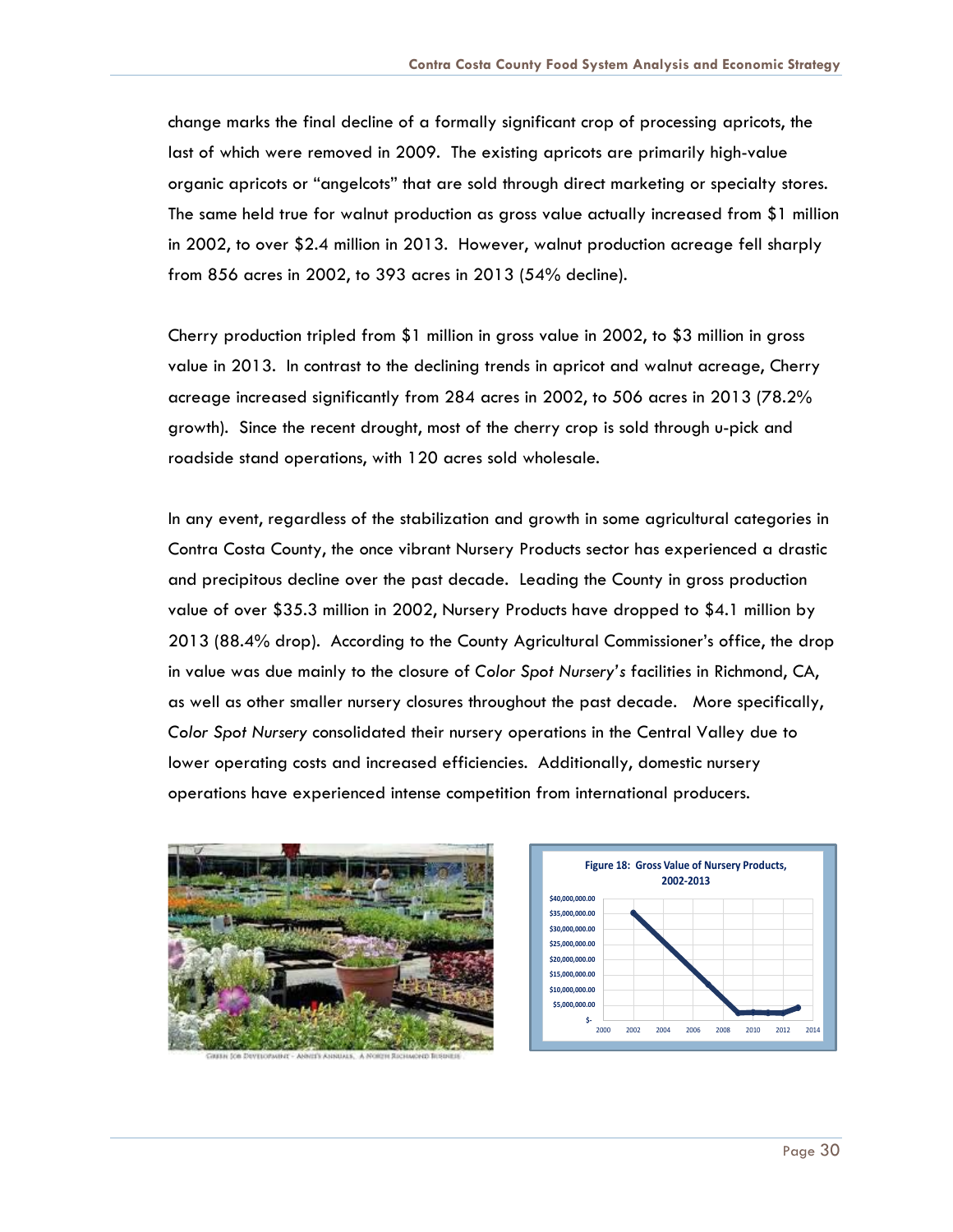#### **f. Changes in Organic Production**

Organic production in Contra Costa County has also exploded over the last decade as indicated graphically by Figure 19, and more specifically in Table 4.





| Table 4: Acreage in Organic Production in Contra Costa County |      |      |      |      |      |      |       |  |
|---------------------------------------------------------------|------|------|------|------|------|------|-------|--|
| (2002 to 2013)                                                |      |      |      |      |      |      |       |  |
|                                                               | 2002 | 2007 | 2009 | 2010 | 2011 | 2012 | 2013  |  |
| <b>Acreage</b>                                                | 94   | 257  | 359  | 439  | 366  | 501  | 1,390 |  |

In 2013, organic acreage more than doubled from 2012 levels, totaling 1,390 acres. This is mostly due to the conversion of conventional pasture and rangeland to organic production. The number of organic farms registered for organic production increased from 16 farms in 2012 to 17 farms in 2013, with the largest organic production occurring in beans, peaches, cherries, sweet corn, summer squash, apricots, pears, nectarines, pluots, and an assortment of vegetables. While several high profile East Contra Costa County farms like Knoll Farms and Frog Hollow Farm have been organic for decades, some of the larger and medium-sized farms like Dwelley Farms have moved towards organic production. In 2012, Farmland LP purchased 1,100 acres of farmland in East Contra Costa County. Farmland LP is converting the land to organic and will lease it to farmers who will engage in a rotational farming cycle of pasture and vegetable crops.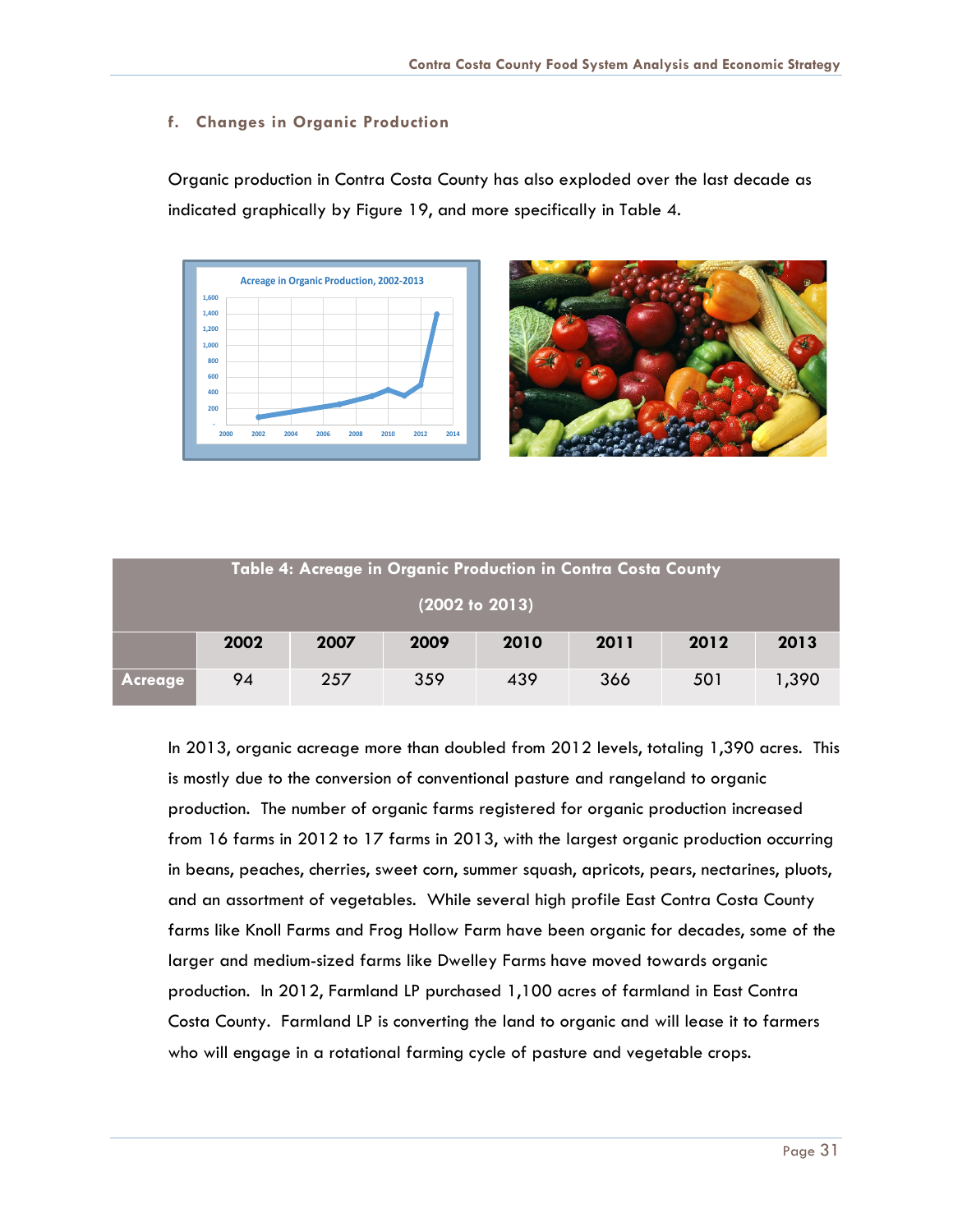#### <span id="page-32-0"></span>**C. Trends in the Food and Agricultural Economic Sector**

#### **1. Increasing Demand for Source-Identified Food**

The demand for locally grown, source-identified, healthy, and sustainably produced food is growing rapidly. Research by the National Restaurant Association and other industry

organizations which are responding to consumer demand documents the strength of the trend towards locally grown foods. For example, the National Restaurant Association's 2014 Culinary Forecast, based on a national survey of nearly 1,300 professional chefs, identified the hottest menu trends for 2014. Locally sourced and healthy foods and environmental sustainability dominate the list.

The strong consumer support for local foods also is illustrated in the findings of the "2014 Ripe for Grocers: The Local Food Movement

<span id="page-32-1"></span> $\overline{a}$ 



Survey," conducted by A.T. Kearney, which reported that seventy percent of survey respondents are willing to a pay a premium for locally grown produce, and prefer retailers that carry more locally produced items. The research found a strong correlation between fresh and local, with smaller retailers having an advantage regarding perceptions of "fresh."[15](#page-32-1)

**Institutional Purchasers**. Institutions such as schools and hospitals are also major drivers in the trend for local produce. For example, in May 2014 the California State University (CSU) Board of Trustees approved a state-wide Sustainable Food Policy that "will govern the more than \$100 million spent on food across the 23-campus system." Under the policy, by 2020 all campuses must demonstrate that least 20% of all food spending goes

<sup>15</sup> Riemenschneider, Pamela. "Survey: Consumers want local, willing to pay premium," The Packer, May 6, 2014.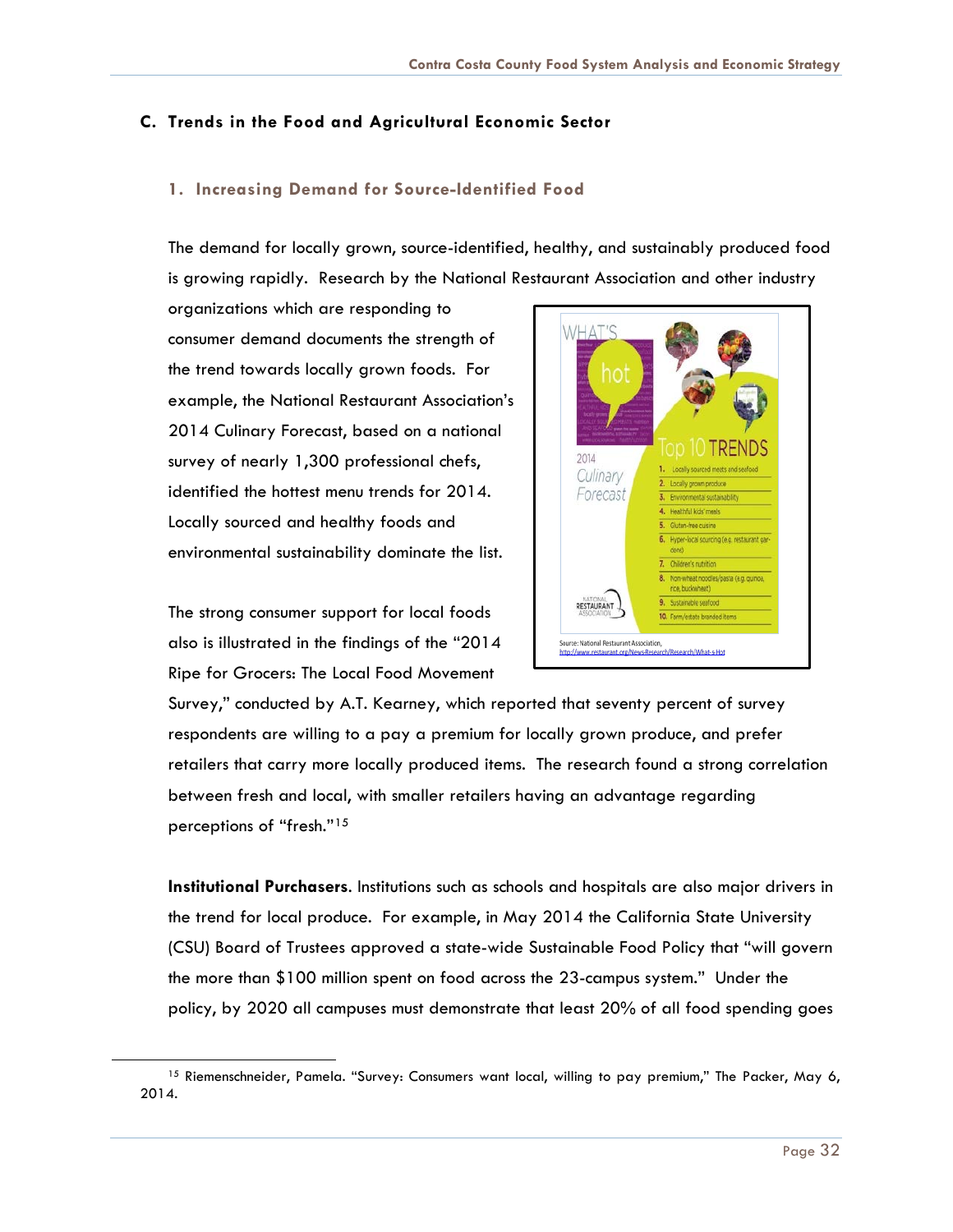to farms and local businesses that met Real Food Challenge guidelines.<sup>[16](#page-33-0)</sup> In July 2014, the University of California (UC) announced the UC Global Food Initiative, which includes potential purchasing partnerships with K-12 school districts and new policies to increase

campus purchases from local growers.<sup>17</sup> Funded by the CDFA and the Network for a Healthy California, the statewide California Farm to School Network has been created to improve local food purchasing and education practices at schools and preschools.



Over the past ten years, there has been a movement to increase local, healthy food in hospitals. One hundred and twenty-seven hospitals participate in the California Healthy Food in Health Care program, which "guides health care facilities to make food a fundamental part of prevention-based health care" through sustainable food purchasing. According to a 2013 survey, 91% of the health care institutions surveyed purchase local and/or sustainable foods and beverages and 62% of facilities purchase organic food. Twenty-two facilities in California spent a combined total of almost \$3.6 million on local and/or sustainable food and beverages in 2012.[18](#page-33-2) 

**Public Sector.** Moreover, the public sector has also recognized the importance of this

growing demand. The *California Office of Farm to Fork*, located within the California Department of Food and Agriculture, was created in 2012 and is committed to helping all Californians access healthy and nutritious California-grown food. The *California Office of Farm to Fork* connects individual



consumers, school districts, and others directly with California's farmers and ranchers, and provides information and other resources.<sup>[19](#page-33-3)</sup>

<span id="page-33-0"></span><sup>16</sup> CSU Chancellor's Office. "CSU Board of Trustees Approves State-wide Sustainable Food Policy," May 21, 2014.

<span id="page-33-1"></span><sup>17</sup> Dillard, Helene, Dean. "UC Global Food Initiative Initiated by UC President Napolitano," College of Agricultural and Environmental Sciences, UC Davis. July 14, 2014.

<span id="page-33-3"></span><span id="page-33-2"></span><sup>&</sup>lt;sup>18</sup> Klein, Kendra and Sayre, Lucia. California Healthy Food in Health Care, Health Care Without Harm and Physicians for Social Responsibility, pp. 5, 10, 11, 2014.

<sup>19</sup> [http://www.cafarmtofork.com/.](http://www.cafarmtofork.com/)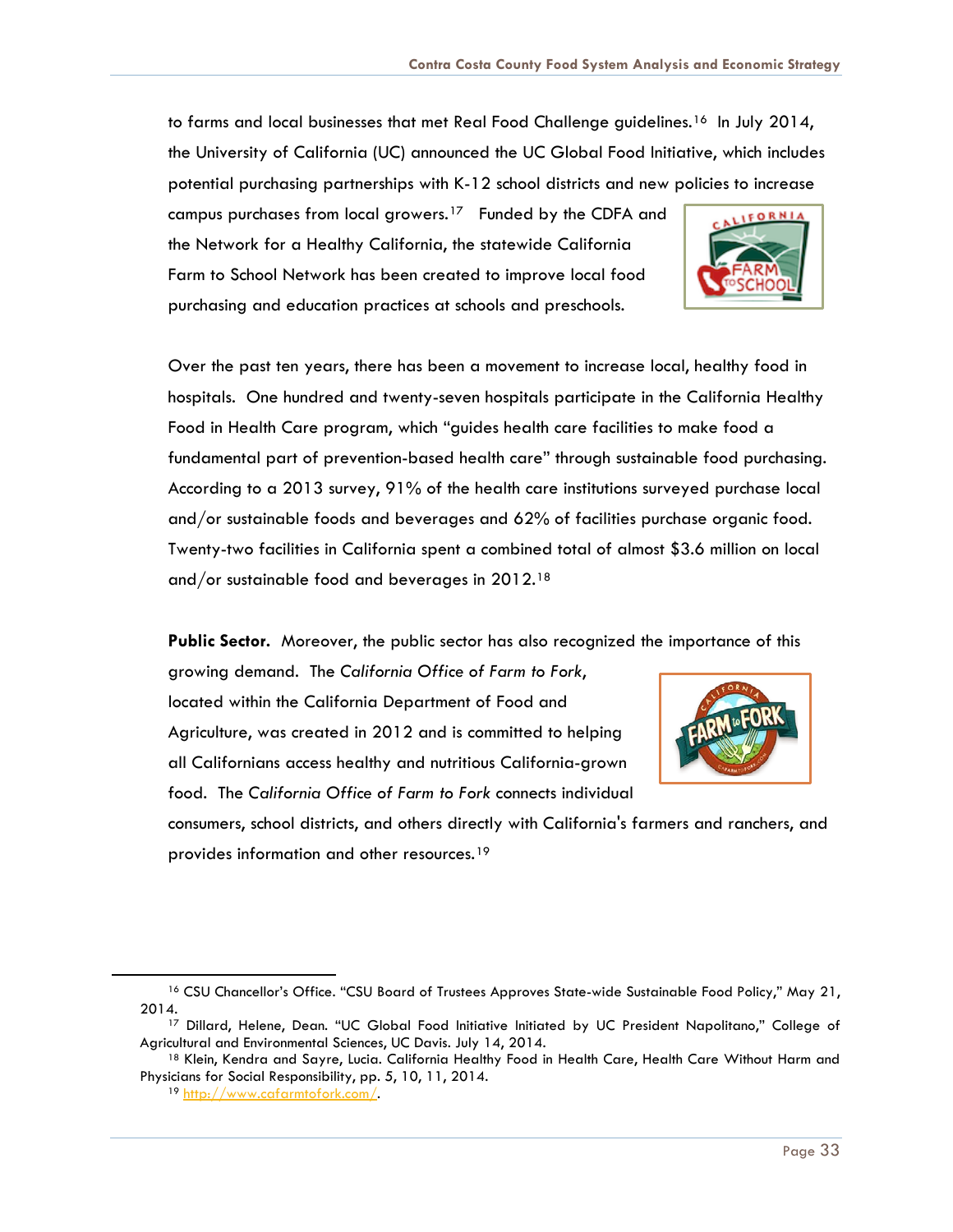**Contra Costa County.** In 2008, the Contra Costa County Board of Supervisors signed a resolution directing the County Agricultural Commissioner, the Health Services Department, the County Agricultural Advisory Task Force and UC Cooperative Extension to work with community-based organizations to:

- Develop a food purchasing policy that maximizes the use of locally grown fresh foods at the County hospital and other appropriate facilities or programs;
- Develop or expand existing distribution systems to deliver local agricultural products to consumers throughout the county; and
- Integrate the value of locally grown, fresh foods into existing education curricula and develop a teaching program that allows farmers to make connections with children in urban areas.[20](#page-34-0)

The Mt. Diablo Unified School District, Pittsburg Unified School District, City Wellness Challenge, the Community Alliance with Family Farmers, and the Contra Costa Food System Alliance are working to increase school purchasing from local farms, as well as agricultural and culinary-based education.

#### **2. Growing Demand for Sustainable and Organic Food**

Demand for organic products is increasing, and about 81% of American families reported to be purchasing organic food at least some times, according to 2012 estimates from the Organic Trade Association.<sup>[21](#page-34-1)</sup> Sales of organic products in the United States jumped to \$35.1 billion in 2013, up 11.5% from the previous year and the fastest growth rate in five years. According to "United States Organic Food Market Forecast & Opportunities, 2018," it is forecasted that the organic food market in United States will grow at the compound annual growth rate of about 14% during 2013-18.

<sup>20</sup> Contra Costa County Buy Fresh Buy Local Report, June 2009.

<span id="page-34-1"></span><span id="page-34-0"></span><sup>21</sup> [https://ota.com/what-ota-does/market-analysis.](https://ota.com/what-ota-does/market-analysis)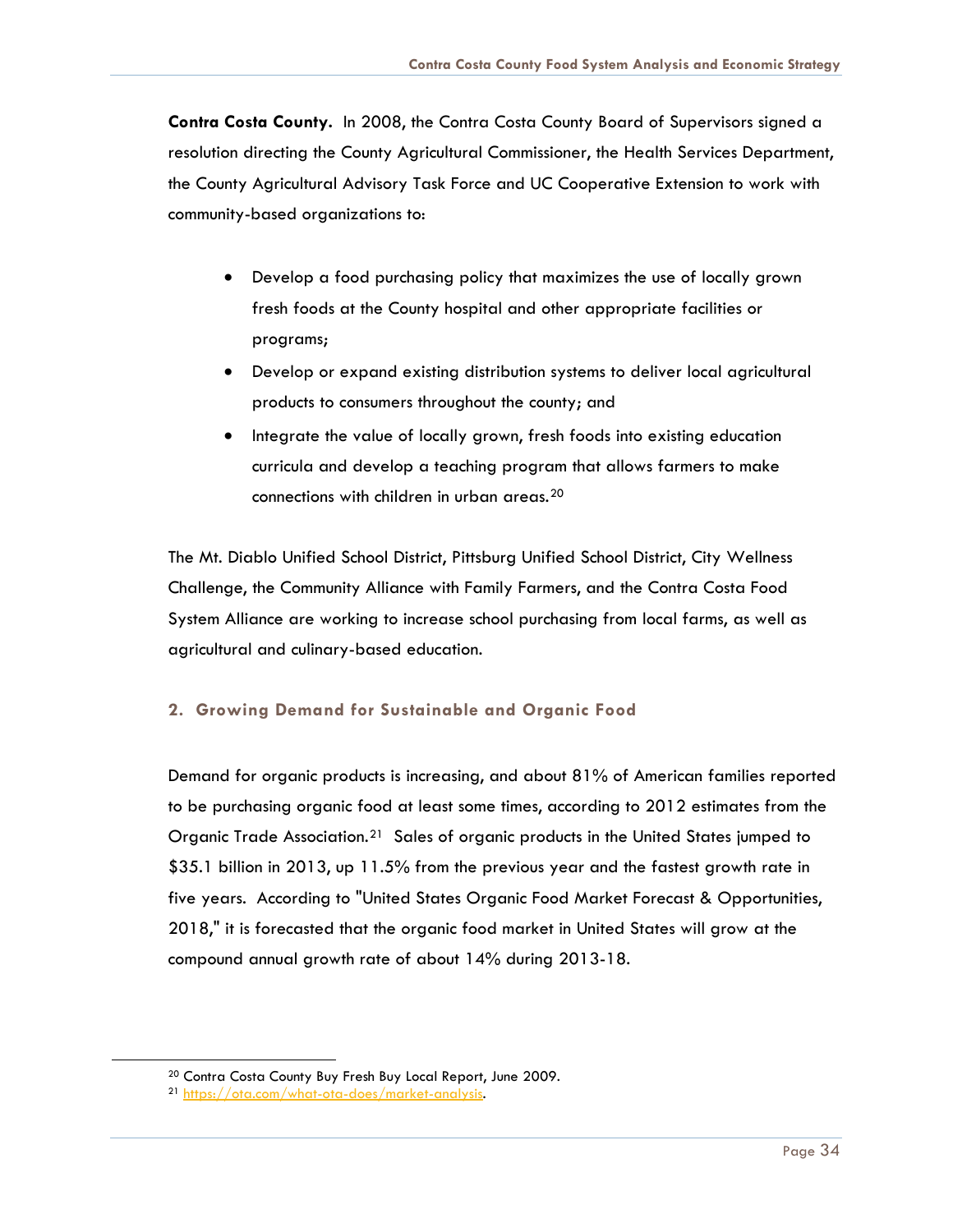The forecast predicts that organic fruits and vegetables will continue to dominate until 2018, with the demand for organic meat, fish, poultry, dairy, etc. also expected to gain demand in the forecasted period. The western states in United States hold the major market share in the total organic food market revenues. However, increasing per capita income coupled with the growing domestic production and commercial sector are anticipated to surge the demand of organic food in other regions of the country.<sup>[22](#page-35-0)</sup>

#### **3. Increased Opportunities for Value-added Food Processing**

Convenience, along with preservation, is the point of food processing. Making foods and beverages easier to consume has been the driving force in 21<sup>st</sup> Century product development. The dynamic opportunity is in the shifting nature of the American population. Diversity is on the rise and today's demographics will not be the same as tomorrow's, creating an opportunity for more innovation. According to the California League of Food Processors, the fastest growing segments in food processing are (i) valueadded products such as sauces, jams, mixes, oils, and single-serve packages made with local, source identified produce and (ii) products catering to ethnic markets, tastes, cultures, and customs.

"Food producers are tapping into the growing sophistication and buying power of today's consumers," says Denise Purcell, editor of *Specialty Food News*. "They are catering to new demands for better ingredients, sustainable packaging, and more convenient ways to shop and eat."

<span id="page-35-0"></span> $\overline{a}$ 

"In 2015, expect to see deeper explorations of global cuisines and cooking methods, especially Asian; continued efforts to reinforce community connections and adopt buying habits that promote sustainability; and new foods and flavors that meet our demands for balanced nutrition as well as adventurous (and, well, "elevating") eating experiences." *Sterling Rice Group: Culinary Trends for 2015*

These emerging trends provide an increasing opportunity for Contra Costa growers to access the growing markets for locally produced and ethnic value-added foods in two ways: 1.) increase on-farm, value added processing to vertically integrate farming

<sup>&</sup>lt;sup>22</sup> "United States Organic Food Market Forecast and Opportunities, 2018," TechSci Research, November 2013.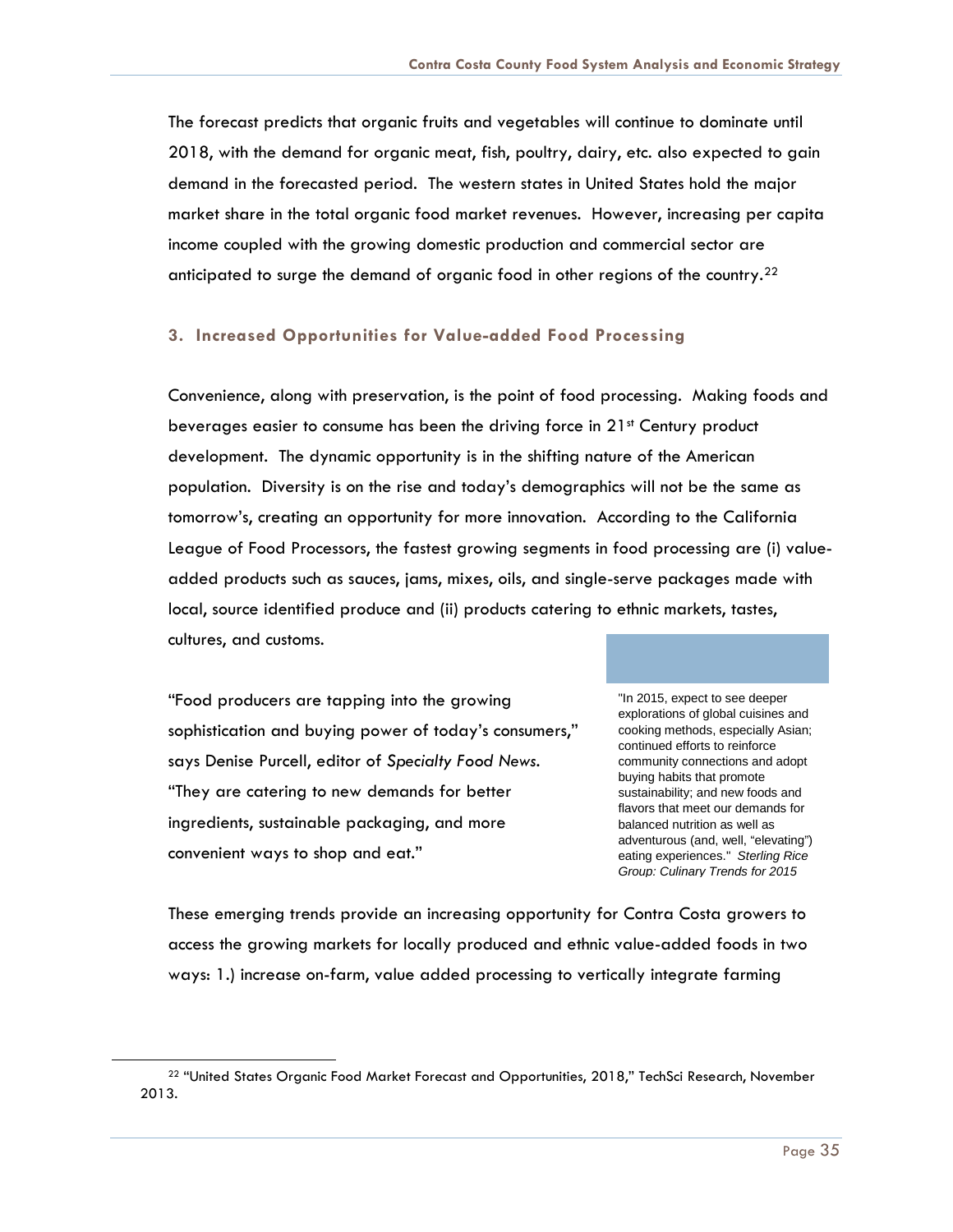operations through the food sector, and 2.) increase sales to local value-added food processors and manufacturers.

#### **a. On-Farm Value-Added Processing and Vertical Integration**

In addition to on-farm production of an array of specialty crops, several ambitious Contra Costa County growers also produce a variety of value-added products, including bakery-items, jams, juices, sauces, wines, olive oils, and other prepared foods. Several growers, like Frog Hollow Farm have succeeded in running modest value added operations that vertically integrate growing, packing, processing, manufacturing, and distribution. There are several wineries throughout Contra Costa County. Hannah Nicole Winery, the first winery and tasting room in East Contra Costa County, opened in 2009.

- A change in the physical state or form of the product (such as milling wheat into flour or making strawberries into jam).
- The production of a product in a manner that enhances its value, as demonstrated through a business plan (such as organically produced products).
- The physical segregation of an agricultural commodity or product in a manner that results in the enhancement of the value of that commodity or product (such as an identity preserved marketing system).

As a result of the change in physical state or the manner in which the agricultural commodity or product is produced and segregated, the customer base for the commodity or product is expanded and a greater portion of revenue derived from the marketing, processing or physical segregation is made available to the producer of the commodity or product.

### **b. Value-Added Food Processing and Manufacturing with Local Agricultural Products**

Another important component of Contra Costa County's food system and agricultural infrastructure is found not in the fields and orchards of East County, but most often in the streets of the more urban areas of the region. In more recent times, value added food processing companies and facilities have flown under the radar screen of prominence and visibility. However, value-added food processing, manufacturing,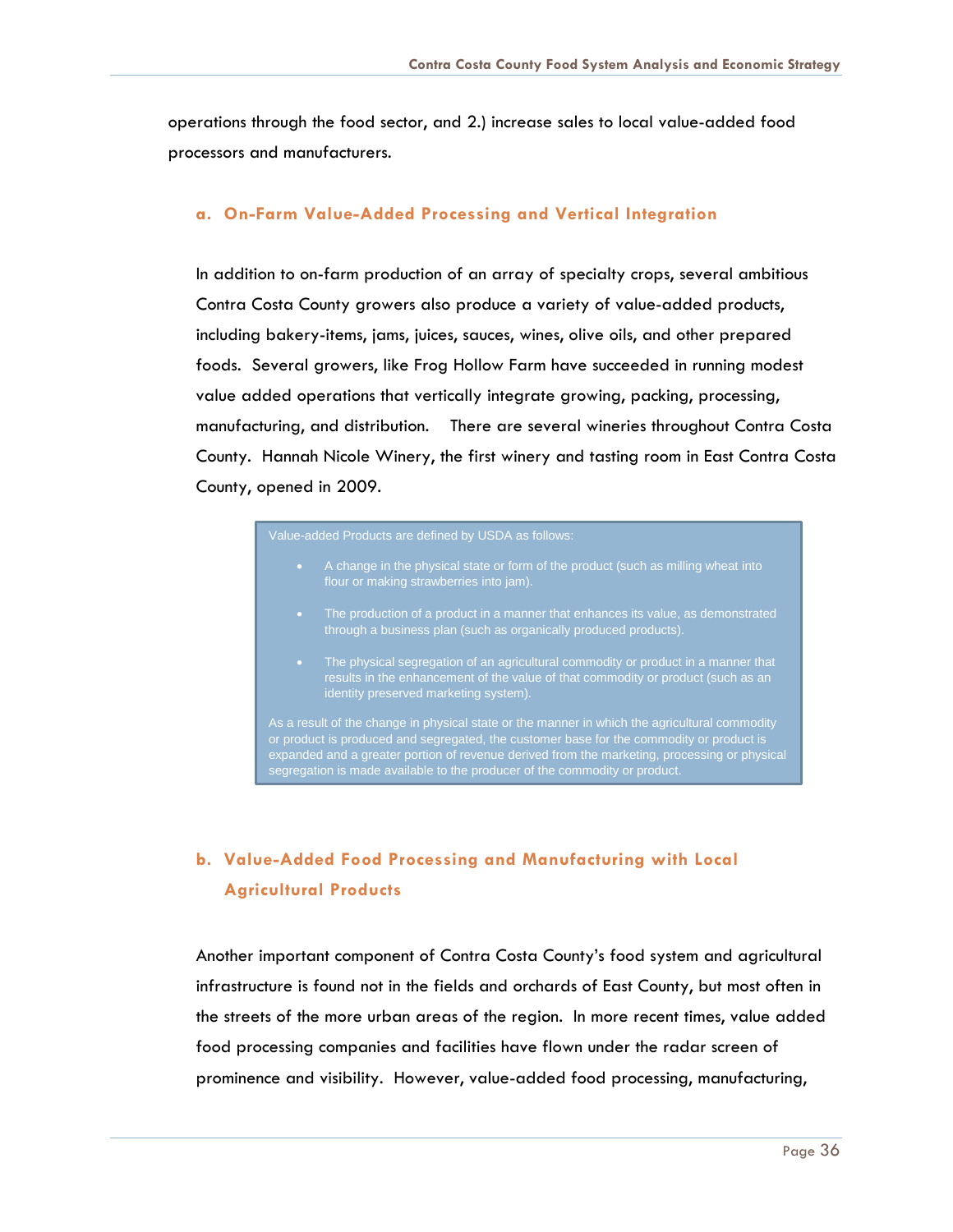and distribution is very much a part of the economic fabric of Contra Costa County and could add even more value with the growth in co-packing across the state and country, especially in the exploding specialty and ethnic food sectors.

A prime example of the present and future of food processing opportunities is Ramar International Corporation located in Pittsburg. Founded in Oakland in 1969, the Quesada family moved their headquarters and sole production facility to Pittsburg in 1989. They have since grown into America's #1 Filipino Food company, aggressively expanding into the mass natural and specialty markets, including Magnolia Natural Tropical Ice Cream and Orientex Lumpia. They have also added two more manufacturing facilities in Pittsburg to provide an all-natural line of Filipino entrees available at ethnic markets and Whole Foods. They remain a family-owned and operated business, now into their third generation of Quesada family leadership.

#### **4. Growing Interest in Agricultural Tourism**

Agricultural tourism is a commercial enterprise at a working farm, ranch or agricultural plant conducted for the enjoyment or education of visitors, and that generates supplemental income for the owner. Agri-tourism can include farm stands or shops, U-pick, farm stays, tours, on-farm classes, fairs, festivals, pumpkin patches, Christmas tree farms, winery weddings, orchard dinners, youth camps, barn dances, hunting or fishing, guest ranches, and more. The popularity of agri-tourism has grown as consumers become more mindful and aware of the source, quality, and growing conditions of their food.

#### **D. Potential Economic Opportunities for Contra Costa Agriculture**

After a thorough review of Contra Costa County's existing agricultural production patterns, its current food system development, and current and future market trends in food production and consumption, we have determined that the following economic opportunities exist for Contra Costa County agriculture.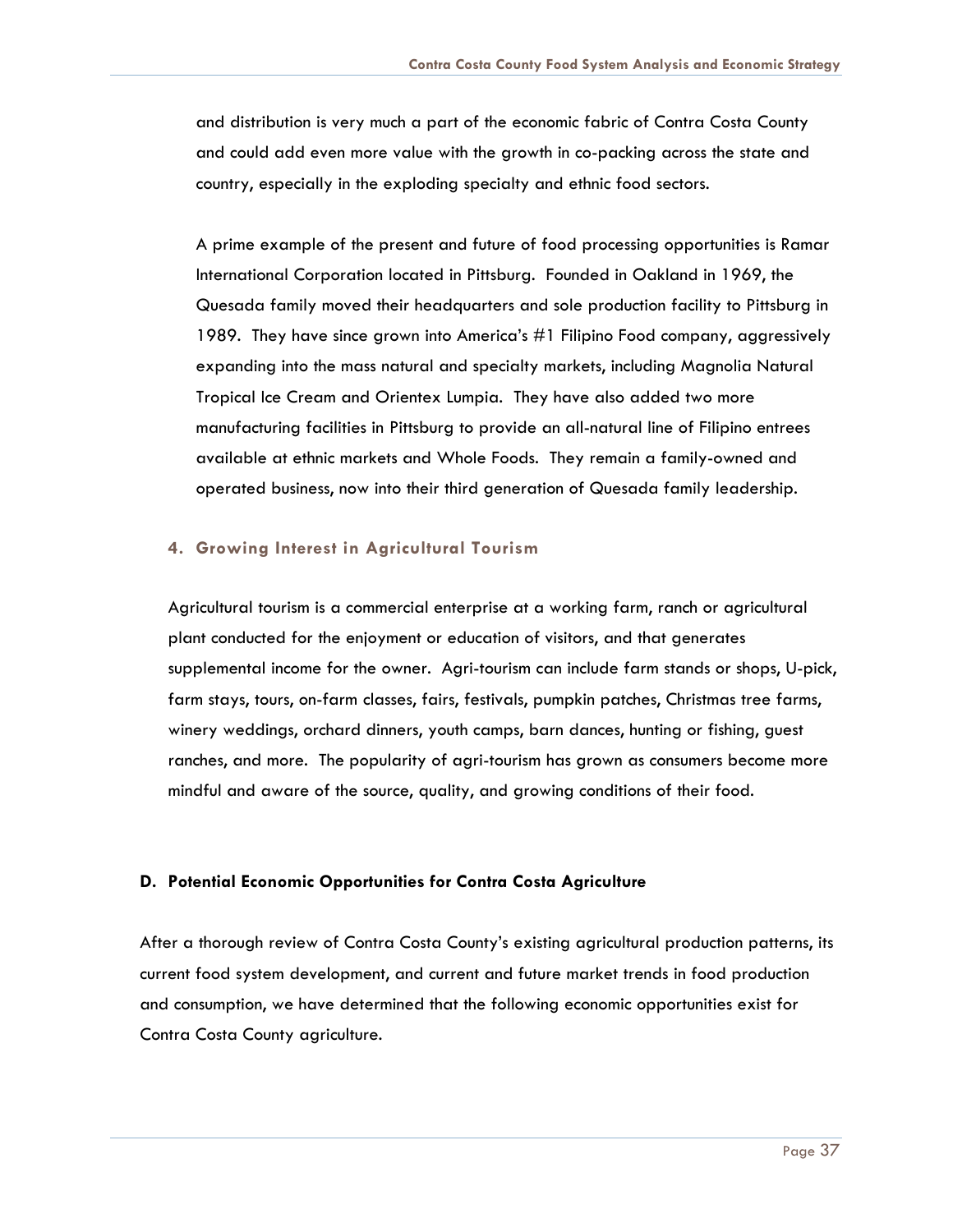#### **1. Changes in Specialty Crop Production**

#### **a. Increase Permanent and High Value Specialty Crops**

Specialty crop production, which makes up nearly 75% of the agricultural production value in Contra Costa County, often yields a far higher per acre value than other crops. For instance, in 2013, 3351 acres of alfalfa yielded \$3,457,000 or \$1,031 an acre. Sweet corn yielded \$4,282 an acre and cherries produced \$6,069 an acre. If farmers have the necessary land tenure and capital to invest in permanent or higher intensity crops they can increase their farm revenues. The higher farm gate value of specialty crops, together with increasing market demand and prices in the Bay Area region, creates a tremendous opportunity to the production of tree fruit, vineyards, and other higher value crops.

#### **b. Continued Growth in Organic Production**

With the demand for organic products growing throughout the region and country, Contra Costa growers will need to continue their upward growth of acreage in organic specialty crop production. This will continue to generate higher value products, higher returns.

#### **c. Further Development of Year-round Production**

Contra Costa County's moderate climate, coupled with its fertile soil, abundant water, and diverse land resources, could allow more year-round production of many commodities, extending the growing and marketing seasons for farms of all sizes. Contra Costa farmers have successfully grown and marketed winter crops, including lettuce, broccoli, and celery in the past and they could extend their season into the winter and early spring again to meet market demand. Expanding to winter crops could provide added economic benefit to small and medium sized farms, particularly if they can contract with institutional and retail consumers.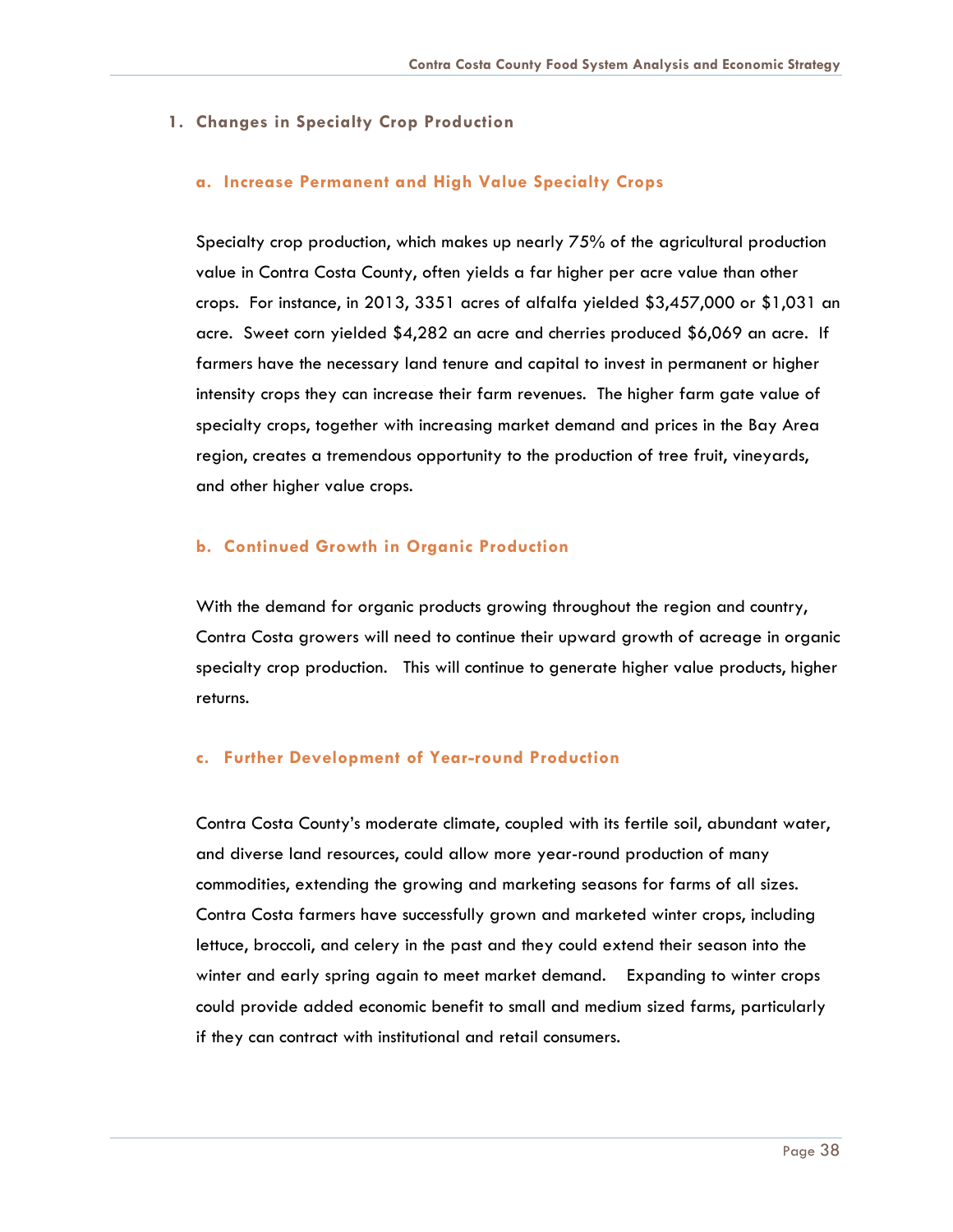#### **2. Taking Better Advantage of Local and Bay Area Markets**

For the past 150 years, Contra Costa County has been a highly productive area for specialty crops, including fruits, vegetables and nuts. With production acreage stabilizing and specialty crop demand and market prices strong, Contra Costa growers have the opportunity to further build upon past and current success. With Bay Area and Contra Costa County annual per capita consumption of specialty crops far surpassing local production, there is ample opportunity to meet this growing local demand though various market channels.

### **a. Create Source-Identification and Branding of Contra Costa County Products**

Most Contra Costa agricultural products are distributed primarily through wholesale markets where their product loses its farm identity. While consumers will pay more for local food, farmers cannot capture the increased value through wholesale markets because source identification is lost in the distribution system. As noted above, seventy percent of consumers surveyed said that they are willing to a pay a premium for locally grown produce. However, Contra Costa farmers are not able to take advantage of this increased value unless the consumer can source-identify the products as locally grown. Local branding of Contra Costa County as an agricultural region not only creates retail value, but supports direct marketing and agricultural tourism.

Consequently, there should also be a renewed focus to build upon the work initiated under the Buy Fresh Buy Local Program started in 2008 and the City's "Brentwood Grown" marketing initiative. The City, County, and agricultural nonprofits like *Harvest Time* could work together collaboratively to brand and market Contra Costa agriculture through annual agricultural festivals, billboards, advertisements, and signage in fields, farmers markets, restaurants, retail outlets and other relevant locations. The effort to brand Contra Costa agricultural products should be closely coordinated with agricultural tourism promotion.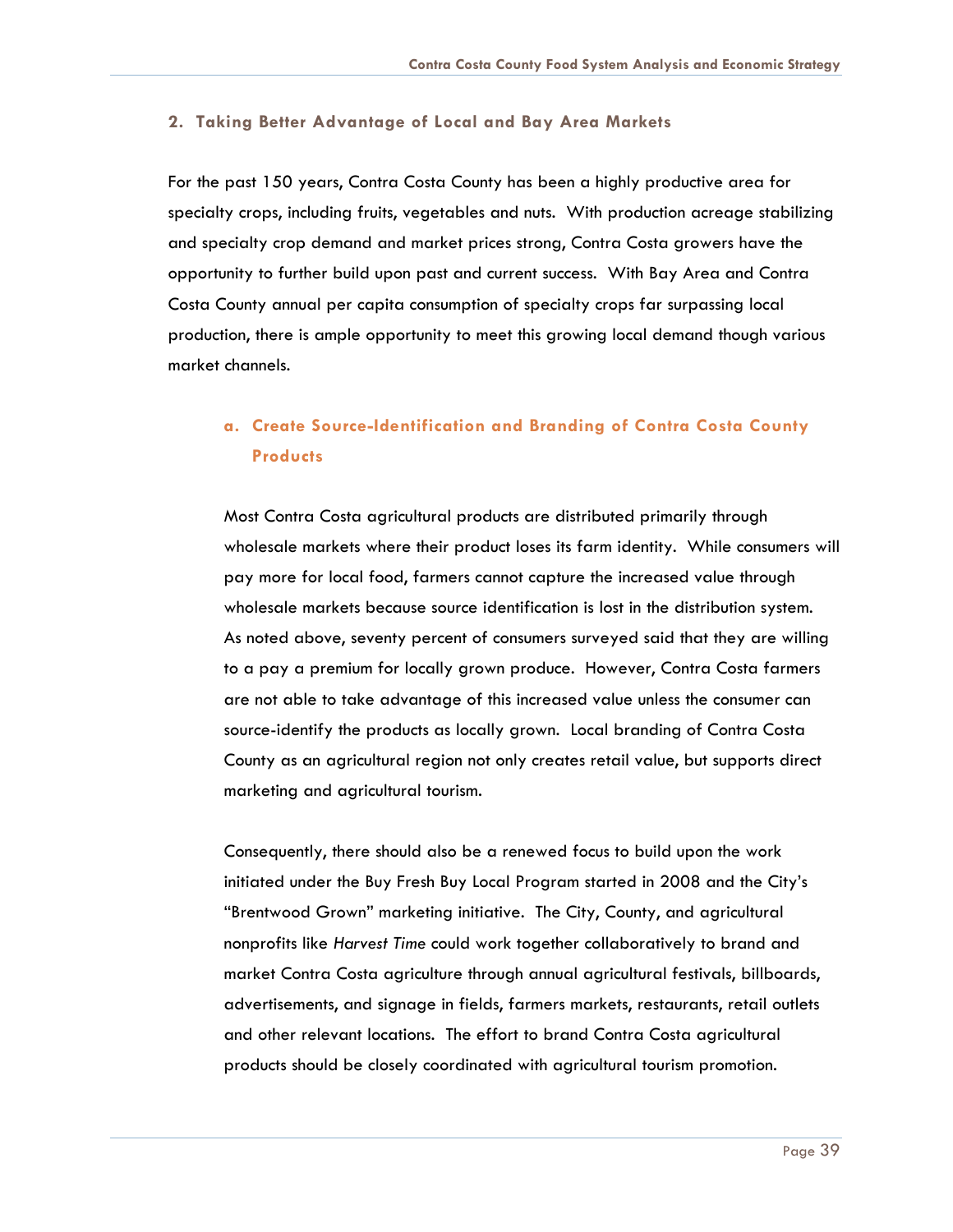### **b. Target Local Retailers with Source-Identified Contra Costa County Product**

Research strongly indicates that consumers are willing to a pay a premium for source-identified, locally grown produce, and prefer retailers that carry more locally produced items. The research found a strong correlation between fresh and local, and a majority of consumers are willing to pay up to 10% more for food that promises to be healthier, safer, or produced to higher ethical standards.[23](#page-40-0)

#### **c. Continued Direct Marketing to Local and Bay Area Buyers**

Direct marketing through farmers' markets, roadside stands and CSA's provides farmers with an opportunity to diversify their operations and earn a higher percentage of the consumers' food dollar. Current direct marketing opportunities such as farm stands, u-pick, and farmers markets should be a continued emphasis, with a goal of extending growing and selling seasons with a diversified mix of available specialty crops and products. Direct marketing efforts should be closely tied with local branding and agricultural tourism efforts.

**d. Work with Local Institutional Buyers such as School Districts, Hospitals, Community Colleges, and Others to Increase Purchasing of Locally-grown Specialty Crops**

With the growing movement by schools, hospitals, universities, and other institutional buyers toward buying more locally grown specialty crops, Contra Costa County should continue to work with local institutional buyers in conjunction with the Community Alliance with Family Farmers, the California Office of Farm to Fork at CDFA, the California Farm to School Network, as well as local school districts and hospitals such as Kaiser to identify and remove barriers to institutional purchasing of locally-grown food.

<span id="page-40-0"></span><sup>&</sup>lt;sup>234</sup>Beyond Organic - How Evolving Consumer Concerns Influence Food Purchases," Context Marketing, October 2009.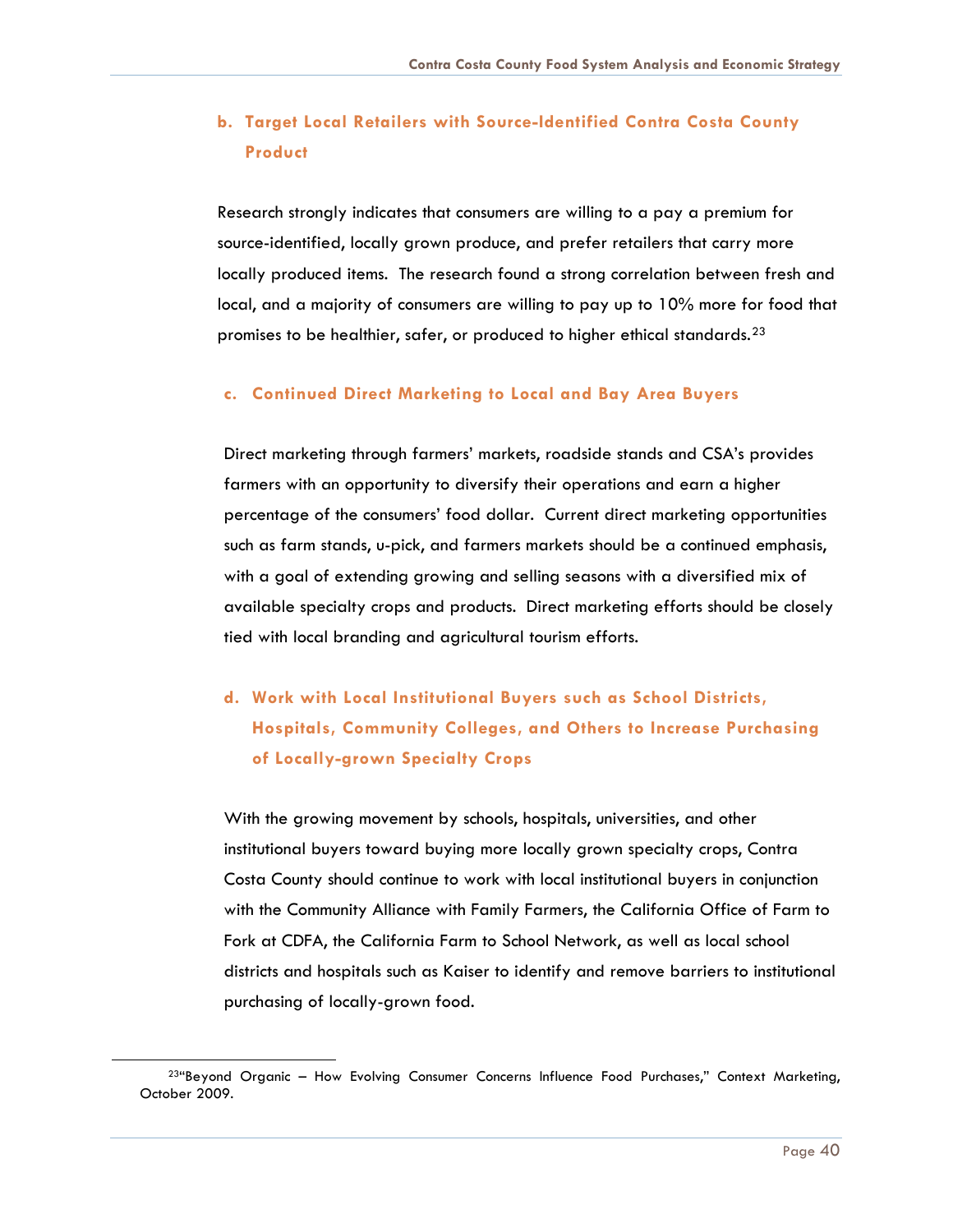### **3. Develop Local Value-Added Food Processing, Manufacturing, Co-Processing and Co-Packing Across the County**

Value-added processing, co-processing, and co-packing of specialty crops has emerged as one of the fastest growing segments in food processing locally, regionally, and across the country. According to the California League of Food Processors ("CLFP"), food processing is the third largest industry in the state with over 3,000 registered food processing businesses and over \$82 billion in annual economic impact within California.[24](#page-41-0) However, based upon California Department of Health registrations, there are less than 100 of those businesses in Contra Costa County.

Nonetheless, many of the food processing businesses located in Contra Costa County are focused upon the value-added ethnic markets serving the diversifying Asian and Hispanic populations. Further development of this sector would reap large economic returns – according to a recently completed study for the CLFP, food processing creates significant economic multipliers. For every dollar spent on food processing creates another \$3.25 in direct and indirect impacts upon the economy; for every job in the food processing industry another 3.85 jobs are created directly and indirectly.<sup>[25](#page-41-1)</sup> Therefore, food processing can have an enormous economic impact upon the County.

These emerging trends provide an increasing opportunity for Contra Costa growers to access the growing markets for locally produced and ethnic value-added foods in two ways: 1.) increase on-farm, value added processing to vertically integrate farming operations through the food sector, and 2.) increase sales to local value-added food processors and manufacturers.

<span id="page-41-1"></span><span id="page-41-0"></span>

<sup>&</sup>lt;sup>24</sup> "The Economic Impact of Food and Beverage Processing in California and Its Cities and Counties," prepared by Richard J. Sexton, Josue Medellin-Azuara, and Tina L. Saitone, January 2015.  $25$  lbid.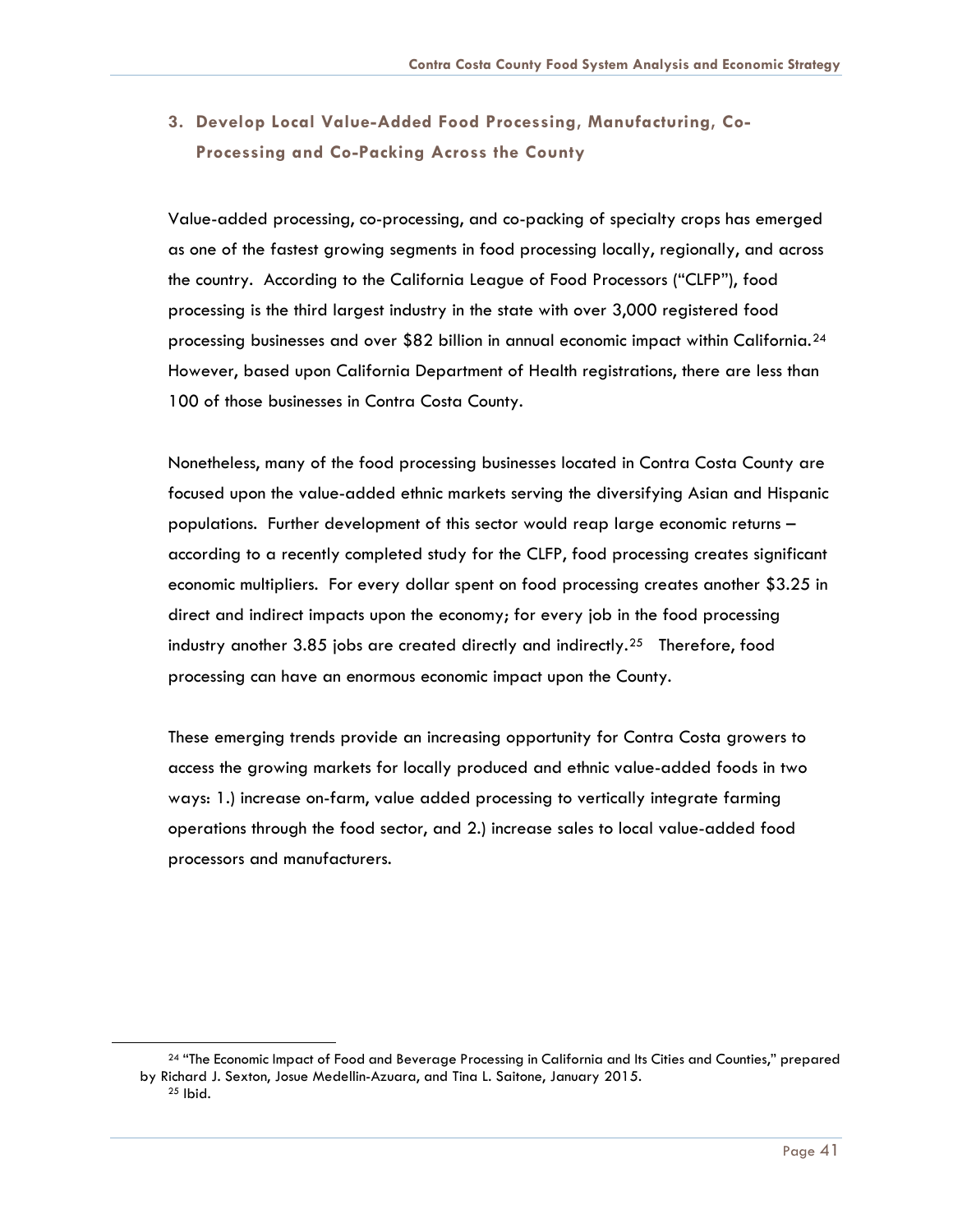#### **4. Further Develop Agricultural Tourism**

East Contra Costa has a long history of agricultural tourism. Over 100,000 people travel to Brentwood to pick cherries over Memorial Day weekend. Contra Costa County's proximity to the Bay Area, history of successful u-pick operations, and roadside stands make it posed for expanded agricultural tourism.

#### **a. Create Agricultural Tourism-Friendly Zoning**

Additional amendments to the County's zoning provisions could support fresh and new high-quality agri-tourism experiences including additional opportunities for special events, bed and breakfasts, and restaurants specializing in local food and cuisine. Newer activities would attract additional visitors and expand marketing exposure.

#### **b. Develop Better Public Outreach and Marketing**

East Contra Costa growers and leaders could work with the County to identify programs and funding to continue the public outreach and marketing work of *Harvest Time* to support the *Harvest Time* annual map, online content, social media, and other outreach venues. Also, all interested parties, including the local chambers of commerce could identify other creative opportunities to promote new agri-tourism experiences in the County through public outreach to new, urban, and younger consumers.

### **c. Create Transportation Solutions to Alleviate Parking and Traffic Problems During the U-Pick Seasons**

During the u-pick and agricultural tourism seasons, the narrow, rural roads of the County Agricultural Core are jammed with cars beyond capacity. Therefore, continuing to work with the County and the Contra Costa Transportation Authority to develop possible public transportation, bike paths, and trails is necessary to alleviate the parking and traffic problems at peak season.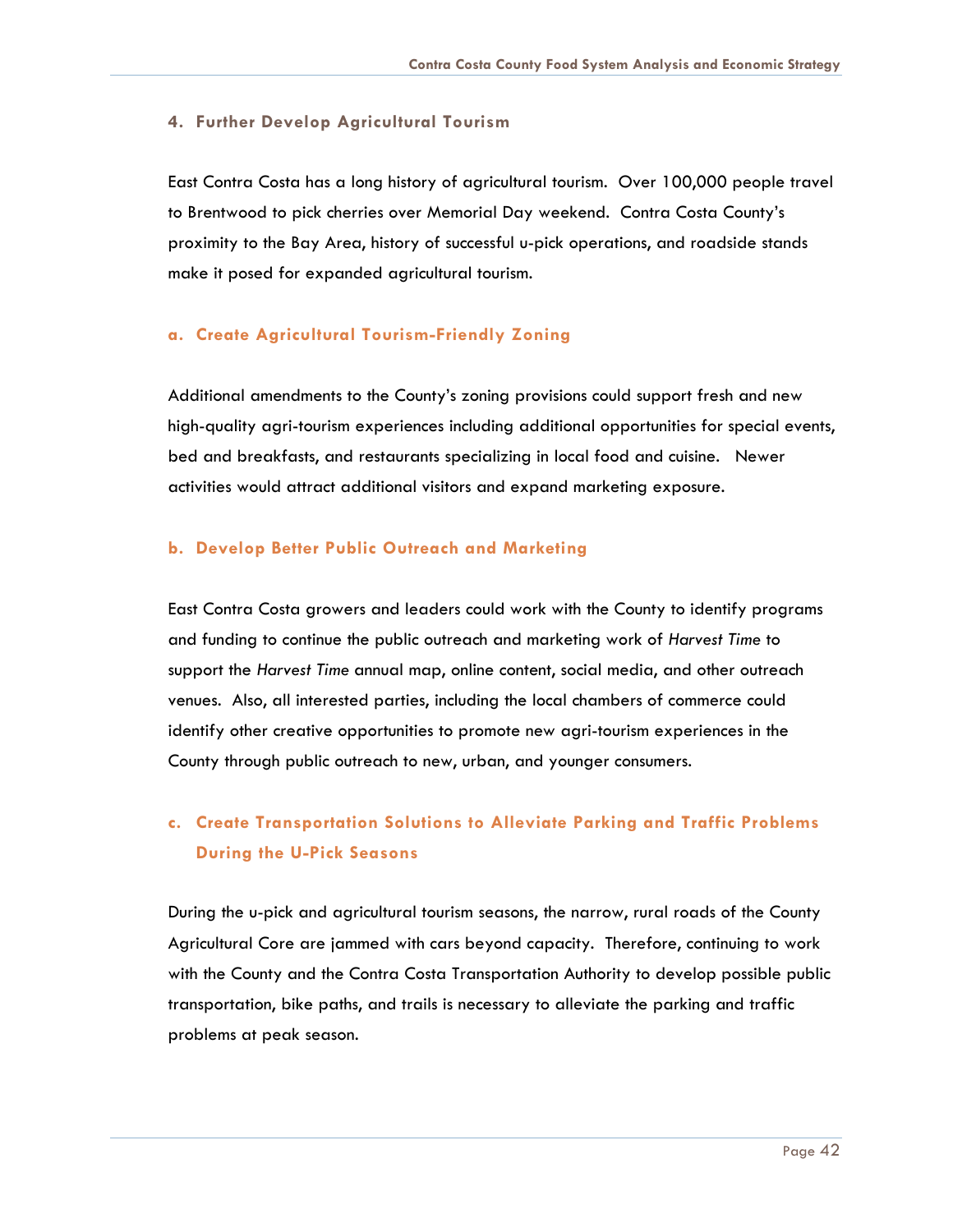#### **d. Link Growers with Other City and County Tourism and Visitor Services**

Agricultural entities such as Harvest Time, the Contra Costa Winegrowers Association, and the Contra Costa County Farm Bureau should pursue formal partnerships with the local chambers of commerce, visitors and convention bureaus, and the Delta Stewardship Commission to market and link growers to seasonal tourism opportunities across the County. In addition, a formal relationship should be established with the California Travel and Tourism Commission [\(www.visitcalifornia.com\)](http://www.visitcalifornia.com/), which among many items, highlights agricultural tourism venues and events throughout the calendar year.

#### **E. Barriers to Increased Economic Opportunities for Contra Costa County Agriculture**

Most of the food grown today moves from the farm gate to the consumer through a concentrated and specialized system that takes advantage of economies of scale to provide a cheap and consistent product. This system maximizes efficiency and specialization yet also tends to distance production location and farmer identity from the final consumer. While large-scale commodity production continues to be the most prevalent model in the Contra Costa County agricultural sector as well as across California, the last few years have witnessed an ever growing trend towards farm-identified local food products and increasing opportunities for direct marketing for small to mid-sized growers.

### **1. General Barriers to Increasing Contra Costa County Specialty Crop Production**

A recent study we completed for the Sacramento Area Council of Governments ("SACOG") examined the barriers faced by growers in supplying locally grown specialty crops to market.[26](#page-43-0) Many of our findings are also relevant for the growers in Contra Costa County. The study identified several challenges facing growers, including a.) Operating Costs and Infrastructure; b.) Labor; and c.) Regulation.

<span id="page-43-0"></span>

<sup>&</sup>lt;sup>26</sup> Regional Agricultural Infrastructure Project, "Impediments to Supplying Locally Grown Specialty Crops." Prepared by SACOG in partnership with Applied Development Economics, Inc., FoodPro International, Inc., The Hatamiya Group, and DH Consulting, July 2014.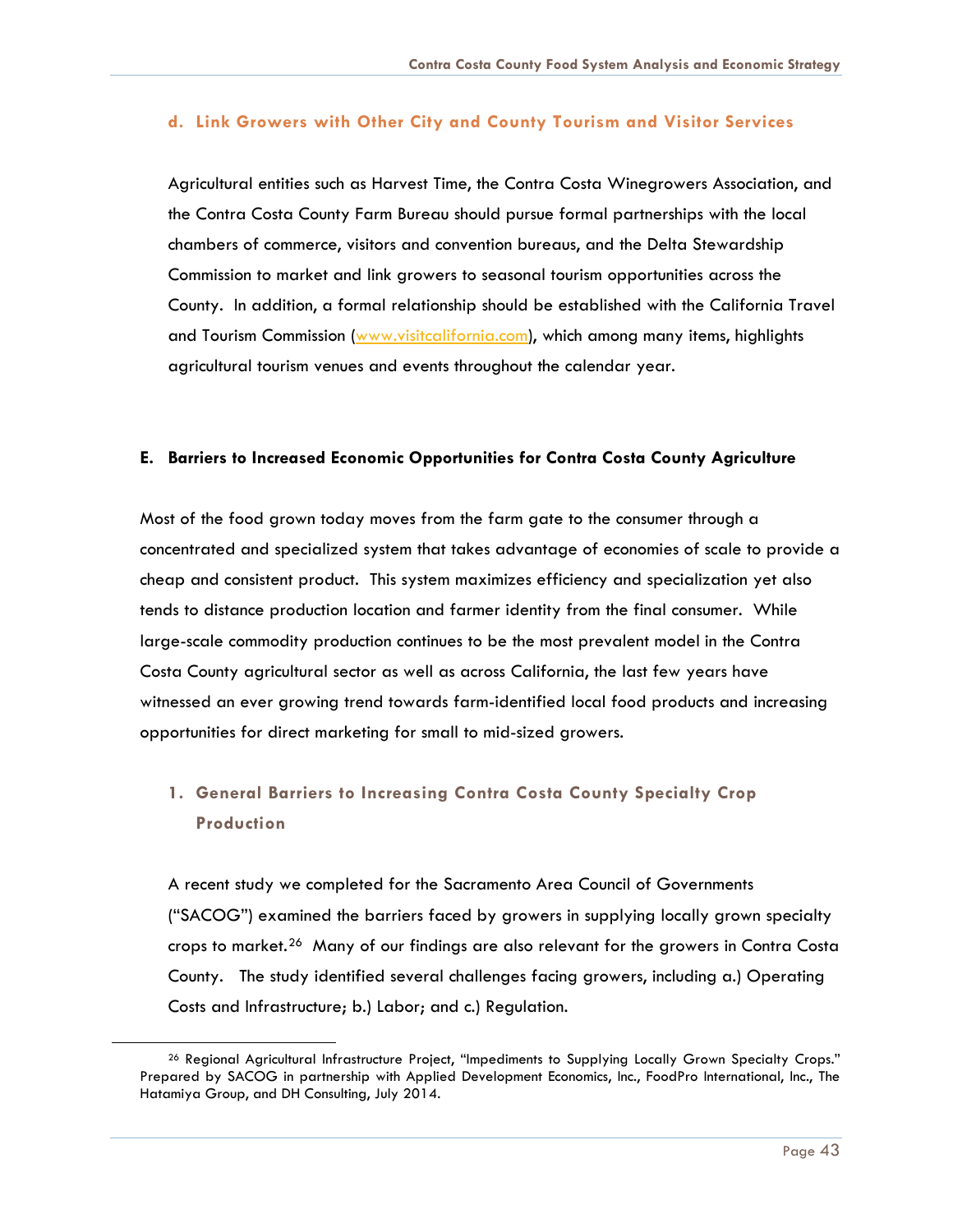#### **a. Operating Costs and Infrastructure**

As described above, as Contra Costa lost its prime farm land, it also lost the agricultural infrastructure and support services used by the farming community. The lack of specialized local-serving infrastructure in the region such as tractor and implement retailers, fuel distributors, and mechanical and tire repair, adds costs both on and off the farm. Moreover, a producer contemplating growing a wider variety of specialty fruit and vegetable crops for local production may find it prohibitively expensive to acquire the crop-specific equipment and machinery that improves efficiency and reduces labor costs.

In addition, although there are distribution channels existing for Contra Costa growers including wholesale terminal markets in Oakland, San Francisco, and South San Francisco, distributors such as Bay Cities Produce, and a proliferation of farmers markets (25) within the County, access to these outlets come with added operating costs and potential barriers. For example, small and mid-sized growers who want to enter wholesale markets and work with distributors can face issues related to access to proper storage and handling, transportation, business planning and management, increased labor and time to learn a new system, keeping production up with demand, and adapting to wholesale pricing and food safety and liability requirements.

As for farmers markets, growers must rely on their own infrastructure to get to market instead of selling to a distributor with specialized facilities. This requires significant grower labor and time to get to and staff the various markets, especially if a grower is selling to multiple markets on multiple days of the week.

#### **b. Labor Costs**

Specialty fruit and vegetable crops have a much higher labor component compared to other types of crops. For example, data from University of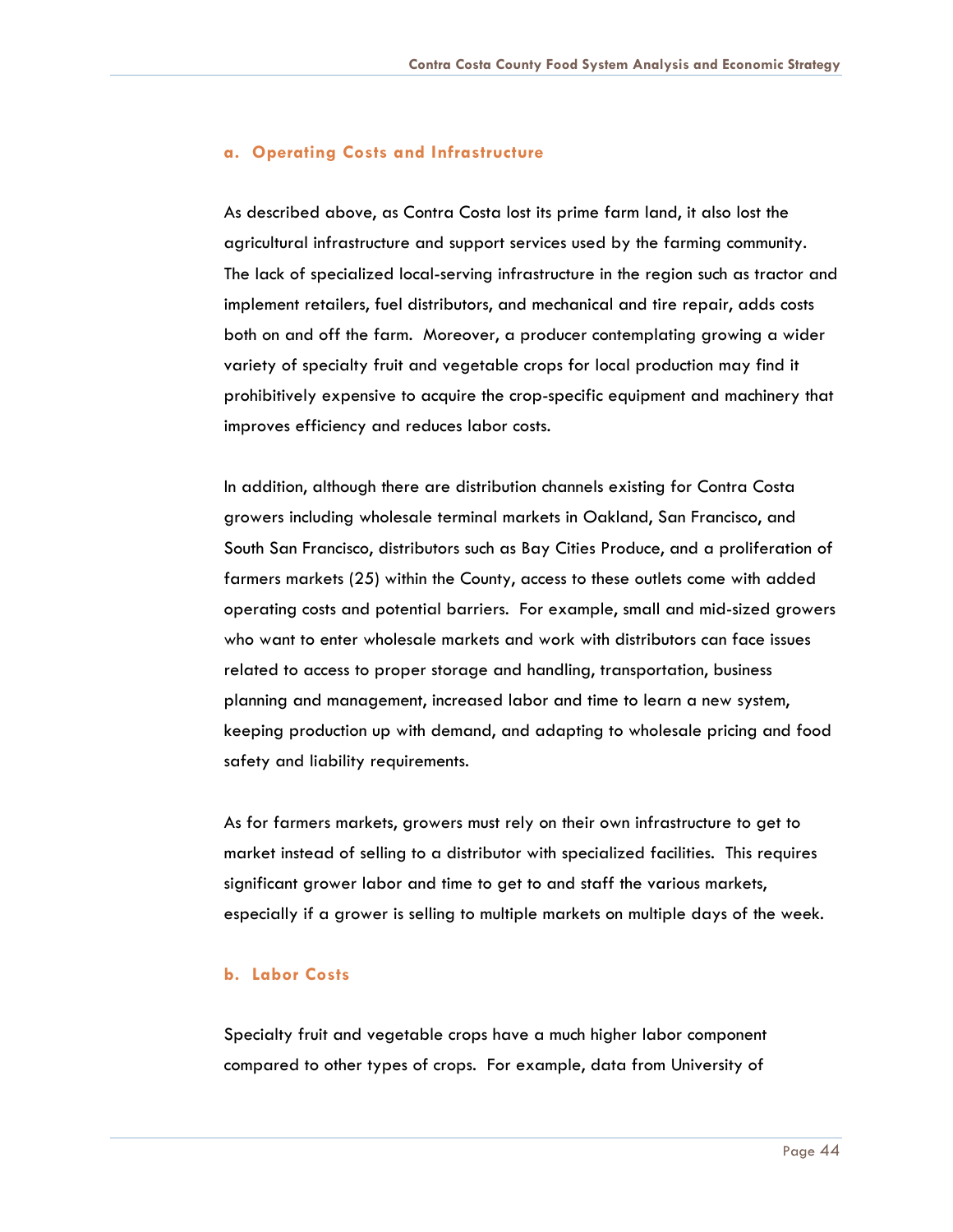California Cooperative Extension cost of production studies suggest that a single acre of alfalfa needs only six hours of machine labor and an additional hour of non-mechanized labor for production. Similarly, growing corn would require about ten hours of labor per acre. In contrast, the cost of production studies report significantly higher labor commitments per acre for specialty crops: over 200 hours for conventional tree fruit production, 550 for leafy greens, and 1,000 hours for strawberries.<sup>[27](#page-45-0)</sup> In addition, from the same cost of production database, specialty crops grown for local consumption currently tend to require a greater labor contribution than conventional specialty crop production.

This labor difference partly stems from production methods commonly used in local production, as many of the growers producing for the local market are smaller in scale and relatively new to farming, and thus may lack the specialized machinery and economies of scale that reduce labor costs. Unlike commodity production, farmers growing for the local market generally require a further labor contribution even after harvest, from staffing farmers markets to transporting direct product to multiple locations across the region. While varying by crop, the labor difference may be one and a half times higher to grow specialty crops for the local market than for conventional markets.<sup>[28](#page-45-1)</sup> Complicating matters even further, the California Farm Bureau reported a statewide farm labor shortage between 10 and 30 percent in 2012.[29](#page-45-2)

#### **d. Federal, State and Local Regulation**

Contra Costa County growers wishing to sell to the local market must navigate a complex regulatory system that adds costs and time to the production process. Some examples of regulations affecting specialty crop production include: air quality; transportation; pesticides; water availability and quality; safety; marketing; labor; health; and land use.

<span id="page-45-0"></span><sup>27</sup> SACOG analysis of Cost and Return Studies, University of California Davis Agricultural & Resource Economics. [http://coststudies.ucdavis.edu/.](http://coststudies.ucdavis.edu/)

<sup>28</sup> SACOG analysis of Cost and Return Studies.

<span id="page-45-2"></span><span id="page-45-1"></span><sup>&</sup>lt;sup>29</sup> California Farm Bureau Federation, "Walking the Tightrope: California Farmers Struggle with Employee Shortages," 2012. [http://www.cfbf.com/employmentsurvey/pdf/CFBF\\_Farm\\_Employment\\_Survey2012.pdf.](http://www.cfbf.com/employmentsurvey/pdf/CFBF_Farm_Employment_Survey2012.pdf)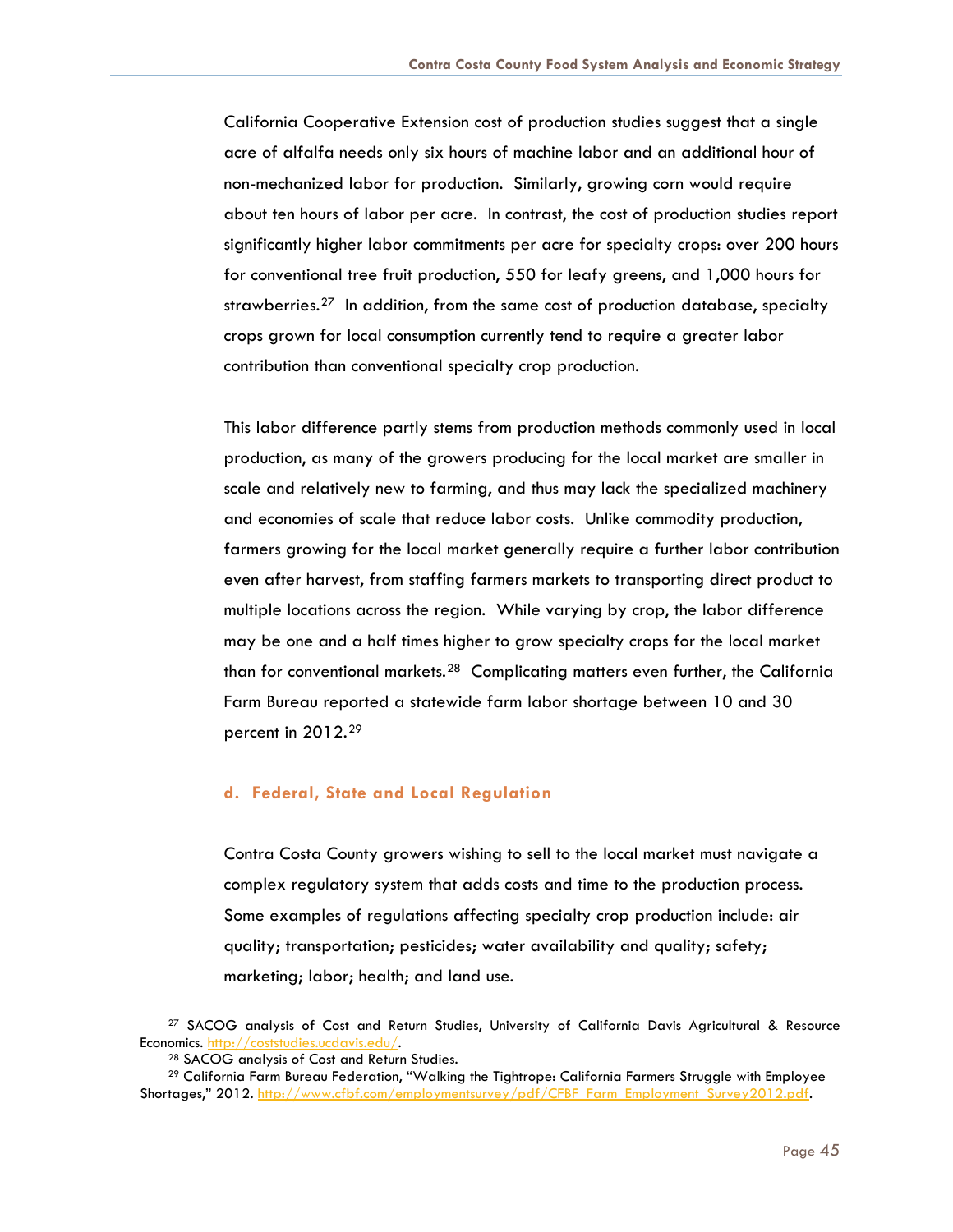#### **e. Voluntary Certification Programs**

While not mandated, voluntary certification programs are increasingly becoming necessary as a cost of doing business for local growers, especially as customers such as grocery stores, restaurants, or farmers markets require safe practice documentation from upstream producers. The *Good Agricultural Practices* ("GAP") certification program represents one of the most common of these certifications, where a grower institutes and documents a food safety plan and then invites an auditor to the farm to review the on-site food safety system. In addition, to sell at a Certified Farmers Market a producer needs to apply as a *Certified Producer*, which requires an on-site inspection of the growing grounds to verify the producer grows all products presented for sale. And in order for a grower to use the term organic, she must comply with all the regulations contained in the California Organic Food Act of 2003, which requires operations in excess of \$5,000 per year to be certified by a third party organization.

Bay Cities Produce and CAFF have developed programs to assist Contra Costa County growers in wading through food safety certification. However, according to Steve Del Masso with Bay Cities Produce, many small farmers have resisted this assistance due to the process cost and the need for continued monitoring and mandated paperwork.

#### **f. Land Ownership, Tenure, and Parcel Size**

There are over sixty farms of less than ten acres in Contra Costa County and over fifty farms of less than 100 acres. More than fifty percent of the parcels in the Contra Costa Agricultural Core are less than ten acres. The barriers facing specialty crop growers are especially acute for small and medium-scale farmers. Smaller and medium-sized farmers often have the most difficult time accessing institutional and wholesale markets.

Medium and large farming operations in Contra Costa County often farm a mix of owned and leased land. Often the land is leased from out-of-town owners and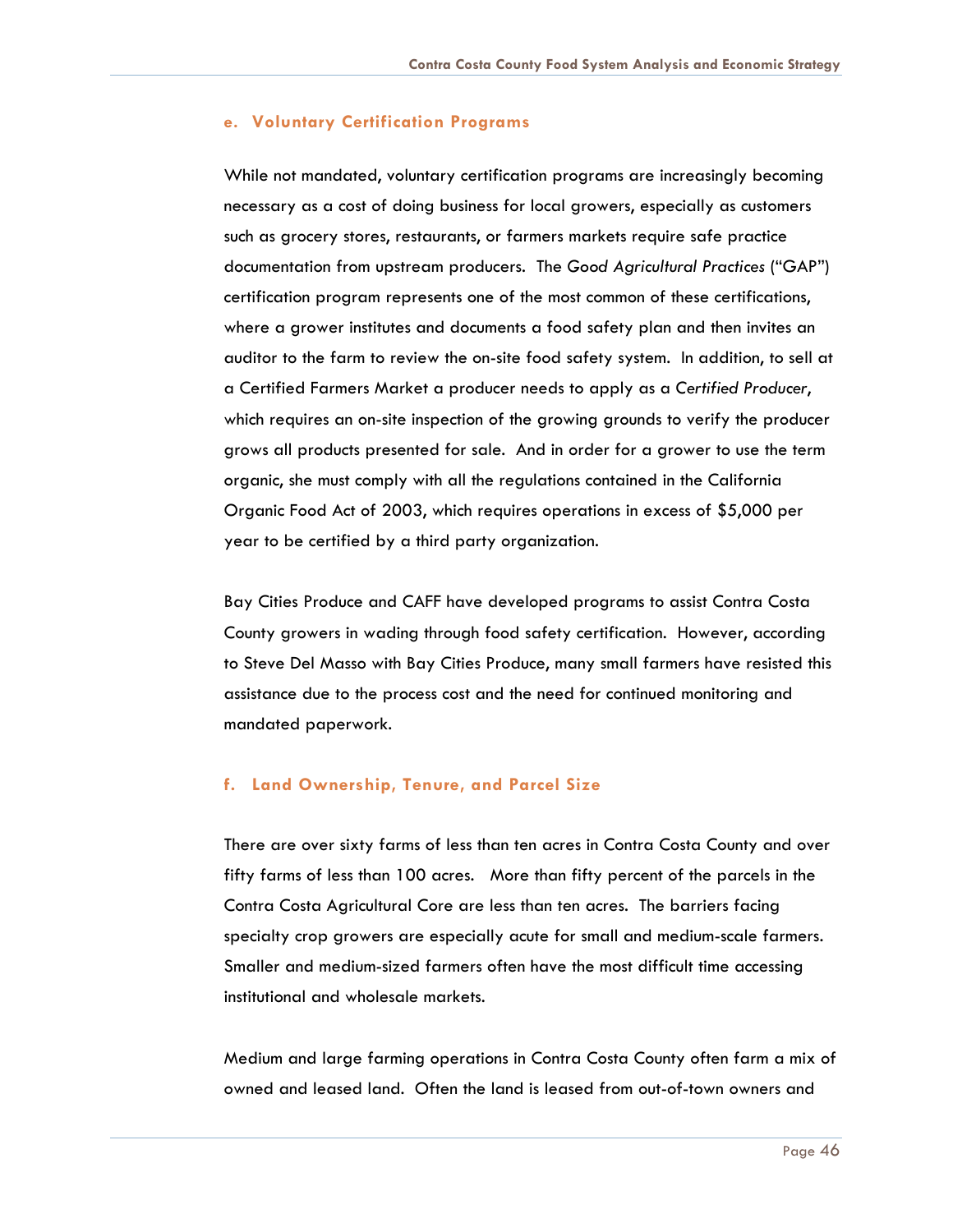most agricultural leases are short term. Without ownership or secure land tenure, farmers are unlikely to invest in permanent crops, agricultural infrastructure or converting to organic production. Because of high land costs, it is often difficult for existing farmers and aspiring new farmers to purchase farmland in Contra Costa County. Conservation easements with land trusts like the Brentwood Agricultural Land Trust can be an important tool to eliminate the speculative value of farmland on the urban-edge, making the land affordable for farmers. Agricultural property owners who record conservation easements on their farmland often received cash payments that can be used to purchase additional land and invest in farming operations.

#### **2. Barriers to Accessing Bay Area Markets with Source-Identified Product**

#### **a. Challenges to Accessing Institutional Markets**

Existing agricultural infrastructure and distribution does not facilitate access to institutional markets for small and medium-sized farmers. Current distribution networks rely upon long-established relationships with growers and as stated above, small and mid-sized growers who want to enter wholesale markets and work with distributors can face issues related to access to proper storage and handling, transportation, business planning and management, increased labor and time to learn a new system, keeping production up with demand, and adapting to wholesale pricing and food safety and liability requirements. In addition to these added requirements and costs, small and medium-sized growers lack the aggregation facilities to bring their collective products to institutional markets requiring specialized procurement demands and quantities at specific times of the year.

Additionally, current procurement policies make it difficult for many institutions to purchase locally grown, source-identified specialty crops. There is fragmentation of purchasing power across types of customers such as Contra Costa County and Bay Area school districts, community college districts, universities, and hospitals.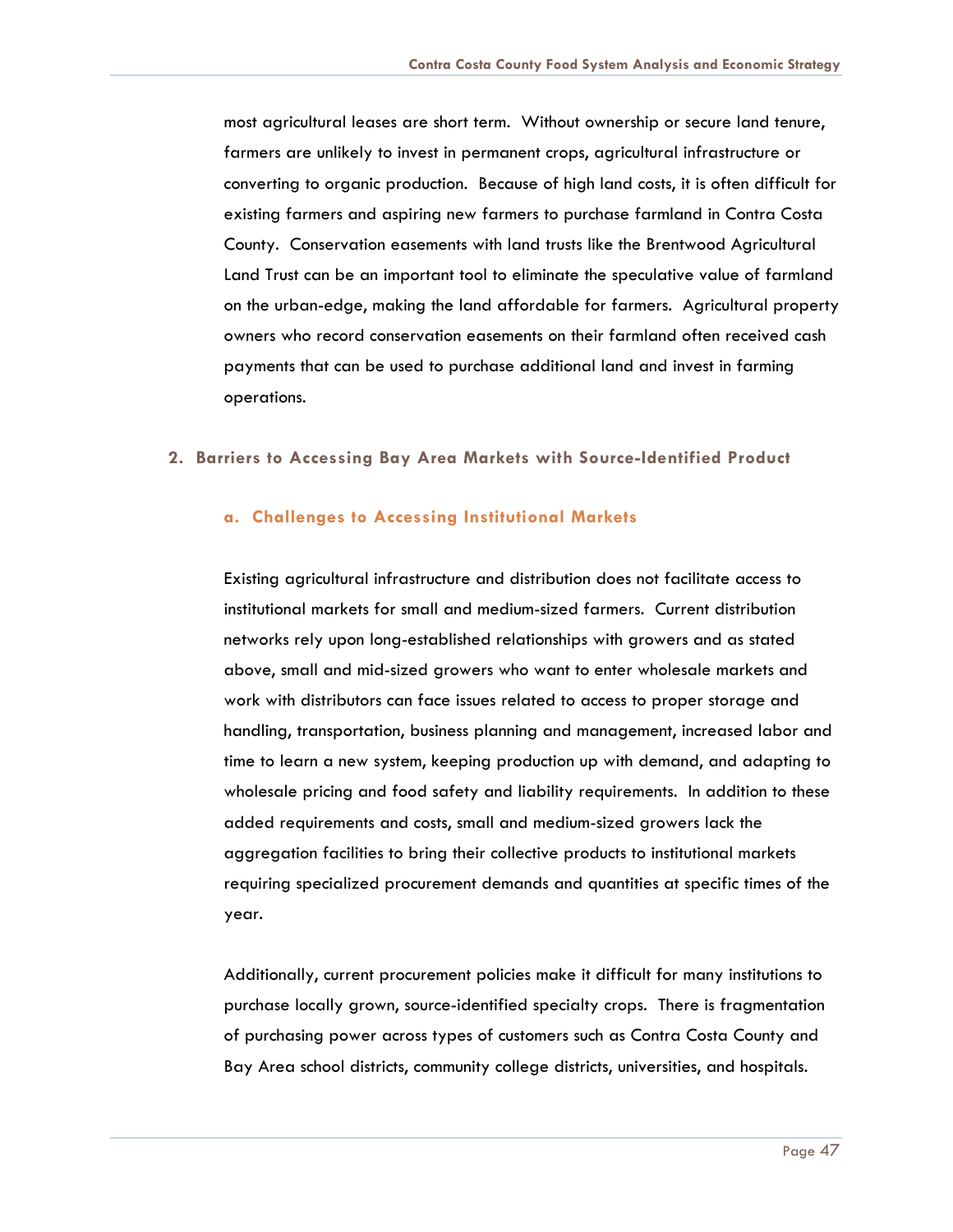Policies, contract procedures, and local buying authority differ from school district to school district and from hospital to hospital. Not only are existing policies often difficult for local institutions to better streamline for procurement of locally grown commodities, but growers are also faced with the challenge of wading through a myriad of rules and regulations. Without standardization, Individual growers find it impossible to meet the needs of all the differing rules, regulations, and requirements regarding traceability and food safety.

However, USDA's Food and Nutrition Service is attempting to assist in streamlining the process with the establishment of *Procuring Local Foods for Child Nutrition Programs*. Nonetheless, this Program is targeted for school procurement officials and less so for growers. The *California Farm to School Network* has also been created to enrich the connection communities have with fresh, healthy food and local food producers by changing food purchasing and education practices at schools and preschools.

Although there has been active involvement on this front in Contra Costa County led by efforts of CAFF working with the Kaiser Foundation with the Mt. Diablo and Pittsburg School Districts, as well as Bay Cities Produce initiative to sell more fresh produce to UCSF Medical Center and the John Muir Health, these are only the starting point of a necessary continued effort.

### **b. Centralized Retail Procurement and Distribution Centers Located Outside the Region**

Major retailers such as Whole Foods, Costco, Safeway, and Walmart have disparate and disjointed procurement processes for specialty crops that are often administered from regional procurement offices and distribution facilities not located near Contra Costa County farms. For example, Safeway's and Costco's distribution centers are located in Tracy, CA, Walmart's distribution centers are located in Sparks, NV and Riverside, CA, and Whole Foods regional procurement center is located in Emeryville, CA. In discussion with several Contra Costa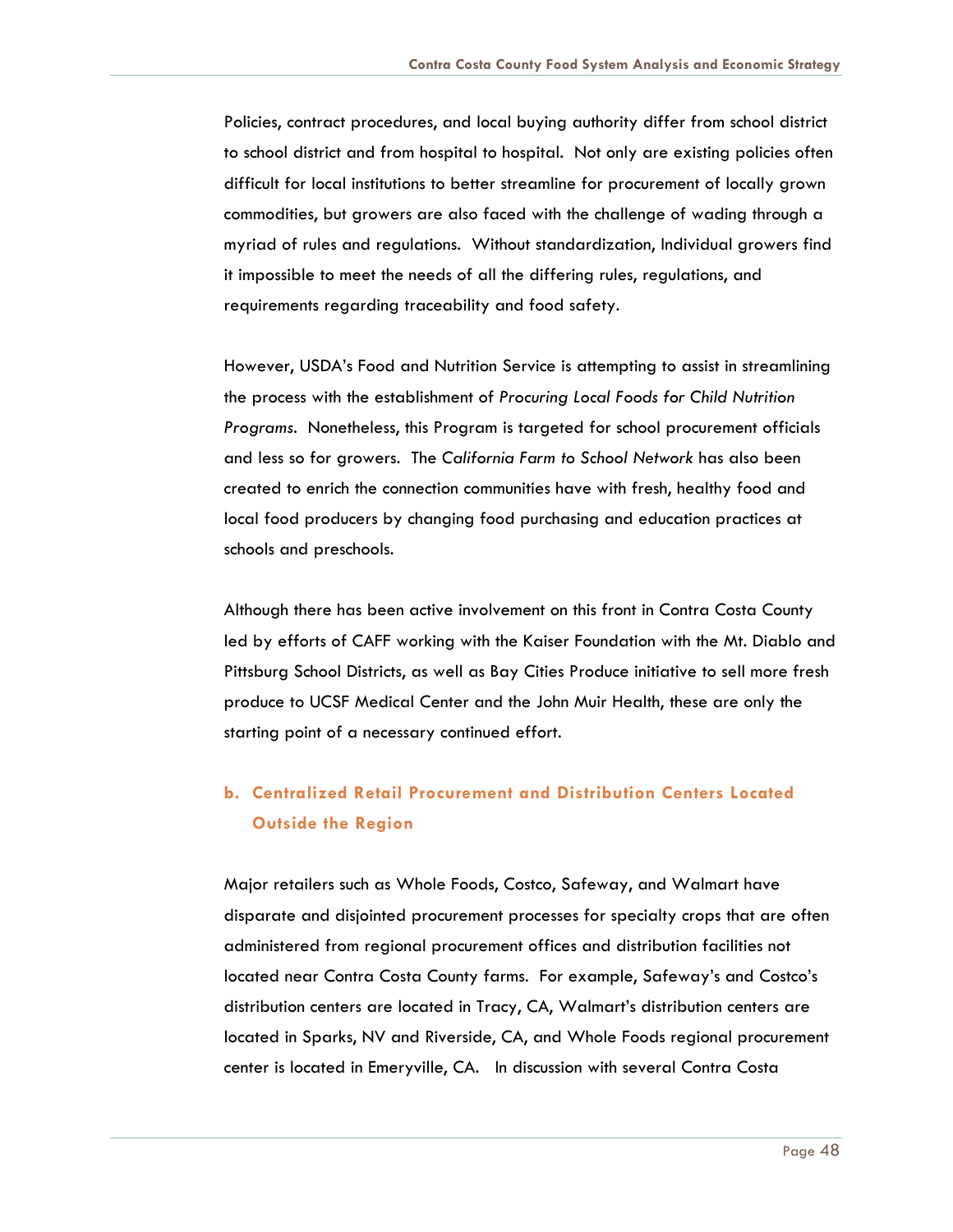growers, this was identified as an impediment that has developed over time as retail procurement and distribution operations have been centralized in locations not proximate to local farms. This further complicates the ability of small and medium-sized growers to access the larger retailer system with local, sourceidentified product.

**c. Lack of Local-specific Branding, Lack of Traceability of Product, Potential for Commingling of Product at Distribution, and Definition of Local at Retail**

Without local-specific branding and source identification of Contra Costa County specialty crops such as *Contra Costa/Brentwood Buy Fresh Buy Local* or *Brentwood Grown,* or grower specific identification such as *Frog Hollow Farms* or *Dwelley Farms,* locally grown products quickly lose their "locally grown" identity and market advantage for potential Contra Costa and Bay Area consumers. In addition, because they do not trace the origin of a product from field to table, wholesalers and distributors commingle similar products grown in other counties and venues and still market the product as "local." Unless the actual source of the product can remain identified throughout the distribution chain, Contra Costa farmers are unable to capture the increased value of a locally-grown product.

#### **3. Barriers to Value-Added Processing**

#### **a. Contra Costa County Regulations and Permitting Process**

Despite recent improvements in Contra Costa County zoning laws allowing wineries, olive oil presses, expanded roadside stands, and commercial kitchens, the cost and complexity of the permitting process is continually cited by growers as a barrier for the further development of agricultural enterprises. Moreover, the lack of coordination between County agencies with a myriad of differing rules and regulations are also cited as major constraints. In discussion with the County's Director of Environmental Health, regulations are often mandated by state laws,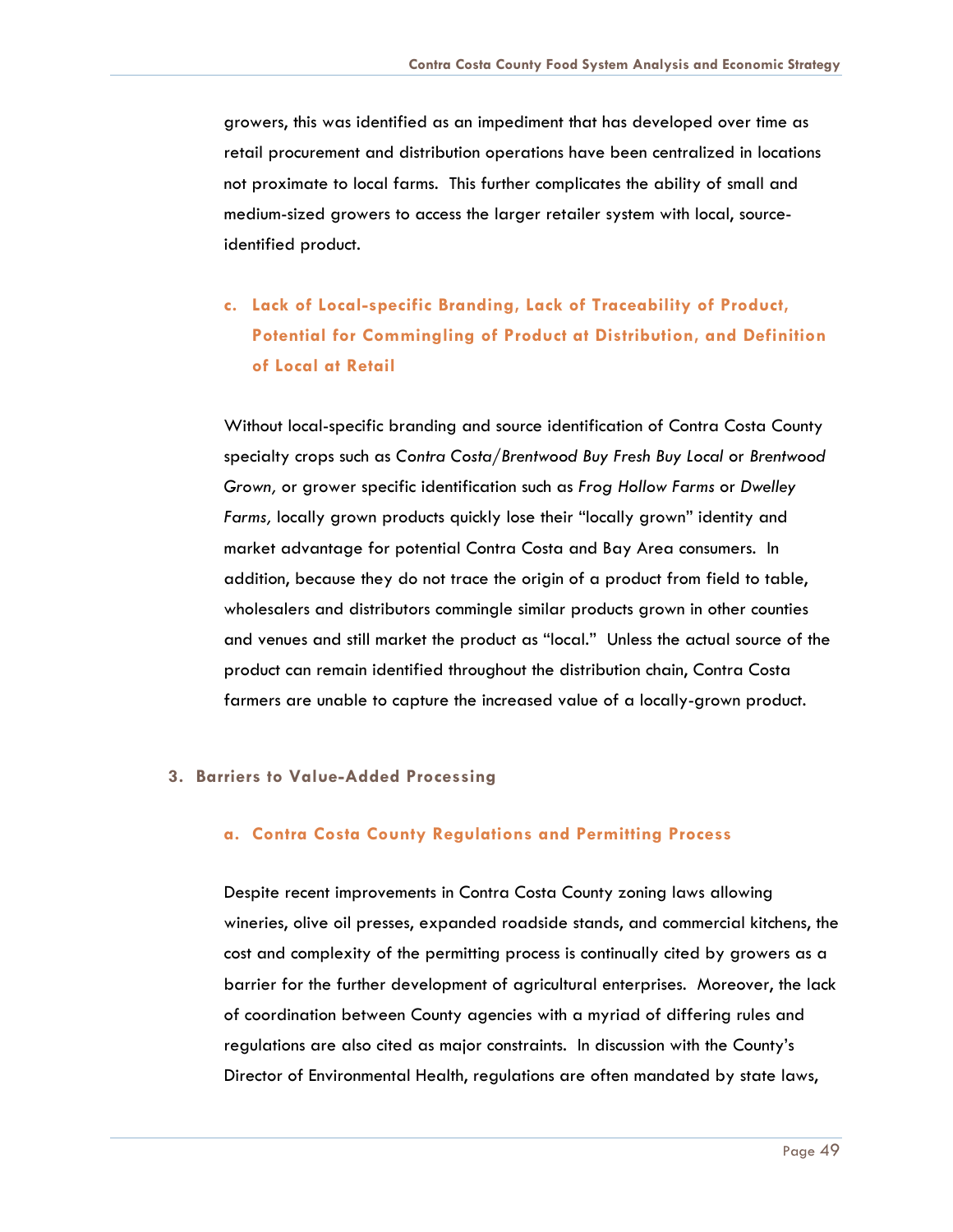especially in the area of food handling. This is of particular concern to those agricultural enterprises attempting to vertically integrate into value-added processing through proposed commercial kitchens and/or wineries. Several growers, principally Frog Hollow Farms, have succeeded in running modest value added operations that vertically integrate growing, packing, processing, manufacturing, and distribution. Only one winery, Hannah Nicole has opened in East Contra Costa County.

These same burdensome and costly regulations and permitting processes can also stand in the way of further development of local value-added food processing, manufacturing, co-processing and co-packing across the County. Several food processors such as Ramar International Corp., the Bonami Baking Company, Inc., and All Star Tamales have eliminated some of this regulatory burden by expanding their manufacturing facilities in the City of Pittsburg. Nonetheless, burdensome regulations across the County could potentially stifle one of the fastest growing market segments in the food industry.

### **b. Lack of Relationship between Contra Costa County Food Processors and Local Growers**

Although not a barrier that has hindered the development of value-added and ethnic specialty food processors in Contra Costa County, the lack of a relationship between local growers and these local companies misses a market opportunity for Contra Costa growers to supply specialty crops to Contra Costa food processors. According to Ramar International Corp., they procure their fresh fruit and vegetable needs from large distributors such as Sysco with no or little consideration for the source of product. However, they are most willing to utilize source-identified Contra Costa County product if it was made available and meets their product requirements. They also acknowledged that including locally sourceidentified commodities into their finished product increases freshness, quality, and a sense of local Contra Costa County connection.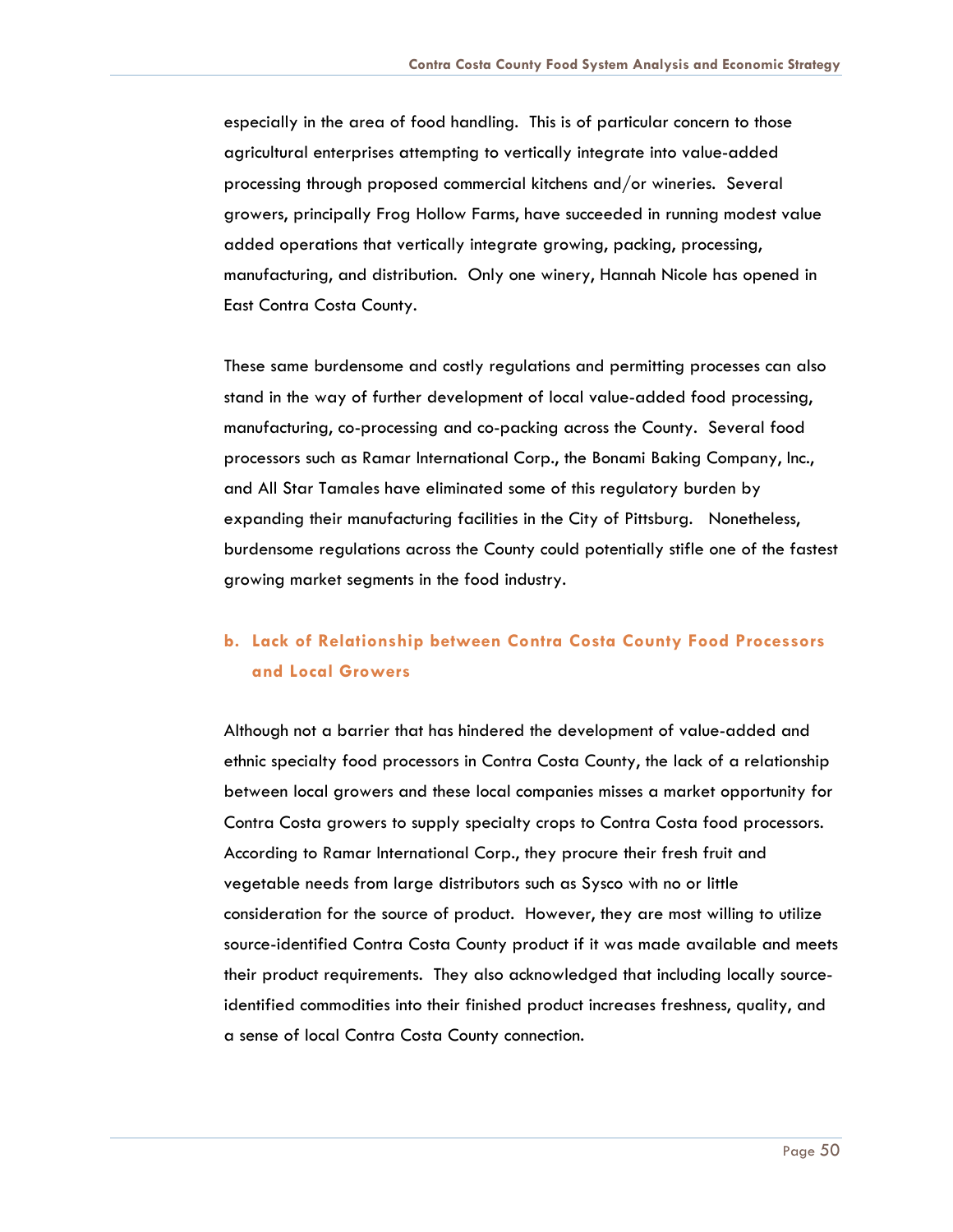#### **4. Barriers to Improved Agricultural Tourism**

### **a. Lack of Funding or Support for New Outreach, Marketing, the Creation of New Agricultural Tourism Experiences, or Connection to City, County, and State Tourism and Visitor Services**

Without a concerted effort to identify sources of funding and support, new outreach, marketing, and the creation of new agricultural tourism experiences in Contra Costa County could be stymied or delayed. In addition, without a countywide Visitors and Convention Bureau, connecting to city, county, and state tourism and visitors services will need to be focused and well-coordinated.

### **b. Inability to Create Agricultural Tourism-Friendly Zoning and/or Transportation Solutions to Alleviate Parking and Traffic Problems during the U-pick Seasons**

The creation of agricultural tourism-friendly zoning, transportation solutions, and parking and traffic alternatives will require active local leadership to continue the progress made in both County zoning and state-wide regulations.

#### <span id="page-51-0"></span>**IV. Recommendations**

The following general recommendations are focused upon reasonable and achievable outcomes based upon both the aforementioned potential economic opportunities for Contra Costa County agriculture as well as surmounting the various barriers to these opportunities. More specific recommended strategies have been outlined under opportunities and barriers above. However, for positive and continued agricultural economic development to take place in Contra Costa County, a concerted effort must be undertaken with political, community, and agricultural leadership working together to achieve meaningful results.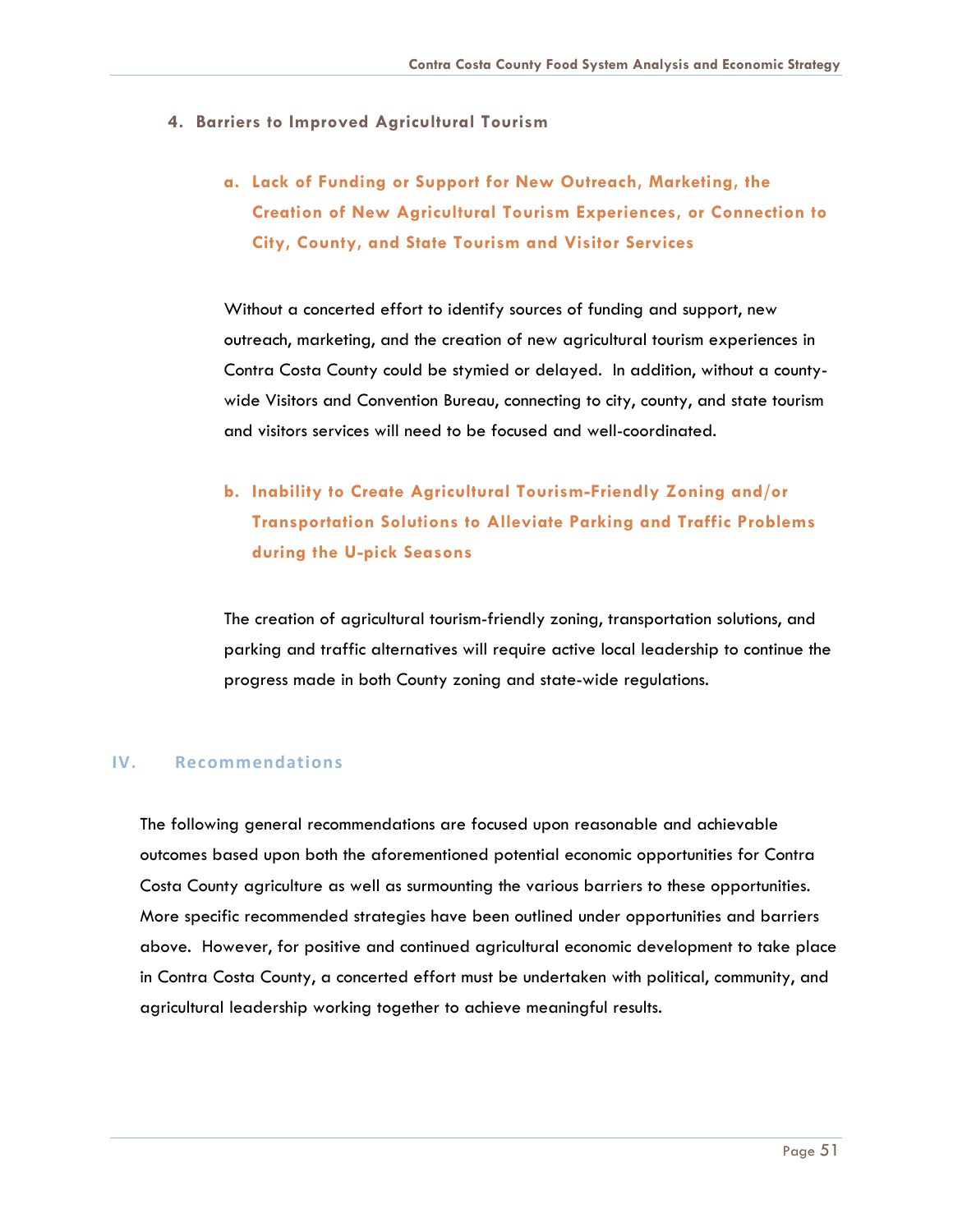#### **A. Recommendations to Increase Economic Opportunities for Agriculture**

**1. Create and Fund a "Farmbudsman" Program in Contra Costa County**

*Who***: Contra Costa County, City of Brentwood, County Agricultural Commissioner, Contra Costa County Farm Bureau, and other community and agricultural industry leaders**

Other northern California counties such as Marin, San Mateo, Solano and Yolo have created an agricultural ombudsman program ("Farmbudsman") as a key opportunity to enhance the value of agriculture and decrease the actual and perceived regulatory obstacles on agriculture-related businesses seeking to expand, enhance, and maintain their operations. The "Farmbudsman" would act as (i.) an advocate and liaison between agricultural businesses and local government and agencies to help growers through zoning and permitting; (ii.) act as an agent to identify grants and funding for planning and marketing and assist with grant writing; and (iii.) act as a liaison between growers and potential wholesalers, distributors, retailers, farmers markets, and other institutional buyers to provide facilitation of projects and the flow of timely and accurate information.

More specifically, the Farmbudsman could accomplish these objectives by assisting growers and agriculture-related businesses with various local and county permitting processes. In addition, the Farmbudsman would assist growers in wading through the difficult regulatory process, especially in the creation of vertically integrated, valueadded processing, and also provide assistance and guidance in streamlining the agricultural permitting and standards as required by various regulatory agencies.

Moreover, the Farmbudsman could also serve as an information clearinghouse regarding marketing and aggregation opportunities and provide necessary relational linkages between growers and buyers. The Farmbudsman could work to identify the various assistance programs such as state and federal grants that enhance the local, sourceidentified marketing brands as established in *Contra Costa County Grown* and *Brentwood*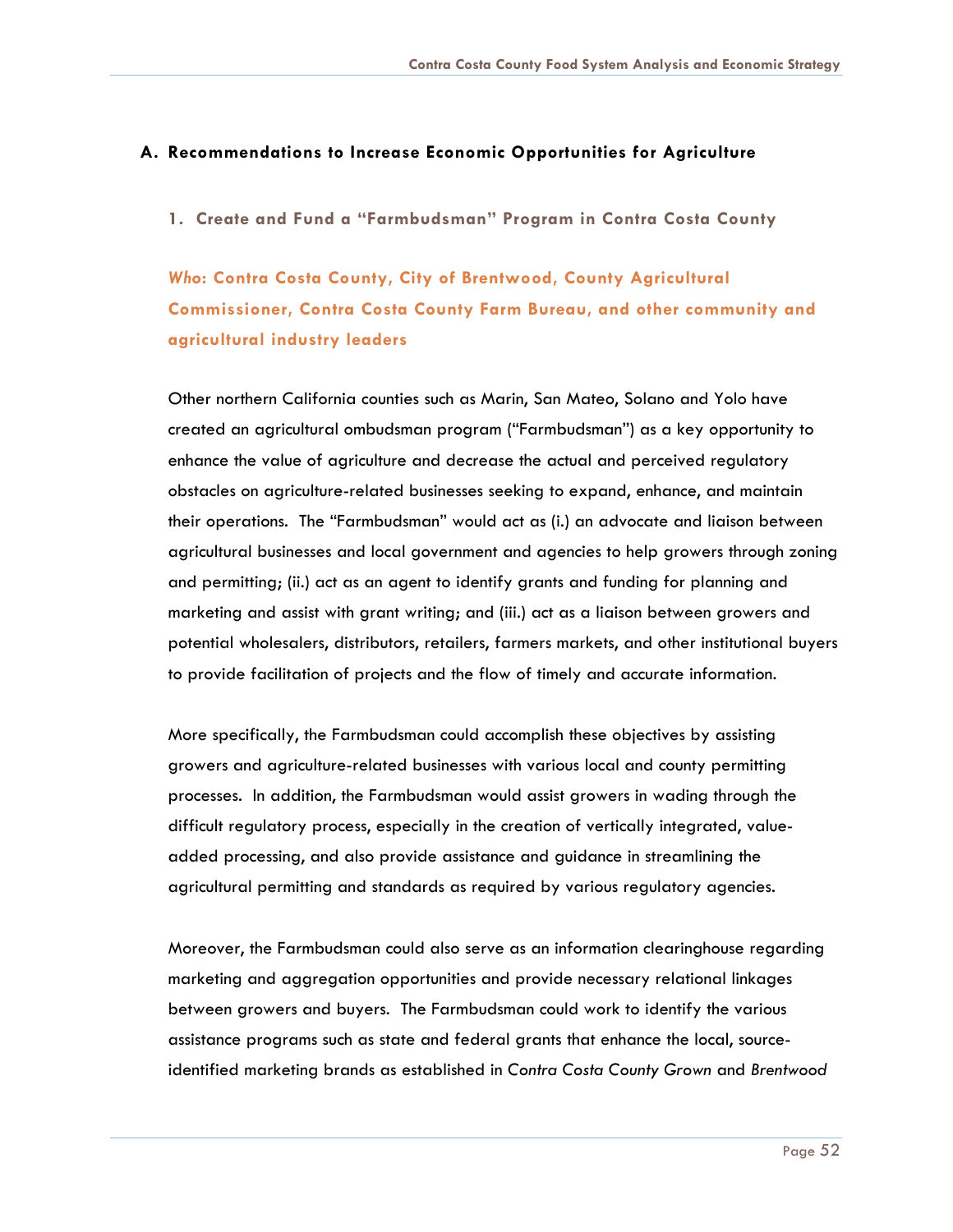*Grown* designation and labels. The Farmbudsman could also coordinate communications and assist in the development of relationships between growers and potential institutional buyers such as schools, colleges, hospitals, distributors, and or retailers.

**2. Create and Fund Additional Agricultural Economic Data Collection**

**Who: Contra Costa County, City of Brentwood, County Agricultural Commissioner, Contra Costa County Farm Bureau, and other community and agricultural industry leaders**

In order to better determine the overall economic contribution the agricultural sector makes to the Contra Costa County economy, collection of more accurate data is necessary to better determine longer-term policies to assist growers maintain and grow their markets. For example, data related but not-limited to farm-size, diversity of production, markets served, wholesaler and distributor relationships, valued-added production, and ultimately specialty crop consumption patterns throughout Contra Costa County would prove useful. Since data is already collected from growers regarding pesticide use on an annual basis, additional questions could be posed to fulfill this data requirement. Information about current land use policies and existing farmland conservation policies in the County would also be useful in strengthening farmland protection. In addition, any other useful data could be reported in the Annual Crop Report to enhance Contra Costa County's information flow to the food consuming public as well as to political leaders across the County.

#### **B. Recommendations to Surmount Barriers to Agricultural Economic Opportunities**

**3. Adopt additional policies to preserve the County's agricultural lands, especially large, contiguous agricultural areas and high-quality farmland and fund agricultural easement programs**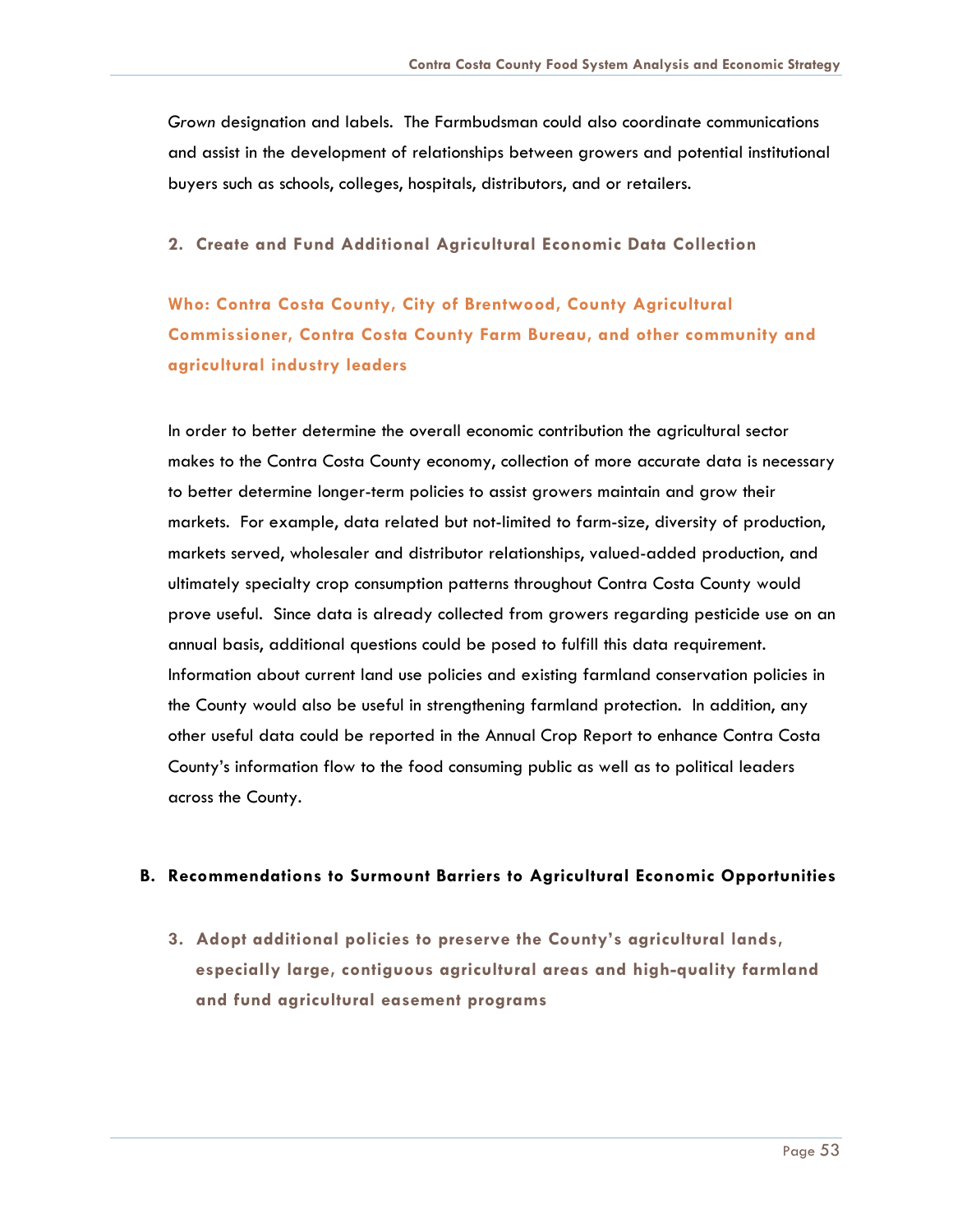### **Who: Contra Costa County, County Agricultural Commissioner, LAFCO and Contra Costa cities**

Sustaining a vibrant agricultural economy hinges on maintaining a critical mass of working land within a designated area. Contra Costa County and the City of Brentwood have utilized zoning, urban growth boundaries, and agricultural mitigation fees to restrict the types of development and support local agriculture. Farmland protection and mitigation policies are essential tools in creating long-term economic stability. Farmland protection policies and conservation easements keep land at agricultural values that farmers can afford to purchase, and cash payments for conservation easements provide farmers with capital to invest in their farming operations. Farm land preservation and mitigation policies need to be reinforced and expanded to provide local funding for agricultural easement programs, such as land acquisition, conservation easements, and affirmative easements. It is important to note that local land trusts cannot access many state and federal funding programs without providing fifty percent matching funds.

#### **4. Support and Fund Agricultural Tourism Activities and Harvest Time**

**Who: Contra Costa County, City of Brentwood, County Agricultural Commissioner, Contra Costa County Farm Bureau, Contra Costa Winegrowers Association, and other community and agricultural industry leaders**

All interested parties would work together towards identifying sources of local, state, federal and private-sector funding to support existing and new outreach, marketing, and creative agricultural tourism experiences. Without a county-wide Visitors and Convention Bureau, all parties will work toward utilizing existing chambers of commerce and other city, county, and state tourism and visitor services.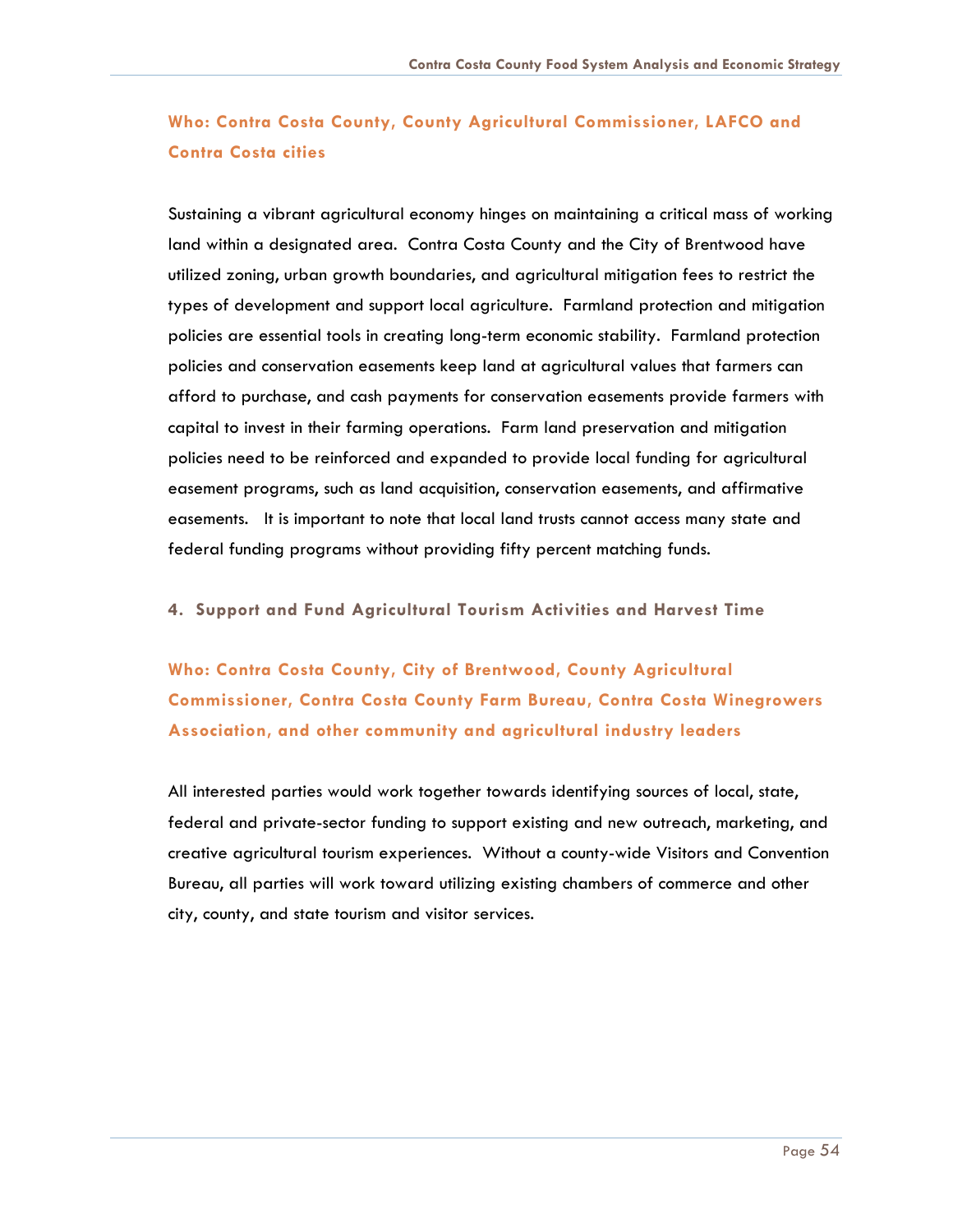#### **V. Methodology**

As noted in Section III (Major Findings) above, identification and quantification of various agricultural economic measures for Contra Costa County was accomplished by analyzing detailed data provided by the 1992, 2002, 2007, and 2012 Census of Agriculture, provided by the United States Department of Agriculture's National Agricultural Statistics Service; Commodity Consumption Reports, including Food Availability Data ("FADS") and Food Intakes Converted to Retail Commodities Data ("FICRCD) from 2012, from the Economic Research Service at USDA; the annual Contra Costa County Crop Reports from 2002 through 2013, as well as California Farmland Conversion Reports: *Documenting changes in agricultural land use since 1984*, provided by the California Department of Conservation for 1984-2010. We also analyzed data from annual Pesticide Use permits (CalAg Permits) and Certified Producer Certificates (CPC) as issued by the Contra Costa County Commissioner of Agriculture.

In order to best utilize the available data from the Census of Agriculture, the Contra Costa County Commissioner of Agriculture, and California Department of Conservation, we determined that a comparative analysis of historical data was warranted. First, we compared the data from the various Census' of Agriculture for Contra Costa County. Second, we reviewed and compared the Contra Costa County Crop Reports. Third, we reviewed the annual CalAg Permits and CPC data for 2014-15. Fourth, we reviewed the California Department of Conservation Farmland Conversion Reports. Fifth, we reviewed and analyzed the FICRCD and FADS data to develop a Contra Costa Food Consumption Calculator. Finally, we compared and analyzed the year-over-year data to determine an appropriate agricultural economic strategy for Contra Costa County.

However, we did not rely solely upon this data to limit our range of options. Rather, we relied upon the comparative data as a solid baseline and starting point from which an economic strategy could be further built and developed. More specifically, our research findings are also based on interviews and meetings with stakeholders and key informants, including growers, distributors, policy makers and elected officials, community leaders, Contra Costa County Agricultural Commissioner and staff, Contra Costa County Department of Conservation and Development, Contra Costa County Division of Environmental Health, Contra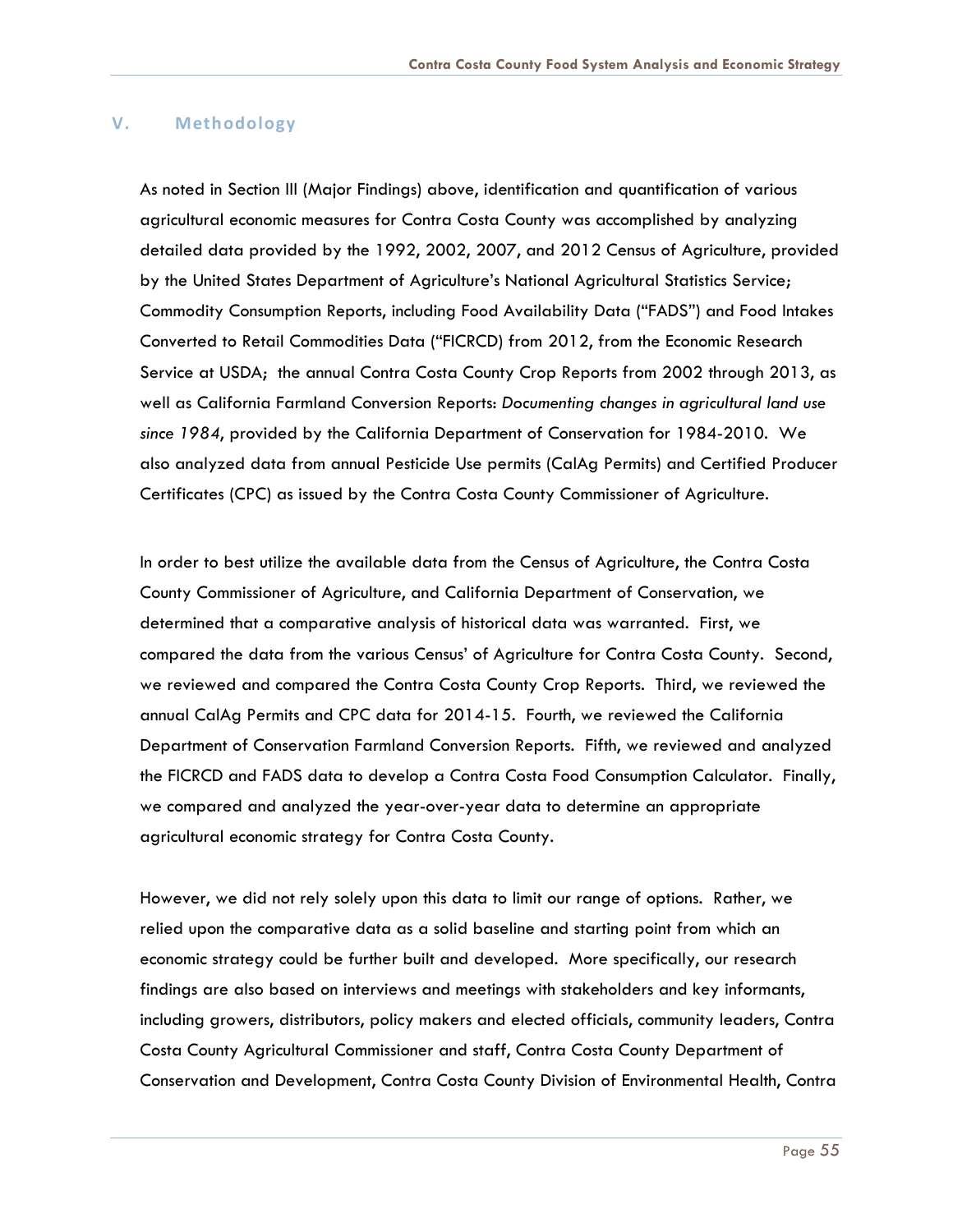Costa County Farm Bureau, Brentwood Agricultural Land Trust, Contra Costa Food System Alliance, California League of Food Processors, Governor's Office of Business and Economic Development, California Department of Food and Agriculture, USDA's Rural Development California State office, University of California Cooperative Extension, and EC<sup>2</sup>, among others. In addition, we relied upon a myriad of reports and studies that have been previously conducted over the past several years.